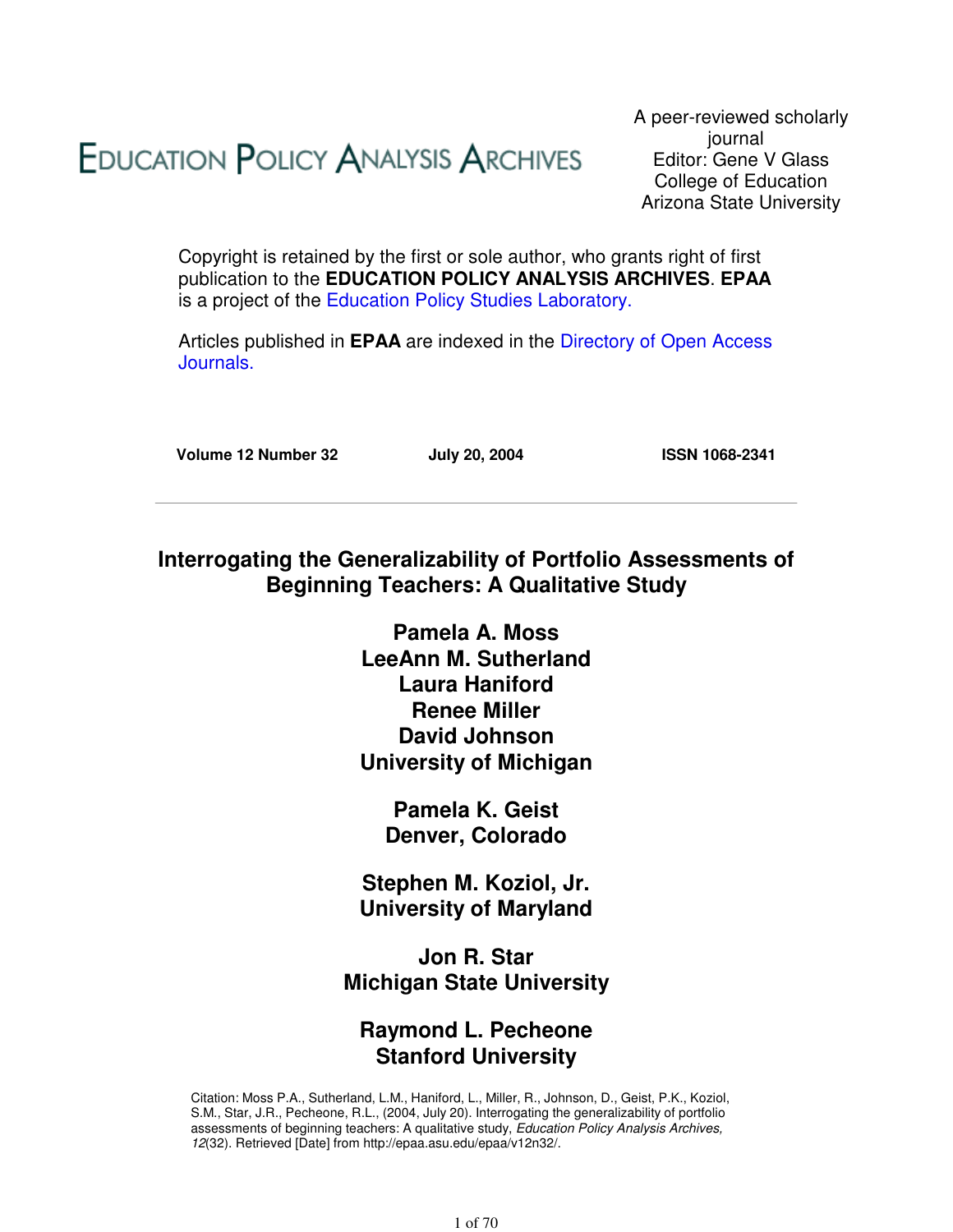#### **Abstract**

This qualitative study is intended to illuminate factors that affect the generalizability of portfolio assessments of beginning teachers. By generalizability, we refer here to the extent to which the portfolio assessment supports generalizations from the particular evidence reflected in the portfolio to the conception of competent teaching reflected in the standards on which the assessment is based. Or, more practically, "The key question is, 'How likely is it that this finding would be reversed or substantially altered if a second, independent assessment of the same kind were made?'" (Cronbach, Linn, Brennan, and Haertel, 1997, p. 1). In addressing this question, we draw on two kinds of evidence that are rarely available: comparisons of two different portfolios completed by the same teacher in the same year and comparisons between a portfolio and a multi-day case study (observation and interview completed shortly after portfolio submission) intended to parallel the evidence called for in the portfolio assessment. Our formative goal is to illuminate issues that assessment developers and users can take into account in designing assessment systems and appropriately limiting score interpretations. (Note 1)

# **Introduction**

A growing number of states are using some form of standardized assessment to assist in the licensure decisions about beginning teachers. Among the 42 states requiring such tests in 2000, the most widely used were paper-and-pencil tests assessing varied combinations of basic skills, content knowledge, or pedagogical knowledge (NRC, 2001b). The National Research Council's "Committee on Assessment and Teacher Quality" concluded that "paper and pencil tests provide only some of the information needed to evaluate the competencies of teacher candidates" (NRC, 2001b, p. 69). The committee called for additional research into the development of licensure systems that include assessment of teaching performance. As evidenced in the work of the National Board for Professional Teaching Standards (NBPTS), portfolio assessment provides one credible means for the large-scale high-stakes assessment of teaching performance. The Interstate New Teacher Assessment and Support Consortium (INTASC) is building on the pioneering work of the NBPTS to develop subject-specific portfolio assessments of beginning teachers. Their work provides the basis for this study.

This qualitative study is intended to illuminate the factors that affect the generalizability of this portfolio assessment of beginning teachers. By generalizability, we refer here to the extent to which the portfolio assessment supports generalizations from the particular evidence reflected in the portfolio to the conception of competent teaching reflected in the standards on which the assessment is based. Or, more practically, "The key question is, 'How likely is it that this finding would be reversed or substantially altered if a second, independent assessment of the same kind were made?'" (Cronbach, Linn, Brennan, and Haertel, 1997, p. 1). In addressing this question, we draw on two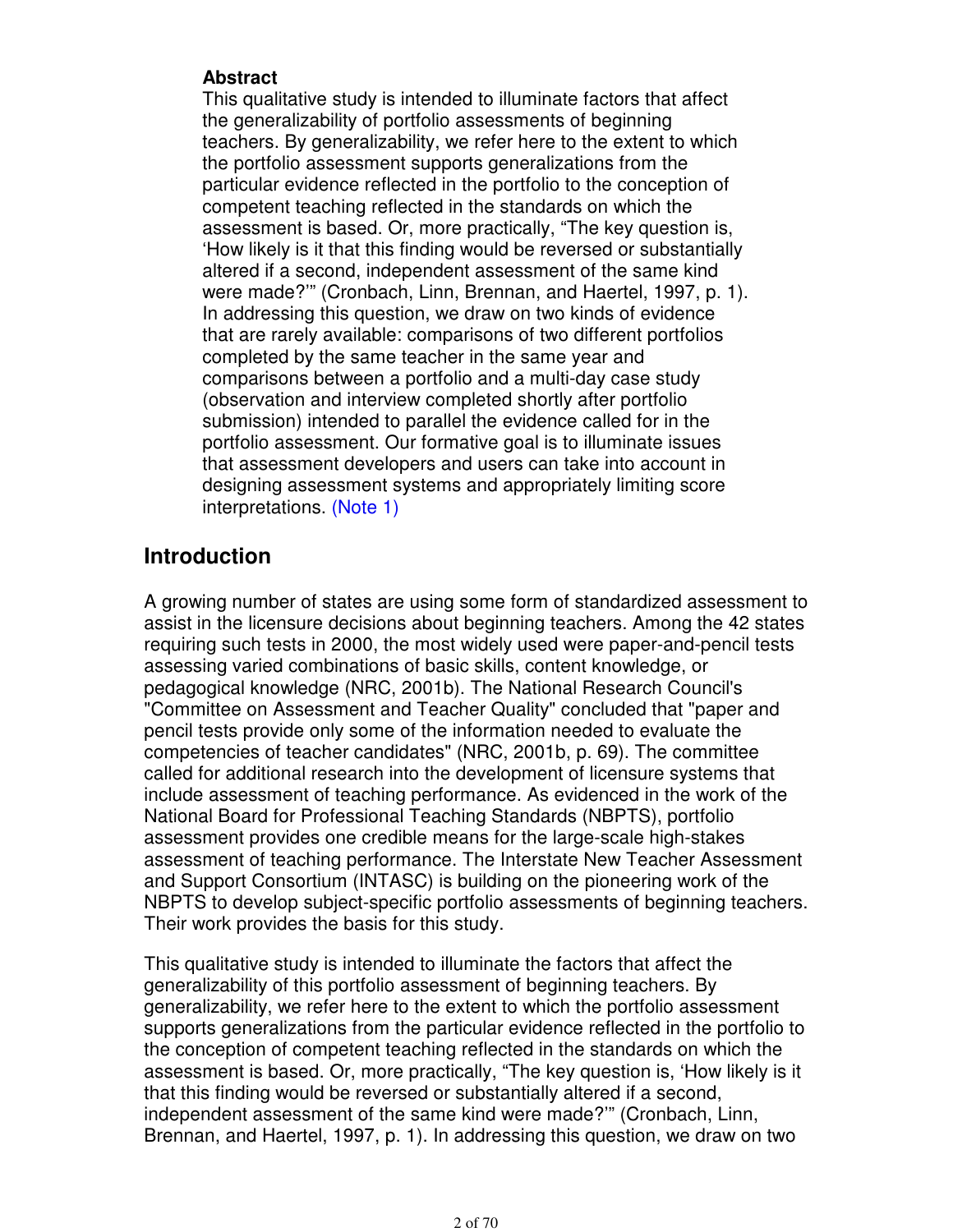kinds of evidence that are rarely available: comparisons of two different portfolios completed by the same teacher in the same year and comparisons between a portfolio and a multi-day case study (observation and interview completed shortly after portfolio submission) intended to parallel the evidence called for in the portfolio assessment. The case studies lasted 3 - 5 days, depending on each teacher's schedule. Consistent with Cronbach's (1988, 1989) "strong" program of validity, this study is explicitly *disconfirmatory*; it is intended to illuminate potential problems with assumptions about generalizability. Our formative goal is to raise issues that assessment developers and users can take into account in designing assessment systems and appropriately limiting score interpretations.

# **Conceptions of Generalizability**

Messick (1989, 1996) characterized generalizability as "an aspect of construct validity" that is meant to "ensure that the score interpretation not be limited to the sample of assessed tasks but be generalizable to the construct domain more broadly" (1996, p. 250; see also 1989). He noted that generalizability has two important senses: (a) "generalizability as reliability … refers to the consistency of performance across the tasks, occasions, and raters of a particular assessment which might be quite limited in scope" (p. 250) and (b) "generalizability as transfer …refers to the range of tasks that performance on the assessed tasks is predictive of" (1996a, p. 250). Thus, inferences about the broader domain (in our case, competent teaching performance as defined by a set of standards) from a particular sample of evidence (as contained in a portfolio) can be productively conceived of in at least two distinct steps: from the observed performance to the more limited scope of what we will call the assessment domain (reliability) and then from the assessment domain to the outcome or standards domain (transfer or extrapolation). This distinction between kinds or levels of generalization is drawn by others as well, albeit with somewhat different language (e.g., Brennan and Johnson, 1995; Haertel, 1985; Haertel and Lorie, in press; Kane, Crooks, and Cohen, 1999) (Note 2).

Within psychometrics, generalizability has typically been evaluated in terms of quantitative indicators of reliability or transfer. These concepts from psychometrics will be useful--even though this is a qualitative study--for helping us frame and learn from the results of our comparisons. The comparisons we offer will in turn, suggest the limitations of conventional theory for illuminating the complexity of variations involved in teaching practice and making well warranted decisions that accommodate that variation.

This first level of inference (reliability) involves generalization from a set of representative observations to a well specified assessment domain (or universe of generalization) consisting of similar observations (Kane et al., 1999; Brennan, 2001). We are not simply interested, for instance, in how an examinee performed on a particular set of tasks on a particular occasion; rather, we are interested in estimating how an examinee would perform on tasks/occasions like these. Further, we want some assurance that the score is not based on the idiosyncrasies of a particular judge but that similarly qualified judges would likely interpret the performance in the same way.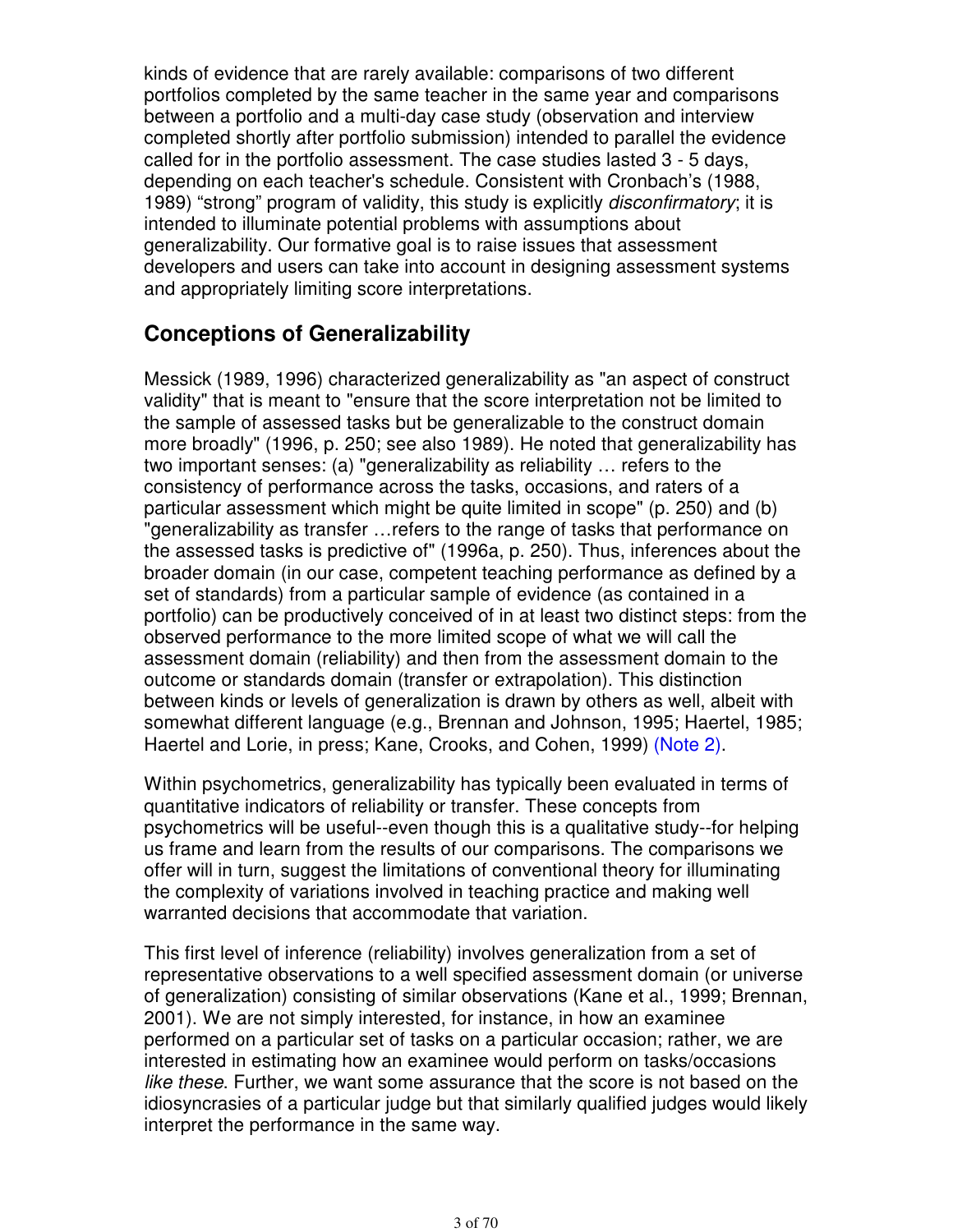Reliability is appropriately conceptualized and investigated as a faceted concept that encompasses multiple sources of "error" or variations over which we want to generalize (differences in tasks, raters, occasions, and so on that are intended as samples from the same assessment domain). A set of scores can have multiple reliabilities and errors of measurement depending on which sources of variation are taken into account. The appropriate domain of generalization, including the sources of variation over which we want to generalize, depends on the decision to be made (Cronbach et al., 1997). For those sources of variation over which we want to generalize, empirical studies that examine these variations—across tasks, occasions, raters, etc.—are required to support the generalization. As Brennan (2001) argued, the notion of "replication" is central to an understanding of reliability. Generalizability theory (Cronbach, Gleser, Nanda, and Rajaratnam, 1972; Brennan, 1983; Shavelson and Webb, 1991) is, perhaps, the most commonly used theoretical model that enables the effects of various sources of error to be "disentangled" and estimated simultaneously, although other models, especially those based on Item Response Theory (IRT) (e.g., Engelhard, 1994, 2002; Myford and Mislevy, 1995; Wilson and Case, 1997) are becoming more widely used (see Mislevy, Wilson, Ercikan, and Chudowski, 2002, and NRC, 2001a, for a discussion of alternative models). (Note 3) With generalizability theory, reliability is idealized as a statistical generalization based on "random" samples from the assessment domain. Brennan (2001) acknowledged that the notion of random sampling is an "idealization that is not fully supported", but noted that "the central conceptual distinction is not so much between fixed and random in the literal sense of 'random,' as it is between fixed and 'not fixed'" (p. 302). Reliability estimates can be quite misleading if a facet that varies in the assessment domain (possible essay prompts, for instance) is not included in the estimated error of measurement. An unfortunate practice is reporting reliability estimates for performance assessments based on differences among readers but ignoring potential differences among tasks even though the intended generalization is to a broader domain of tasks like these. This can seriously overestimate the quality of the generalization to the intended assessment domain.

Turning to the second level of generalization (transfer or extrapolation), this involves generalization from the more limited and carefully specified assessment domain to a broader outcome domain, which includes the full range of performances about which we would like to generalize. As Kane and colleagues noted, most educational concepts are quite broad; rarely are we interested simply in how examinees perform on other (test) items like these. Using reading comprehension as an (often cited) example, the outcome domain of interest might include a wide range of types and genres of text (e.g., newspapers, magazines, novels, instructional manuals, technical reports, text books, friendly letters, business letters, signs, forms, lists, tests), read for a variety of purposes, in many different contexts, requiring various kinds and depths of background knowledge to understand, with readings represented in multiple ways (writing, conversation, mental images or concepts, drawing, marks on answer sheets, and the like).

This level of generalization clearly spills over the bounds of reliability into validity more generally and typically involves a more tenuously warranted set of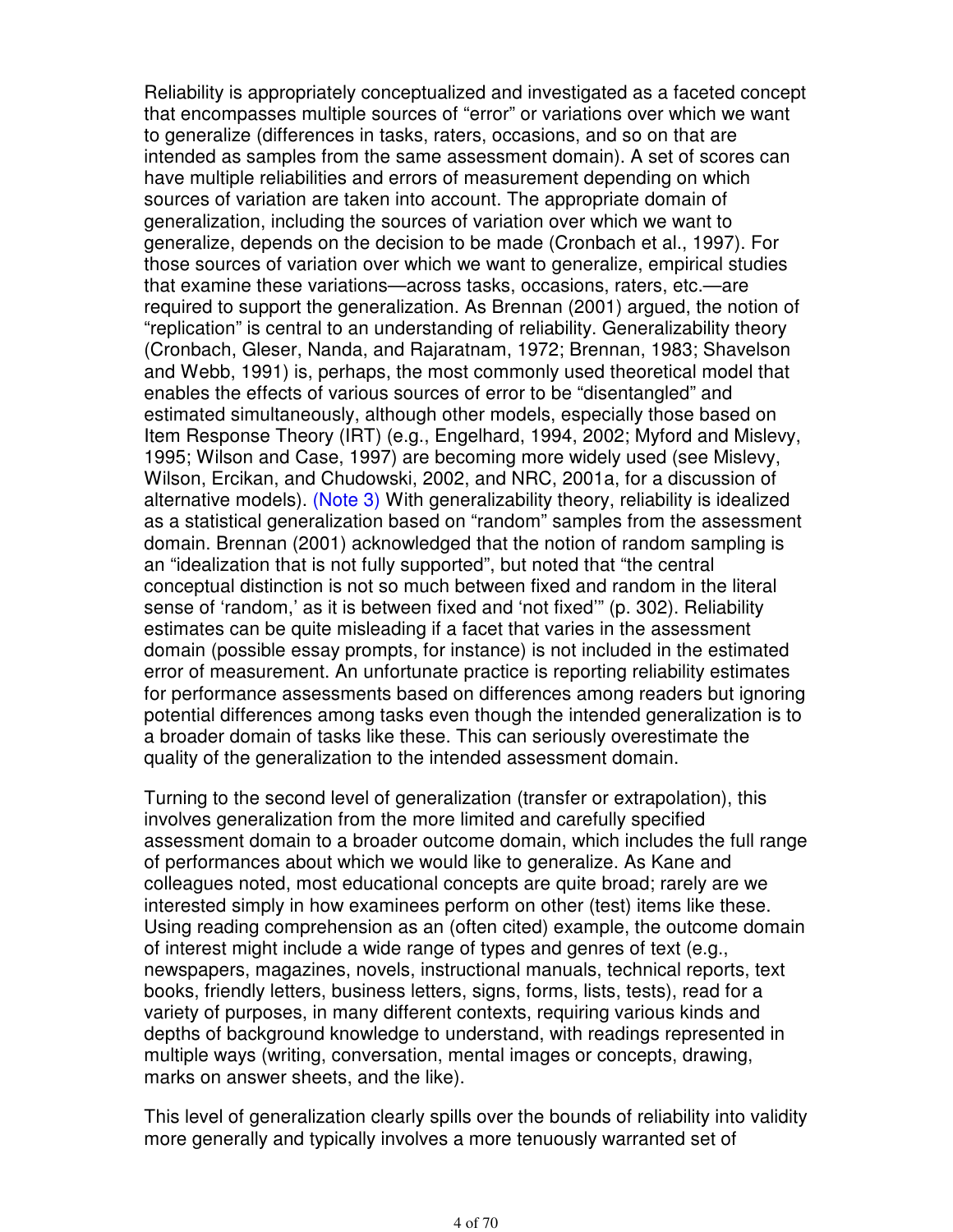inferences. Warrants for transfer generalizations include logical or theoretical arguments about the relationship between the assessment domain and outcome domain. A common approach "is to argue that the skills needed for good performances in the universe of generalization (e.g., problem definition, problem solving) are essentially the same as, or are a critical subset of, those needed in the full target domain" and "that anyone who performs well on the assessment should also be able to perform well in the target domain and anyone who performs poorly on the assessment should also perform poorly in the target domain…" or at least that "the skills being assessed are necessary (if not sufficient) for effective performance in the target domain" (Kane et al., 1999, p. 11).

Empirical studies supporting transfer generalizations might involve "criterion studies," examining of the relationship between test performance and some "especially thorough (and representative)" sample from the outcome domain (Kane et al., 1999, p. 10) or, more practically, a "series of small experiments regressing various outcomes on test performance" (Haertel, 1985, p. 35). Given the near infinite range of possible studies, some means of deciding which are most important to undertake given limited resources is necessary. As Kane and colleagues noted, "in practice, the argument for extrapolation is likely to be a negative argument."

A serious effort is made to identify differences between the universe of generalization and the target domain that would be likely to invalidate the extrapolation. If no major differences are found, the extrapolation is likely to be accepted. If the impact of some differences on the plausibility of extrapolation is unclear, it may be necessary to check on their importance empirically. (Kane et al., 1999, p. 11)

# **Empirical Evidence of Generalizability**

## **With Performance Assessments, In General**

With performance assessments, the most commonly examined sources of error are those due to raters and tasks. Empirical studies of reliability or generalizability with performance assessments are quite consistent in their conclusions that (a) reader reliability, defined as consistency of evaluation across readers on a given task, can reach acceptable levels when carefully trained readers evaluate responses to one task at a time, and (b) adequate task or "score" reliability, defined as consistency in performances across tasks intended to address the same capabilities, is far more difficult to achieve (e.g., Breland et al., 1987; Brennan and Johnson, 1995; Dunbar, Koretz, and Hoover, 1991; Gao and Colton, 1997; Gao, Shavelson, and Baxter, 1994; Lane, Liu, Ankemann, and Stone, 1996; Linn and Burton, 1994; McBee and Barnes, 1998; Swanson, Norman, and Linn, 1995). In the case of portfolios, where the tasks may vary substantially from student to student and where multiple tasks may be evaluated simultaneously, inter-reader reliability may drop below acceptable levels for consequential decisions about individuals or programs (e.g., Koretz, McCaffrey, Klein, Bell, and Stecher, 1992; Nystrand, Cohen, and Martinez, 1993). Adequate levels of score (reader and task) reliability have typically been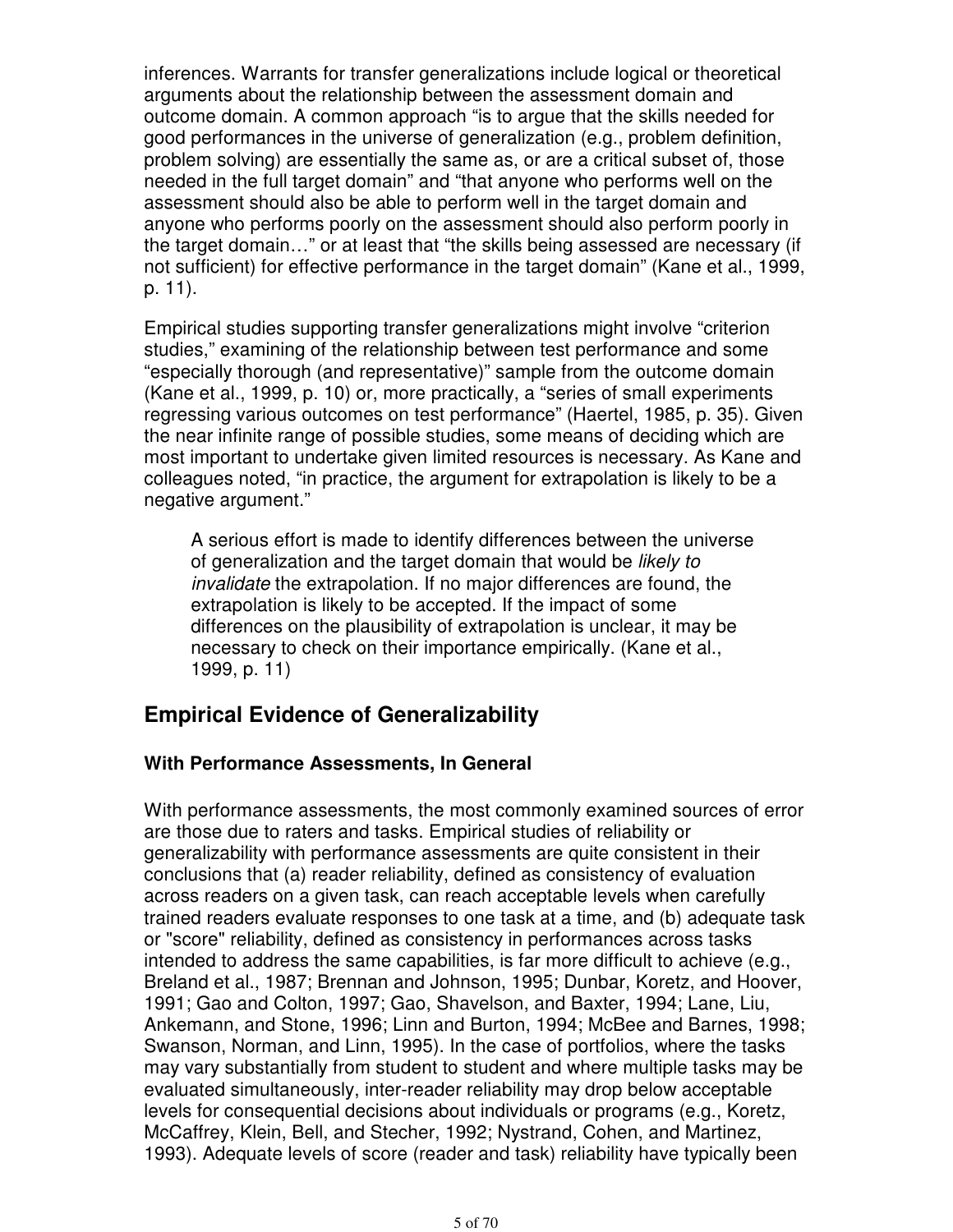achieved by further standardizing the task directions, choosing tasks with higher intercorrelations, disaggregating the portfolio into separate tasks that can be scored one at a time, and then estimating generalizability as one would with any collection of performance tasks. Brennan (2001) cautioned that tasks and raters are only some of the sources of error that are likely to matter. He cited other sources of variation that should likely be taken into account. These included different occasions, both occasions of testing as well as occasions of scoring, and different methods of testing as sources of error. He noted that some of these, such as different methods, are better conceptualized as convergent validity studies (rather than as reliability studies per se). (Note 4) Of course, certain types of estimate are often deemed not feasible, including parallel forms reliabilities with portfolios and assessments of performance in different contexts (ETS, 1998; Harris, 1997; NRC, 2001b; Porter et al., 2003).

Special studies involving performance assessments have looked at relationships among methods of assessment: between multiple choice and performance assessment (e.g., Lane et al., 1996; Crehan, 2001); (Note 5) between different methods of performance assessment, such as direct observation of scientific experiments and analysis of students notebooks (Shavelson et al., 1991); and between on-demand and school based tasks (Gentile, 1992, in Brennan and Johnson, 1995). The general conclusion is that different methods appear to be getting at somewhat different constructs (e.g., Brennan, 2001; Brennan and Johnson, 1995). Fewer operational assessments in education undertake this sort of empirical research, relying instead on empirical evidence of reliability and logical arguments about content-relevance and representativeness. And, indeed, while the Standards for Educational and Psychological Testing (AERA, APA, NCME, 1999), require at least some sort of empirical evidence about reliability, they mention "external validity" as only one potential source of evidence, but leave the choice of validity evidence up to the assessment developer and user.

Some authors note a tradeoff between these two levels of generalization. Strengthening the faithfulness with which the assessment represents the outcome domain often undermines the reliability of assessment (as reflected in the many technical problems with performance assessment) and enhancing reliability, for example by employing a larger number of shorter tasks, undermines fidelity (e.g., Kane et al., 1999).

#### **With Teaching Performances, in Particular**

Research into the generalizability of performance assessment of teaching has tended to emphasize much the same sort of evidence described above, focusing primarily on consistency among tasks and judges. There are two major programs of research that are most relevant to our study, the portfolio assessments of the National Board for Professional Teaching Standards and the observation/interview assessments of Praxis III. Both of these assessments are developed by the Educational Testing Service.

National Board's standards-based assessments are designed to certify the accomplishment of experienced teachers with at least three years of service. Assessments are developed or underway for over thirty different certificates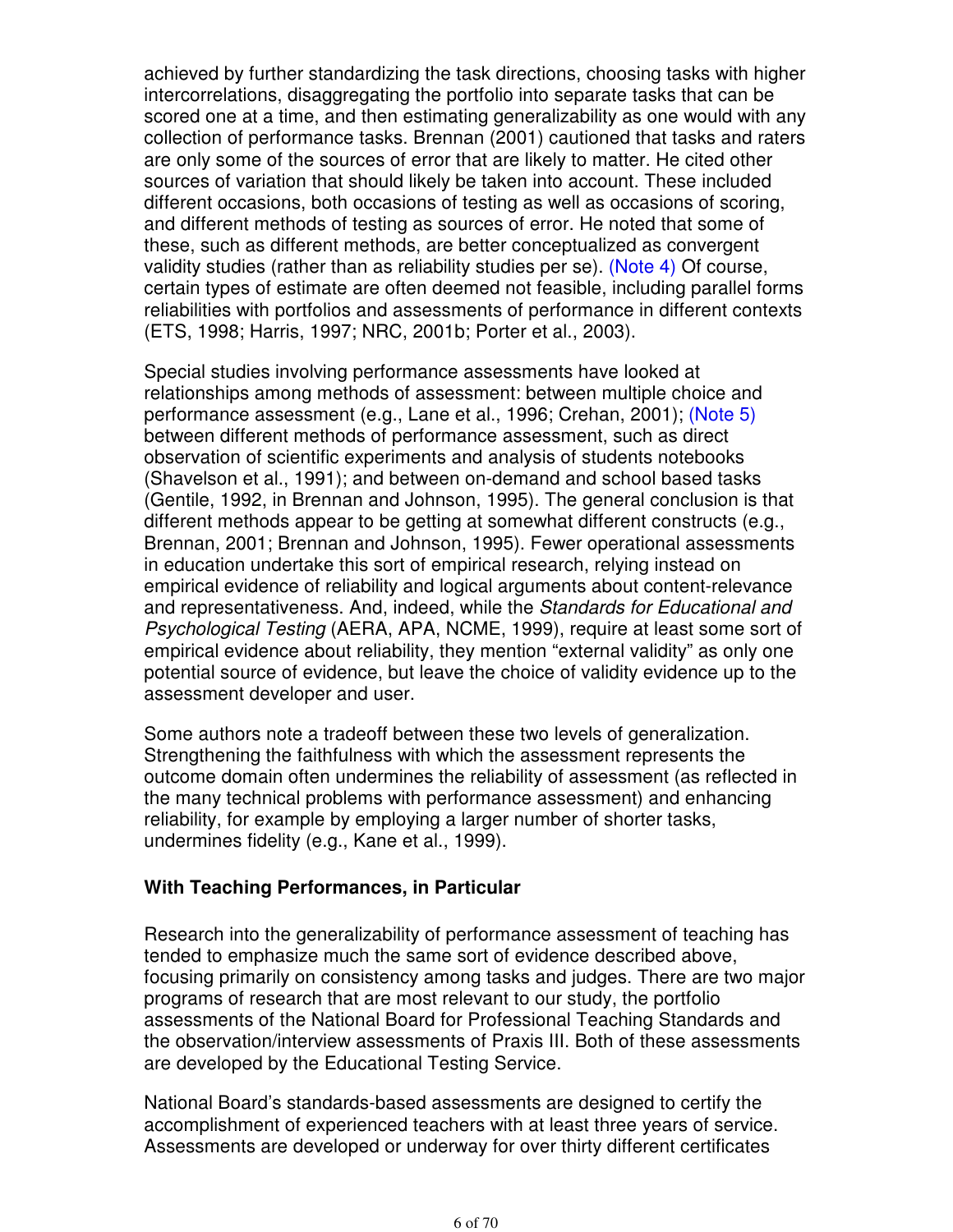(differentiated by subject area and age of students taught). The ten performance tasks that comprised the assessment in each certificate area (when the research described here was undertaken) are divided into two parts: a portfolio completed by candidates in their home schools across a year and a one-day assessment-center experience. The school based portfolio consists of (a) four tasks that ask candidates to document their practice, through videotapes and samples of student work, and to provide "extensive analytical and reflective commentary" (Pearlman, in Jaeger, 1998, p. 191), and (b) two tasks that ask candidates to document their accomplishments outside the classroom and explain why they are important. The four assessment-center tasks provide candidates with materials such as student work samples, assessment records, instructional resource materials, or professional reading and ask them to use the materials to diagnose the status of student learning, plan instruction, and so on (Pearlman, in Jaeger, 1998, p. 191). (Note 6) Each exercise is scored independently by two reviewers. The resulting scores for each exercise are weighted and aggregated to form an overall composite score for each candidate. This composite is then compared to a predetermined passing score.

The National Board's Technical Analysis Report (ETS, 1998) described four relevant sources of error:

- Assessors: Would a candidate, given a different set of assessors, fare similarly on the assessment?
- Exercise Sampling: Would candidates perform similarly on a different set (sample) of exercises?
- Assessment occasions: Would candidates fare similarly if they took the same assessment on a different occasion?
- School context: Would candidates fare similarly if they happened to teach in a different school?

They noted that it is not feasible for them to provide evidence of reliability across school contexts or assessment occasions. With assessment occasions, they argued that there is likely to be a learning effect such that one would expect a candidate to fare differently (better) and so reliability may not feasibly be assessed.

They provided empirical evidence with respect to assessors and exercise sampling— concluding that both are adequate to support the assessment for its intended use (ETS, 1998, p. 125; see also Myford and Engelhard, 2001). (Note 7) With respect to exercise sampling, they cautioned readers about the limitation of such evidence since the set of tasks was explicitly designed to represent a multidimensional domain:

Whether an assessment with the current design can be considered to allow for alternative forms in a traditional measurement sense is debatable. It is possible to argue that the exercises are but one possible sample from a larger domain of accomplished teaching or that the exercises, for all intents and purposes, comprise a fixed assessment of accomplished teaching. (ETS, 1998, pp. 107-108)

This is, in fact, typical of the way in which task generalizability is investigated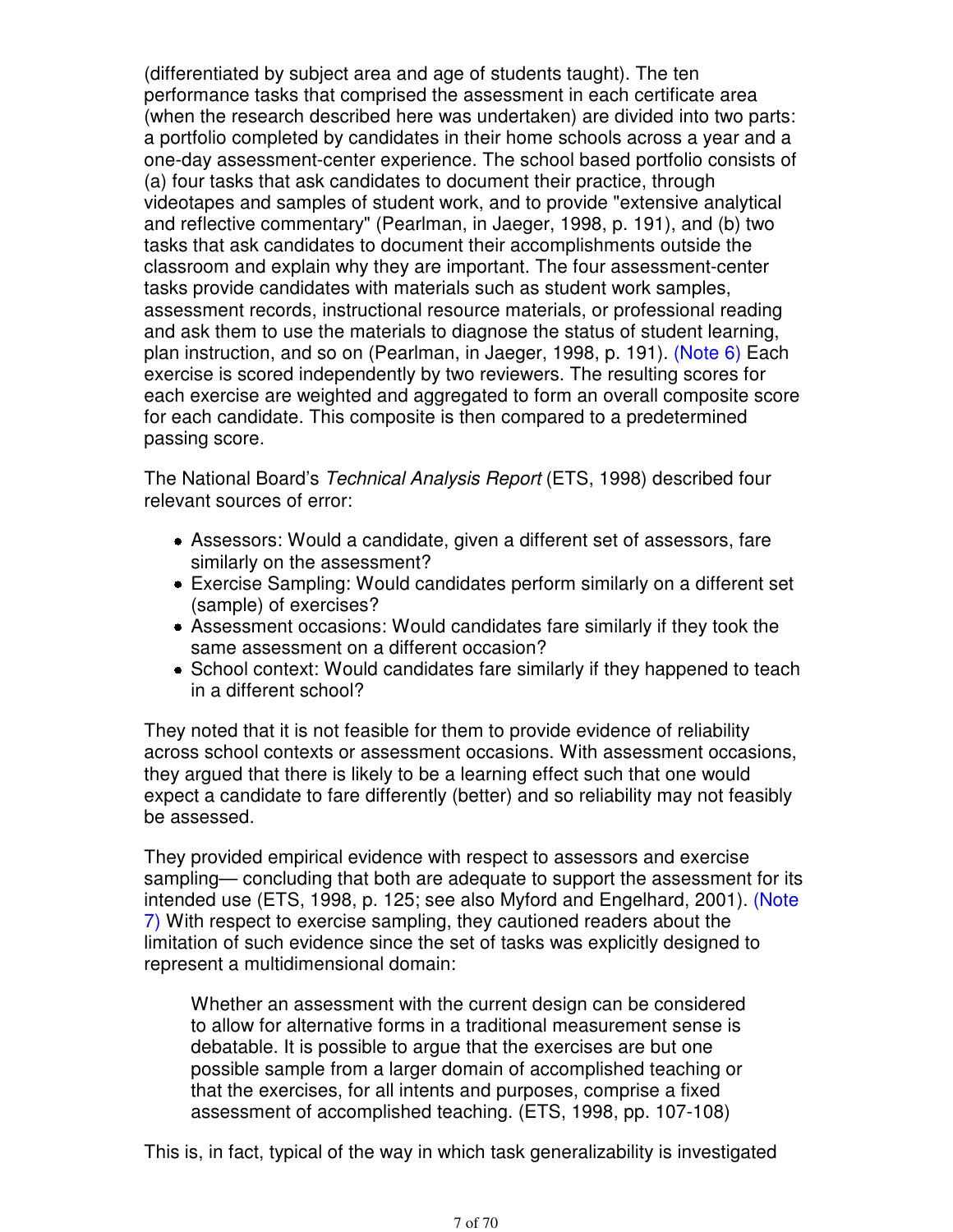with portfolio assessments (e.g., Klein et al., 1995; Koretz et al., 1992; Reckase, 1995; Nystrand et al., 1993); what we have is an estimate of internal consistency (based on tasks that were designed to access quite different elements of teaching practice) and that treats as fixed a wide range of factors that may in fact vary. Following Brennan (2001), this is not really a replication "using two full length operational forms" (p. 313).

With respect to "transfer," Bond, Smith, Baker, and Hattie (2000) examined the relationship between scores on the National Board's assessment (in two certificate areas for 65 teachers) and 1-3 hour observations of teaching accompanied by interviews with teachers and some students. The casebooks produced from the visits were scored according to thirteen dimensions of accomplished teaching identified in an extensive literature search. Using discriminant analysis, they were able to correctly classify 84% of teachers as to whether they had been certified using the National Board's assessment. Other studies are currently underway (see www.nbpts.org). While the National Board's goal was primarily documenting consistency across the sources in support of the validity of the NBPTS assessment, our purpose is to illuminate both similarities and differences at the level of particularity that qualitative methods allow.

ETS's PRAXIS series, which is intended for use with beginning teachers, involves three sets of assessments: PRAXIS I focuses on basic skills, PRAXIS II on content knowledge and general pedagogical knowledge, and PRAXIS III on teaching performance. The PRAXIS III assessment involves direct observations of classroom performance over a series of "assessment cycles." An assessment cycle consists of a preliminary description of the context, the students, and the lesson-to-be-observed, prepared by the beginning teacher; an observation of a lesson of instruction by a trained assessor (experienced teacher); and pre and post semi-structured interviews. The assessor's notes are then scored on a list of nineteen criteria (that were developed through an extensive literature review and job analysis survey) and an overall score given. "Summative decisions are made based on cumulated data from two or more assessors based on two or more assessment cycles" (Dwyer, 1998, p. 8). In addition to the obvious differences in methods, PRAXIS III is intended for use across grade levels and subject areas, and the criteria for classroom observation have not been tailored to particular subject areas as with INTASC and the National Board. Although this leads to a somewhat different emphasis, Porter et al. noted the similarity of the PRAXIS criteria to the general principles of the National Board and INTASC. While there are multiple studies of assessor reliability, there are no reports of generalizability across assessment occasions that we could locate (Dwyer, 1998; Myford and Lehman, 1993; NRC, 2001b; Porter, Youngs, and Odden, 2003; Myford, personal communication, 3/5/03; Wylie, personal communication, 5/2/03). With respect to generalizability across occasions, assessment developers caution:

"The purpose and consequences of the assessment, particular local circumstances, and the beginning teacher's level of performance (both absolute and in terms of improvement) are factors that determine how many assessment cycles will be carried out. Guidelines governing Praxis validity and use prohibit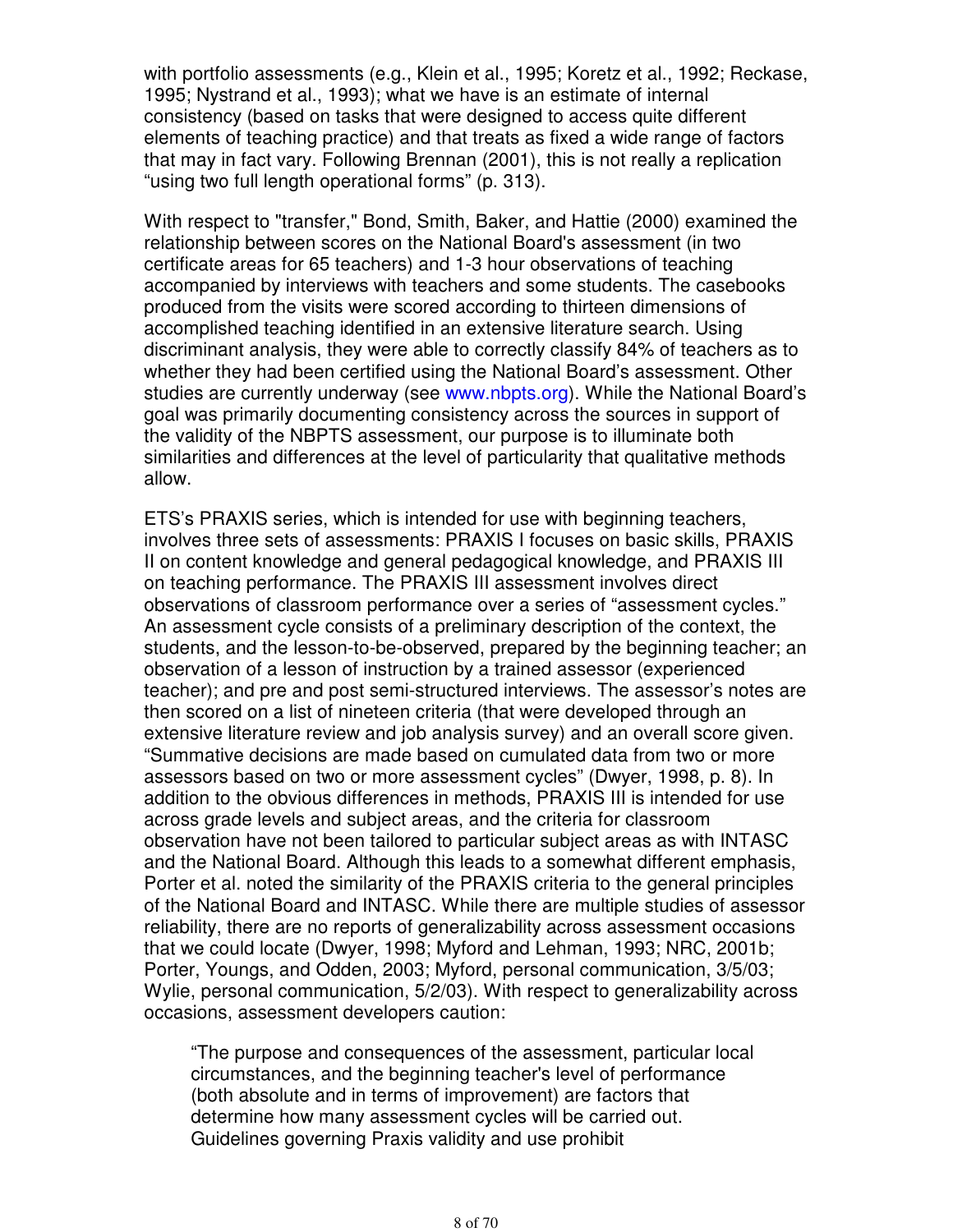decision-making on the basis of a single assessment cycle or on the judgment of a single assessor (Educational Testing Service, 1993b)." (Dwyer, 1998, p. 171)

Thus, the comparisons in the study reported here--which involve full length replications of portfolio assessments, methods of performance assessment, and classroom contexts in which the same tasks can be implemented--begin to address an important gap in our understanding of the generalizability of portfolio assessments of teaching and, perhaps, of performance assessments more generally.

# **Research Design**

Our study draws on qualitative methods to address questions of portfolio generalizability through comparative content analyses across different portfolios and different methods of assessment for the same teachers. Consistent with Kane and colleagues' (1999) conception of a negative argument, built from a serious effort to disconfirm, our goal is to illuminate differences that challenge assumptions about generalizability. Where to locate these comparisons in terms of the level of generalizability described in the previous section is an open question. At face value, one might argue that the portfolio-portfolio comparison is a reliability issue (different occasions on which same tasks are performed), and the portfolio-case comparison is a transfer issue (different methods and different occasions). And yet, as we return to this issue after sharing our findings, the nature of variations that the different occasions afford makes this problem far more complex--as occasion is confounded with uncontrollable aspects of context--and raises important questions about the nature of the assessment domain to which we can appropriately generalize. These are the variations that can be invisible when portfolio reliability is examined via intercorrelations among tasks and readers.

We begin with a brief description of the INTASC portfolio assessment system and then describe data collection for the two comparative studies--portfolio-portfolio comparison and case-portfolio comparison--which were replicated in secondary English Language Arts (ELA) and Mathematics (Math). Since the comparative content analyses for both studies follow a similar pattern, we describe those activities in a fourth section. While the data sets are small from a quantitative perspective (29 comparative cases across the two studies and two subject areas), our goal was to understand each comparative case in depth and to illuminate issues for assessment developers and policy makers to consider.

## **INTASC Portfolio Assessment**

The portfolio assessments are intended for teachers in their first, second, or third year of teaching. To guide the portfolio assessment, INTASC has developed a set of general and subject specific standards based on INTASC's Principles for Beginning Teachers and standards from the relevant professional communities. The standards and related assessments are intended to provide a coherent developmental trajectory with those of the National Board. The assessments ask candidates for licensure to prepare a portfolio documenting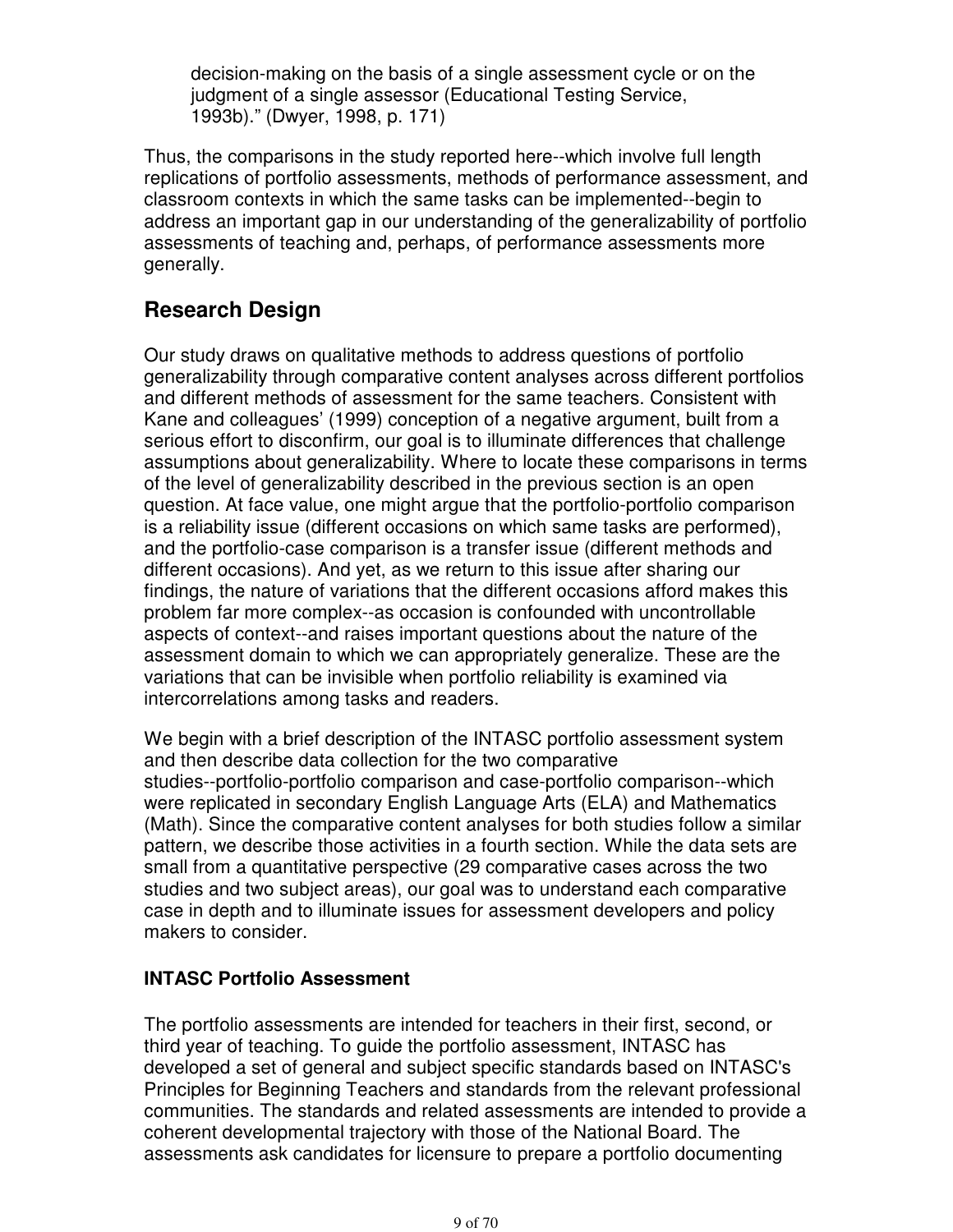their teaching practice with entries that include: a description of the contexts in which they work, goals for student learning with plans for achieving those goals, lesson plans, video tapes of actual lessons, assessment activities with samples of evaluated student work, and critical analysis and reflection on their teaching practices. Unlike the National Board portfolios (which contain four separate entries), these entries are organized around one or two units  $(8 - 10$  hours) of instruction such that the portfolio cannot easily be broken into parts for separate evaluation. Judges evaluate the portfolios in terms of a series of "guiding questions" focused on the portfolio but based on the standards described above; they record evidence relevant to each guiding question and develop interpretive summaries or "pattern statements" that respond to the question; then they determine an overall decision about the candidate (Note 8). As developed by INTASC, the portfolios were intended both for professional development and for informing decisions about licensure. Of the 10 INTASC states that participated in the development of the portfolio assessment, only Connecticut is currently using it to inform licensure decisions.

For this study, participants were recruited **from fieldtests in multiple INTASC states** in 1998-2000. Because our interest in this paper is about the generalizability of portfolios for licensure decisions, we chose to evaluate the portfolios using the guiding questions and decision guide as they were used by Connecticut for field tests in 1999-2000, even though the participating teachers were recruited from multiple states. As it was implemented in Connecticut in 2000, there were four possible levels to the overall decision: conditional, basic, proficient, and advanced. Judges also completed a "feedback rubric" on which they selected performance levels that best characterized the portfolio with respect to each guiding question. The assessment occurred as part of a 2-3 year induction program in which beginning teachers who had an initial three-year license were provided with a mentor in the first year and the opportunity to attend state-sponsored workshops to prepare them for the assessment. When fully operational, teachers who did not pass the portfolio assessment in their second year would continue in the program for another year. If they did not pass in the third year, they would be required to reapply for the initial license after successfully completing additional course work or a state approved field placement.

#### **Portfolio-Portfolio Comparison Data Collection**

A small sample of secondary beginning teachers in math  $(n=7)$  and ELA  $(n=6)$ were recruited to complete two portfolios during the same year, choosing classes and units of instruction that differed as much as possible within their routine teaching assignments. They were compensated for the second portfolio. Not surprisingly, it was very hard to find beginning teachers willing to assume the burden of two portfolios, and it is impossible to fully understand how these stalwart volunteers might have differed from their colleagues. We can say that their portfolios do reflect a range of performance levels, teaching practices, and school contexts and that their paired portfolios do illuminate an instructive array of differences, consistent with the goals of the study.

#### **Case-Portfolio Comparison Data Collection:**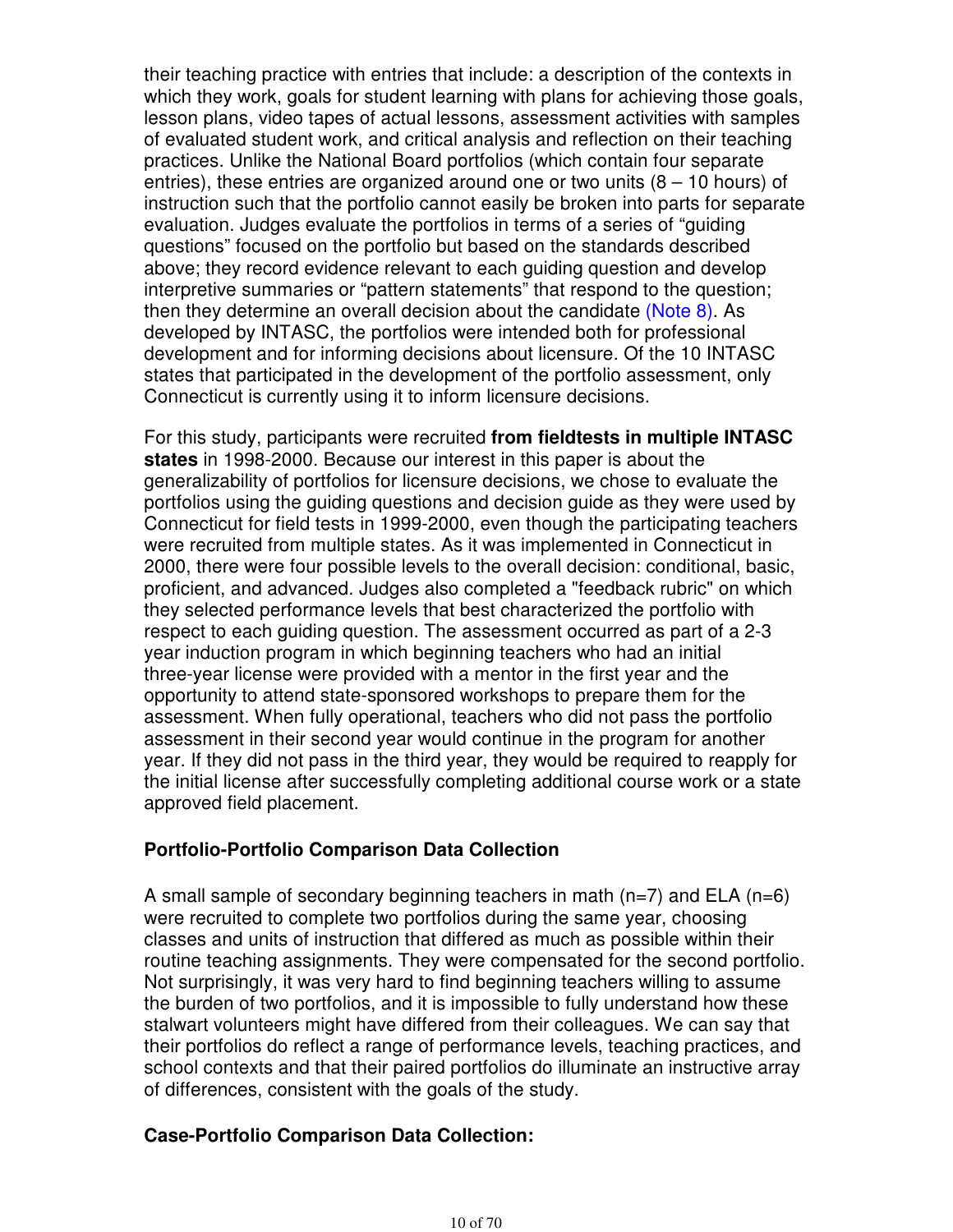Another small sample of secondary teachers in math  $(n=8)$  and ELA  $(n=8)$  was asked to allow case studies of their teaching shortly after they submitted their portfolios. The sample was recruited to include differences in gender, ethnicity, school context, and performance level (based upon a quick read through by the portfolio developers). The case studies took place over 3-5 days (depending on the teacher's schedule) during which researchers observed classes; conducted entry, exit, and brief daily interviews with the teacher; and interviewed the school principal and, if possible a mentor, regarding the support available to the teacher. [See Ball, Gere, and Moss, 1998; Moss, Rex, and Geist, 2000a, 2000b for fieldwork and case write-up guidelines.] Case study researchers observed two classes: the class used in the preparation of the portfolio and a second class. As with the portfolio/portfolio comparison, we asked for a class that differed as much as possible within the teachers' routine teaching assignment (but sometimes we were only able to observe a different section of the same class). Our intent was to parallel the information collected in the portfolio as closely as possible and to gather additional information about the teacher's background, school context, and experience preparing the portfolio to address additional questions of fairness. Teachers were given a small honorarium for participating in the case study. As before, it is not possible to know how these volunteers differed from the larger population of beginning teachers.

Case study researchers, all experienced teachers in the appropriate field, were taken through an abbreviated course of study (with practice and feedback) in taking fieldnotes and conducting interviews relevant to the project. Tape recordings and artifacts were used as back-up. Field and interview notes were read by a senior researcher and questions of clarification and elaboration were raised to guide revisions (which could be supported with audio-recordings and artifacts). Case study researchers were then asked to draw on their notes in responding to the Guiding Questions used to evaluate the portfolios. Again, a senior researcher reviewed the responses (with fieldnotes at hand) and raised questions to facilitate revision.

# **Comparative Analyses**

The comparative content analyses for both studies were undertaken in a similar fashion. Research assistants (experienced teachers in the content area with graduate research training) used the guiding questions (and the dimensions contained in the related feedback rubric) to develop a coding scheme for the two sources of evidence. Videotapes were roughly scripted for coding. Then, answers to each of the guiding questions were developed for each source based upon a comprehensive review of the evidence, including the search for counter examples to challenge developing interpretations. Similarities and differences were then noted, organized by guiding question and overall. Justifications for perceived differences in performance level with respect to the criteria were developed. For the portfolio-portfolio comparisons in ELA, each pair of portfolios was read twice, in reverse order, by two research assistants, who then met to develop a consensus on any differences. (Note 9) For the portfolio-case comparisons and the portfolio-portfolio comparisons in math, a single comparison document was developed, and the process was audited by another researcher. The comparative content analyses typically took 3-5 days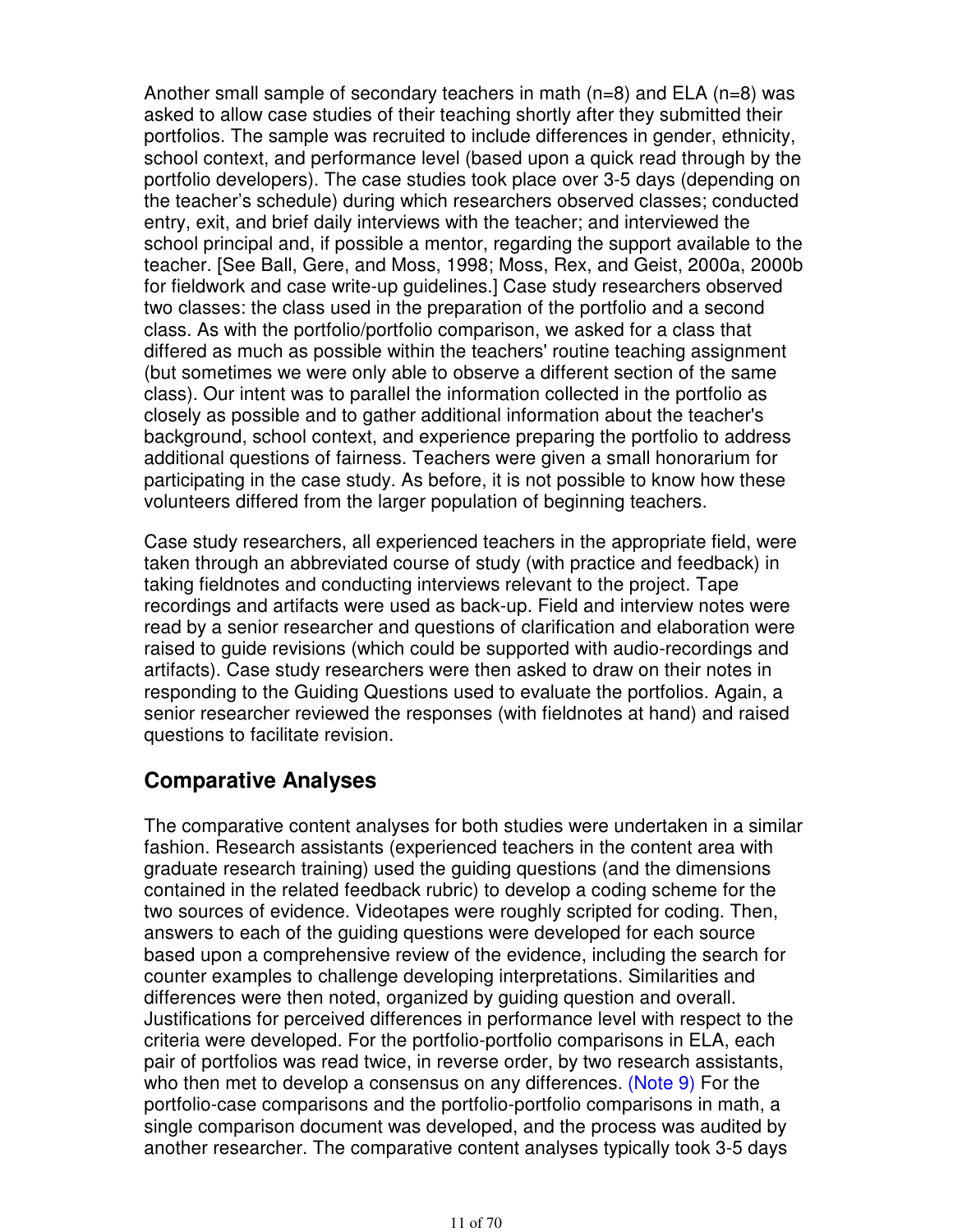per teacher and generated 30-70 pages of text each. These comparisons were then condensed into 2-3 pages versions that highlighted substantial differences both at the level of the guiding question and overall.

It is important to note that we have, for the purposes of this paper, bracketed questions about consistency among readers. Elsewhere we address concerns about differences in the way knowledgeable readers evaluate portfolios in different social settings when trained to reach consistent decisions and when allowed to draw on their own criteria of competent teaching (Moss and Schutz, 2001; Moss, Schutz, Haniford, and Miller, in preparation; Schutz and Moss, in press). Here, we present findings whose validity is based upon in-depth analyses, in which relevant differences in perspective between readers were resolved through consensus seeking dialogue. The issue for us is not the validity of a specific score; rather it is the validity of an interpretation of difference between two portraits of teaching and an argument for whether the observed differences are likely to matter in light of the evaluation criteria. We present our evidence for which differences are likely to matter in sufficient detail that readers can reconsider these judgments for themselves.

# **Structural Differences Between Data Sources and Asymmetrical Questions of Comparison**

By structural differences, we mean those differences between data sources that could be anticipated in light of the different methods and which are, in fact, typically present in our data. With respect to the portfolio-case comparisons, beyond the obvious differences in data collection methods, it is important to note the following. While we attempted to have case study researchers present on days when teaching consistent with what is expected in the portfolio was occurring, it was not always possible to observe all the aspects of teaching called for in the portfolio. For instance, while the ELA portfolio required evidence of students' response to literature and students' processes in writing, the lessons observed in the case study might not cover both areas. The case-based evidence is typically weak with respect to formal assessment procedures since often no formal assessment was occurring. However, the case study provides substantially more evidence about daily classroom interactions. The case also provides rich information about the context in which the teacher worked and about teaching practices not foregrounded in the portfolio evidence. With respect to the portfolio/portfolio comparisons, the portfolio completed second is invariably shorter, often considerably so. It contains typically fewer artifacts and shorter commentary (sometimes with reference back to the first portfolio). This caused us to develop an asymmetrical comparison and research question:

To what extent does the second portrait (case study or second portfolio) cause us to reconsider the evaluation of the teacher's performance in (what we'll call) the primary portfolio?

# **Findings**

Our comparative analyses were set up to uncover differences in the two portraits of beginning teachers and to evaluate whether the differences were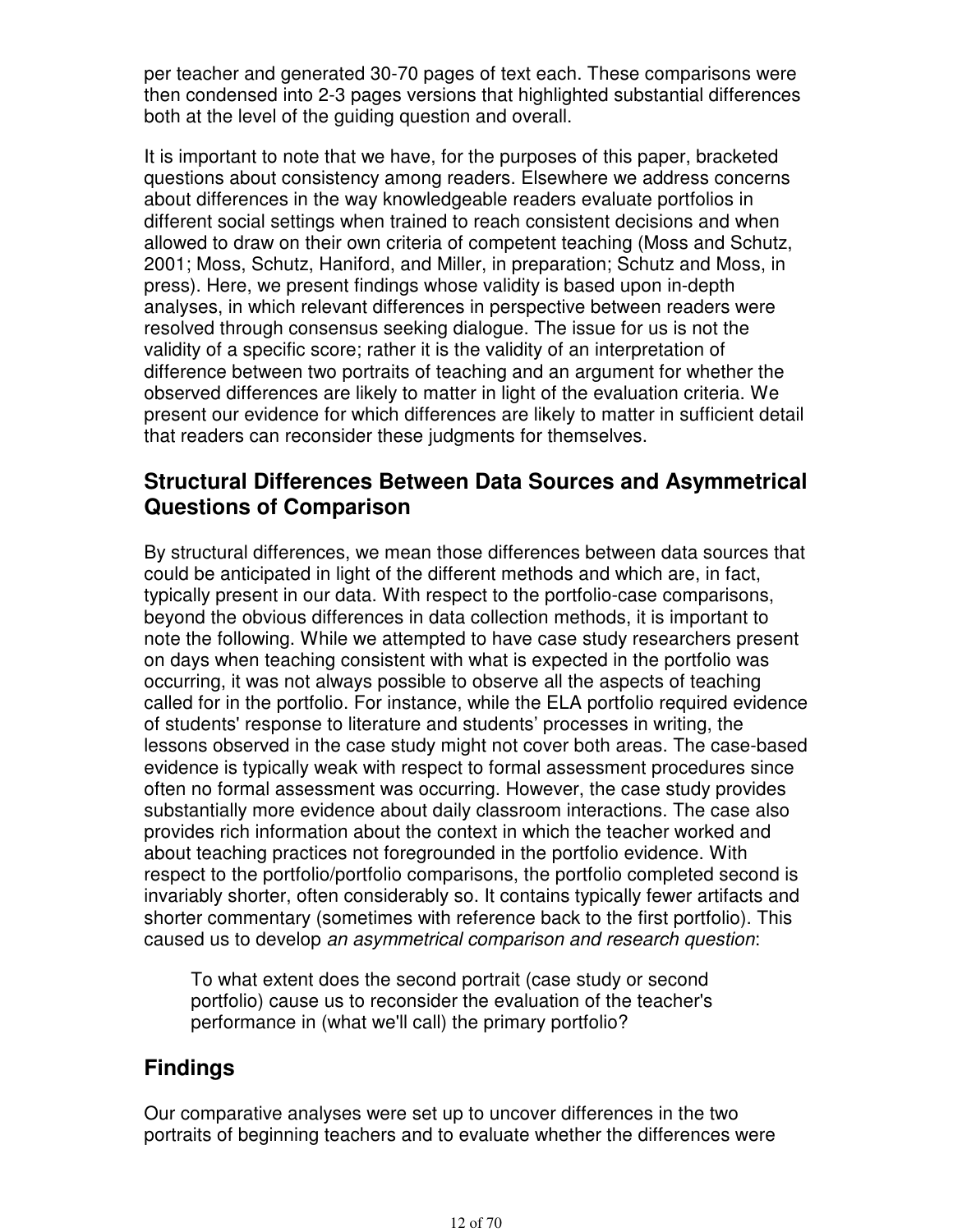likely to result in different decisions in light of the INTASC standards (as instantiated in the guiding questions and the decision guide as adapted and used in Connecticut in 2000). We make no attempt to estimate the frequency with which these sorts of differences are occurring; our evidence is not appropriate for that purpose. Again, our formative goal is to illuminate issues for assessment developers and users to consider in designing an assessment system, characterizing the appropriate domains of inference, and limiting interpretations appropriately.

We present our findings in the following sections: We begin with an overview of the variations in context of the classes and units selected by these teachers. Then, we illustrate our comparison methodology in substantial detail with comparisons in both math and ELA. In the first comparison, we provide an example of a case in which the differences observed do not seem to matter in terms of the relevant criteria (which was, we should note, true in the majority of cases). In the second comparison, we provide an example in which the evidence in the portfolio is, we'll argue, ambiguous, because the artifacts (videotapes, handouts) only partially support the written representation of the class; the case appears to clarify the ambiguity. Whether this is a difference that would "matter" depends on how the portfolio readers weigh the partially conflicting evidence. Thus this comparison, even more so than the first, illustrates some of the interpretive problems we encounter with these sorts of data— problems that we have tried to address through far more in-depth readings than would be possible in operational use. Then, we present a series of briefer vignettes that describe situations in which the second portrait caused us to question the conclusions we drew from the primary portrait.

## **Contextual Variations**

As indicated above, for both sets of comparisons, we asked teachers to choose a second class that differed as much as possible within their routine teaching assignments. The classes they selected are presented in Tables 1 and 2 for secondary ELA and math teachers respectively. Given their selections, it is important to note the many different kinds of (often intersecting) contextual variations that are present in the comparisons we examine. These include: different sections of the same course (which entail differences in time of day and whether the teacher has taught the lesson before); differences in (perceived) ability levels and groupings of students, including those designated by the school directly (remedial, AP, and the like) or indirectly (scheduling in ELA resulting from math assignments) and those perceived by the teacher; different courses; different grade levels; different units within the same course; differences in (mix of) cultural backgrounds of students; different times of year (which involves differences in teachers knowledge of and relationship to students); differences in class sizes; differences in availability of curriculum and support materials; differences in extent to which these materials are consistent with the standards. These are all variations that are fixed for a given portfolio assessment of a teacher and are unexamined when all we have is the single set of performances from a given class. (Note 10)

#### **Illustration of Analysis in ELA with a "Complementary" Portfolio/Case Comparison**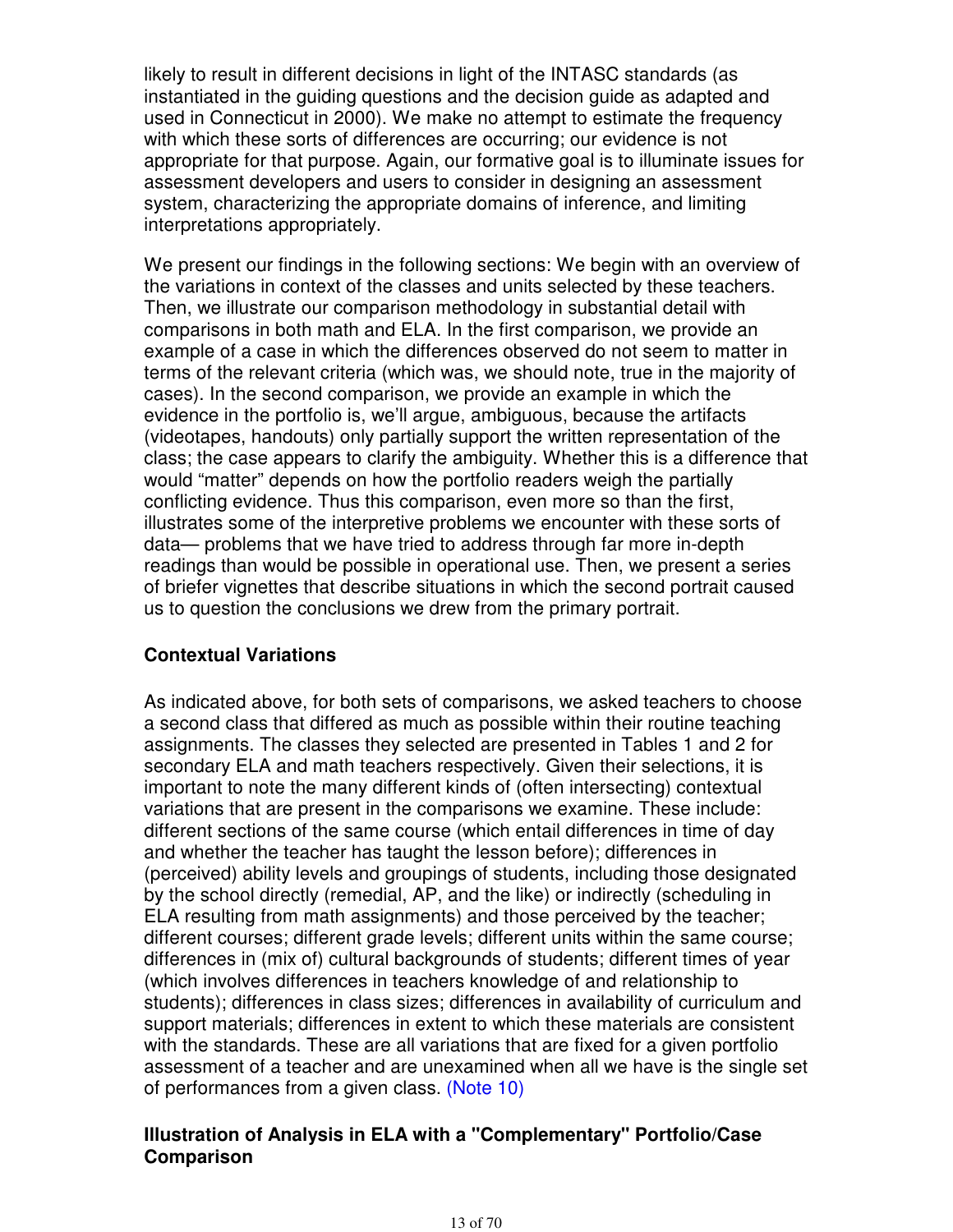To illustrate our comparison methodology in ELA, we focus on one portfolio/case comparison, "Ms. Bertram (Note 11)," in which the activities we observed differed substantially, and yet we found the portrait of the teacher conveyed in the case study provided quite consistent evidence with respect to the general evaluation criteria. We illustrate this comparison in some detail both to document our practices of analysis, and to show how two quite different activity contexts can nevertheless support similar conclusions about the teacher. We begin with a discussion of the ELA portfolio guidelines, the guiding questions (developed by INTASC and revised by Connecticut) to evaluate completed portfolios, and the way in which we applied them for this study. Then we return to the specific case of Ms. Bertram.

The ELA portfolio handbook asks candidates to complete two distinct entries: one each in teaching response to literature (RL) and processes of writing (PW). Teachers may choose the same class or different classes for these two components. Across these two exhibits, we have the following sources of evidence from each teacher: (a) the teacher's rationale for her choice of literature and writing assignment, (b) the teacher's daily logs for 10 lessons in which she describes the activities she and the students engaged in (providing copies of instructional artifacts) and writes brief reflections about how the day's lesson went, (c) video tapes of two-three activities reflecting different participation structures (d) teacher's reflections on the videos, (e) five samples of student writing, including multiple drafts, with teacher's comments on the writing, (f) the teacher's reflections on the students' writing, and (g) the teacher's general reflections on her teaching in the unit.

In the case study, we have fieldnotes depicting the activities and the discourse in the classroom across three days for each of the two classes. Through notes from a series of interviews, we learn about the teacher's goals, her specific plans for daily lessons, her reflections on how the lessons went (in general and for particular students), and her goals for professional development.

The guiding questions for ELA (initially prepared by INTASC and revised by Connecticut for use in 1999-2000) are organized into four separate categories. (1) Questions about literacy focus on "connections among responding, interpreting, and composing" with an emphasis on the extent to which students develop their own meanings. (2) Questions about instruction focus on how the teacher organizes students' learning--including questions about alignment between goals and instructional strategies, about integration of activities within and across lessons, and about materials--with an emphasis on the extent to which instruction provides learning opportunities (challenges) for all students and promotes independence. (3) Questions about analysis of learning focus on formal and informal assessment of students' work--how the teacher monitors students' progress, communicates with them about their learning, and uses that information to inform instruction. (4) Finally, questions about analysis of teaching focus on how the teacher reflects on student learning and uses that reflection to inform her practice. (Note 12)

While some of the guiding questions were quite specific and descriptive in nature (e.g., "Describe how the teacher helps students use a writing process, including context, purposes, and conventions of standard written English.");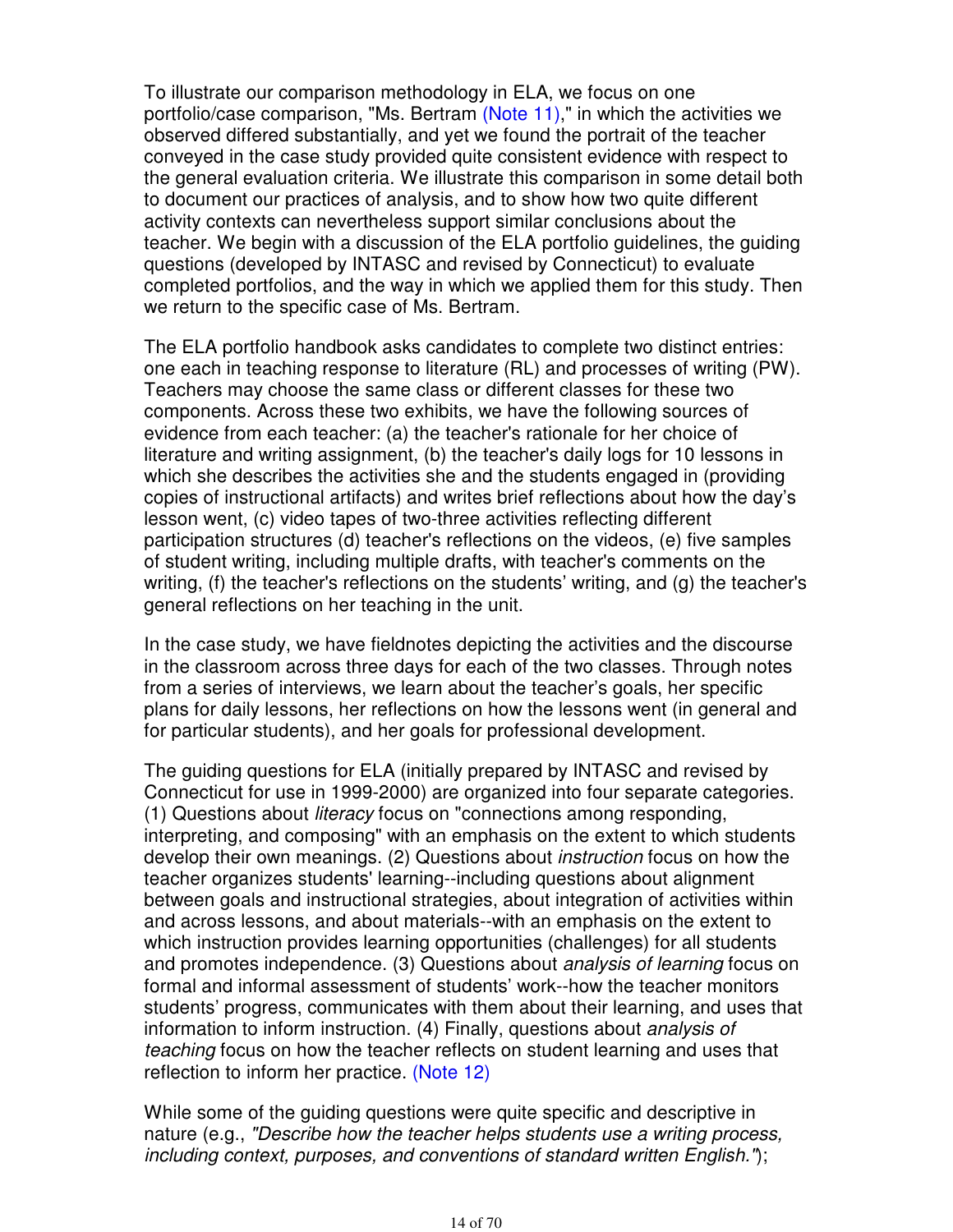others involved much higher levels of inference that required integrating multiple types of evidence (e.g., Describe the ways in which the teacher creates a learning environment that provides all students with opportunities to develop as readers, writers, and thinkers."). In analyzing the portfolios, we found ourselves following a multi-step process. We began with describing the various sources of evidence (e.g., describing the teacher's goals, outlining the progression of lessons, scripting the videotape, characterizing the artifacts in terms of the nature of students' responses and any written comments by the teacher; illustrating the ways in which teachers reflected on their students' work in their commentary). Then we developed interpretations that coordinated various sources of evidence (e.g., considering the relationship between the teacher's goals and the progression of lessons to evaluate alignment and scaffolding or between the teacher's commentary on the video and what we had observed to evaluate quality of reflection). Finally, we moved to the level of responding to some of the higher-inference guiding questions (e.g. "Describe how the teacher uses knowledge about students to meet their needs in instruction and provide them with opportunities to learn" or "Describe the ways in which the teacher creates a learning environment that provides all students with opportunities to develop as readers, writers, and thinkers."). For the case studies, the fieldnotes from the classroom observation and notes from a series of interviews with the teacher allowed us to engage in much the same process. Our task was somewhat easier as the case study writer had constructed responses to the guiding questions that drew on evidence form the field and interview notes. We nevertheless reviewed the field and interview notes in light of the case study writer's conclusions and often included the additional detail in our comparisons.

The Appendix provides brief excerpts from the 70-plus page portfolio/case comparison document prepared by LeeAnn Sutherland. It shows brief examples of the sort of evidence we have from the two methods and illustrates the way we have combined the evidence to develop interpretations and comparisons relevant to the guiding questions. Below we offer some general conclusions based both on the comprehensive evidence in the longer document for which the Appendix provides only brief examples.

Ms. Bertram teaches sixth grade English Language Arts in a middle school located in what the case study writer describes as a small, relatively affluent suburban community. In the portfolio and the case, we see a "reading and writing" class of 24 students who meet daily for two periods. In addition to this reading and writing class, the case study writer observed another section that covers only writing.

For the response to literature exhibit in her portfolio, Ms. Bertram selected a series of lessons based on the study of a novella commonly used with this age group. Three separate tasks require students to (a) identify the character traits of the main characters, (b) compose a written response citing which character they felt they were most similar to/could relate to best/liked the best and why, and (c) use that reflection as the foundation for creating a simulated journal. In the processes of writing exhibit, we see Ms. Bertram guide students through the development of a poem using metaphors to describe their mothers in preparation for Mother's day.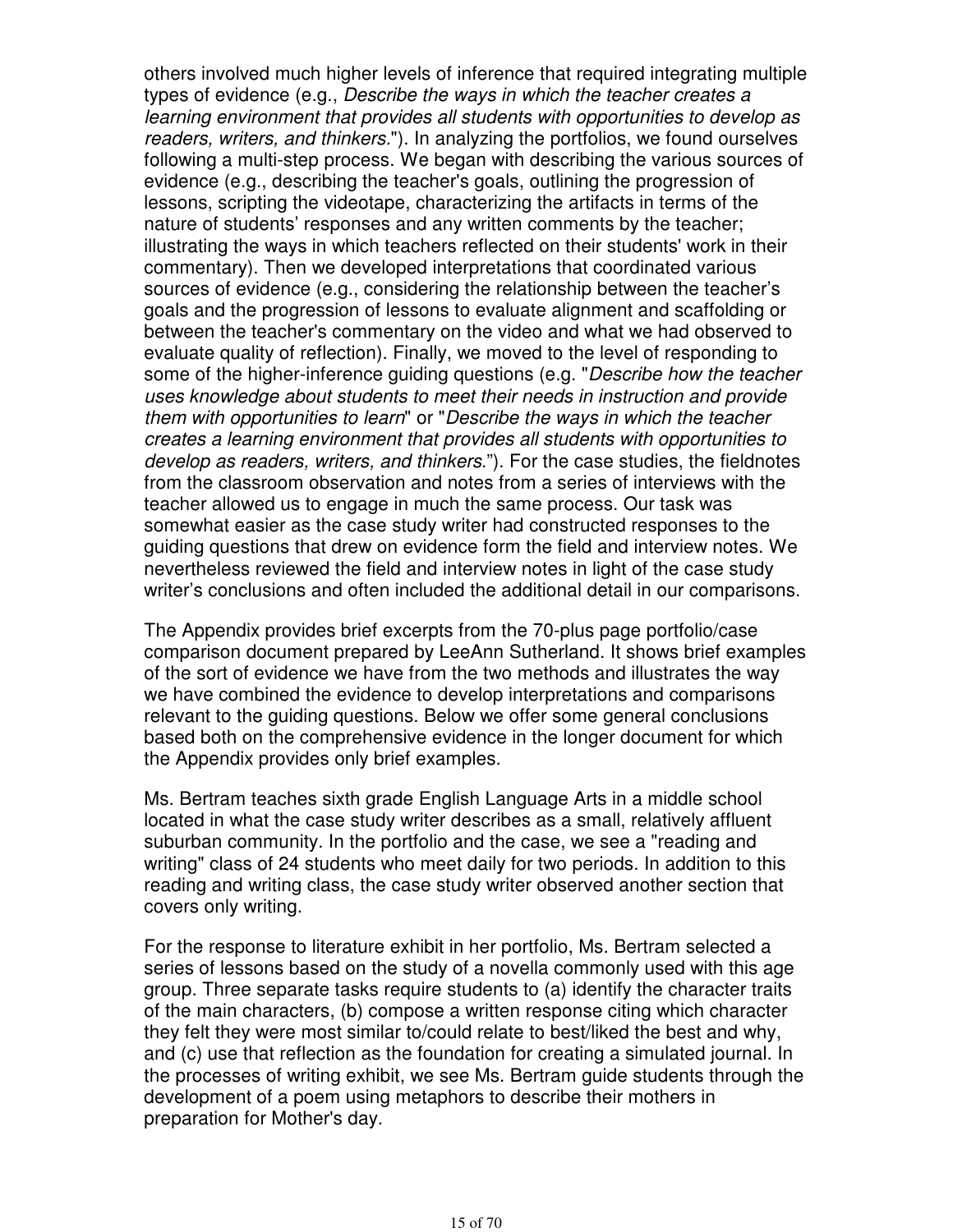The case study describes three days of parallel lessons in two classes where the teacher focuses on having students select three best pieces of writing from their notebooks, complete evaluation sheets about each one, exchange with a partner who would name his or her choice for the writer's best piece on a 'Nomination Ballot,' revise that piece of writing, and publish it on a web page.

Even though the activities are substantially different, there is nothing in the case that would cause us to question our evaluation of the primary portfolio. Both portraits show the teacher using a variety of activities to help students use literature to make connections, take others' perspectives, and explore concepts, scaffolding their learning through the activities she creates and the discussion she guides. She also uses a variety of activity structures (e.g. small group, whole class). We have ample evidence of similar classroom interaction wherein the teacher poses questions to which students respond initially (to begin an activity or class session), and she then builds from students' responses to guide subsequent questions, consistently validating their contributions. In both portraits, we see the teacher employ a variety of strategies to guide students in developing as readers, writers, and thinkers. Either portrait would tell us that this is a highly reflective teacher who uses that reflection to shape practice immediately and to think about changes in her future practice. She consistently addresses both the strengths and weaknesses of each lesson as well as their relationship to the larger unit. Thus the evidence in the case reinforces the conclusions from the portfolio in somewhat different contexts of teaching.

#### **Illustration of Analysis in Math with an Ambiguous Portfolio and Clarifying Case**

Complex evidence of the sort contained in the portfolio and case often presents substantial interpretive problems to readers. While this is not the focus of this paper, reading problems do impact the nature of the conclusions we draw. Here we illustrate our analytic practices with a math comparison and present a situation where the evidence in the portfolio is somewhat ambiguous and where the additional evidence in the case appears to support one potential portfolio interpretation over the other.

The math portfolio handbook focuses on a single  $8 - 12$  hour unit in mathematics and requests similar artifacts as requested in the ELA handbook. Here the portfolio contains a description of the classroom context, descriptions of a series of lessons with instructional artifacts (e.g., handouts, assignments); videotapes, student work, and reflections on two featured lessons; a cumulative evaluation of student learning with accompanying reflection; a focus on three students across the featured lessons and cumulative evaluation of learning; and analysis of teaching and personal growth. As with the ELA handbook, then, we have partially independent artifacts (including the videotape, instructional artifacts, and samples of students' work) against which to evaluate (some parts of) the teacher's description and reflection/evaluation on what happened.

The guiding questions in mathematics are organized into five categories (as initially prepared by INTASC and revised by Connecticut for use in 1999-2000). (1) Tasks focuses on the appropriateness (variety, richness, challenge,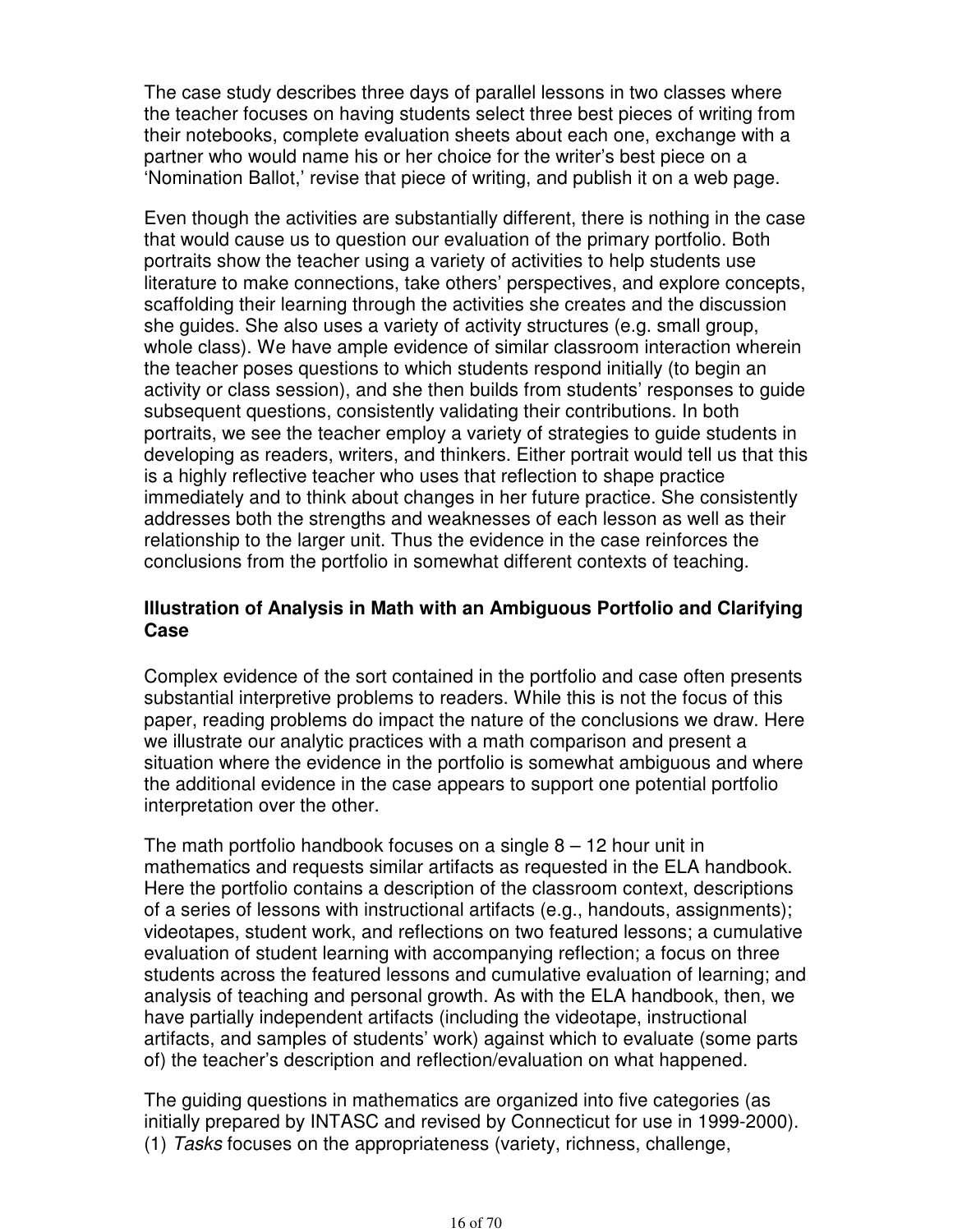accessibility) of the tasks selected by the teacher and on how effectively they are implemented (clarity, accuracy, alignment, and responsiveness to students' interests, styles and experiences). (2) Discourse focuses on how effectively the teacher orchestrates discourse, uses tools and materials to support discourse, and promotes discourse among students in which powerful kinds of thinking predominate (defined as students exploring a variety of approaches to problems and explaining their reasoning with evidence). (3) Learning environment focuses on how effectively the teacher manages the physical, time, and social aspects of the classroom and encourages participation and engagement by all students. (4) Analysis of learning focuses on how effectively the teacher assesses students' learning (accuracy, variety, and alignment with objectives and tasks) and communicates with students about expectations and feedback. (5) Finally, analysis of teaching focuses on how the teacher learns from and improves teaching. The comparison methodology was similar to that presented in ELA. (Note 13)

The mathematics teacher in this portfolio/case comparison works at a large urban high school, in which 68% of students receive free/reduced lunch. The portfolio presents an 11th grade Integrated Geometry course. The teacher, Ms. Fleming, explains that this course is the lowest level geometry course offered by the school and that she closely follows the text. The unit presented in the portfolio concerns tessellations and triangles. The case study follows the same Integrated Geometry class and a 9th – 10th grade Math I class. Ms. Fleming reports that Math I is the lowest level math course offered by this school with the exception of remedial math. At the beginning of the course the students shared textbooks with another class; however, Ms. Fleming indicates that these texts soon disappeared. Ms. Fleming uses worksheets left by a previous teacher and generates her own curriculum worksheets. She reports that approximately 75% of Math I students are failing. The lessons presented in the Math I class focus on basic arithmetic, naming of geometric objects and measurements. The Integrated Geometry lessons observed for the case focus on triangles, angles, and parallel lines. The case was conducted late in the year when both classes were reviewing material for a final exam.

We begin with an extended discussion of the portfolio because it alone raises a complex interpretive problem when the partially independent artifacts (videotapes, handouts) are compared to the teacher's descriptions of what is happening. In the interest of space, we focus on connections across lessons, nature of mathematical tasks, and the implementation of tasks in classroom discourse. Then we turn to the case where the portrait of the teacher is substantially different from what is portrayed in the written portion of the portfolio. [Both descriptions draw heavily on Pamela Geist's extended comparison document.]

The evidence in the portfolio creates a picture of a teacher that sees how the mathematics of a unit connects across ideas and to prior and later learning. Early in the portfolio, Ms. Fleming describes some of the mathematical connections she believes are important for students to understand. She writes,

Knowing the properties of triangles is important to the student of mathematics because it is the starting point for learning the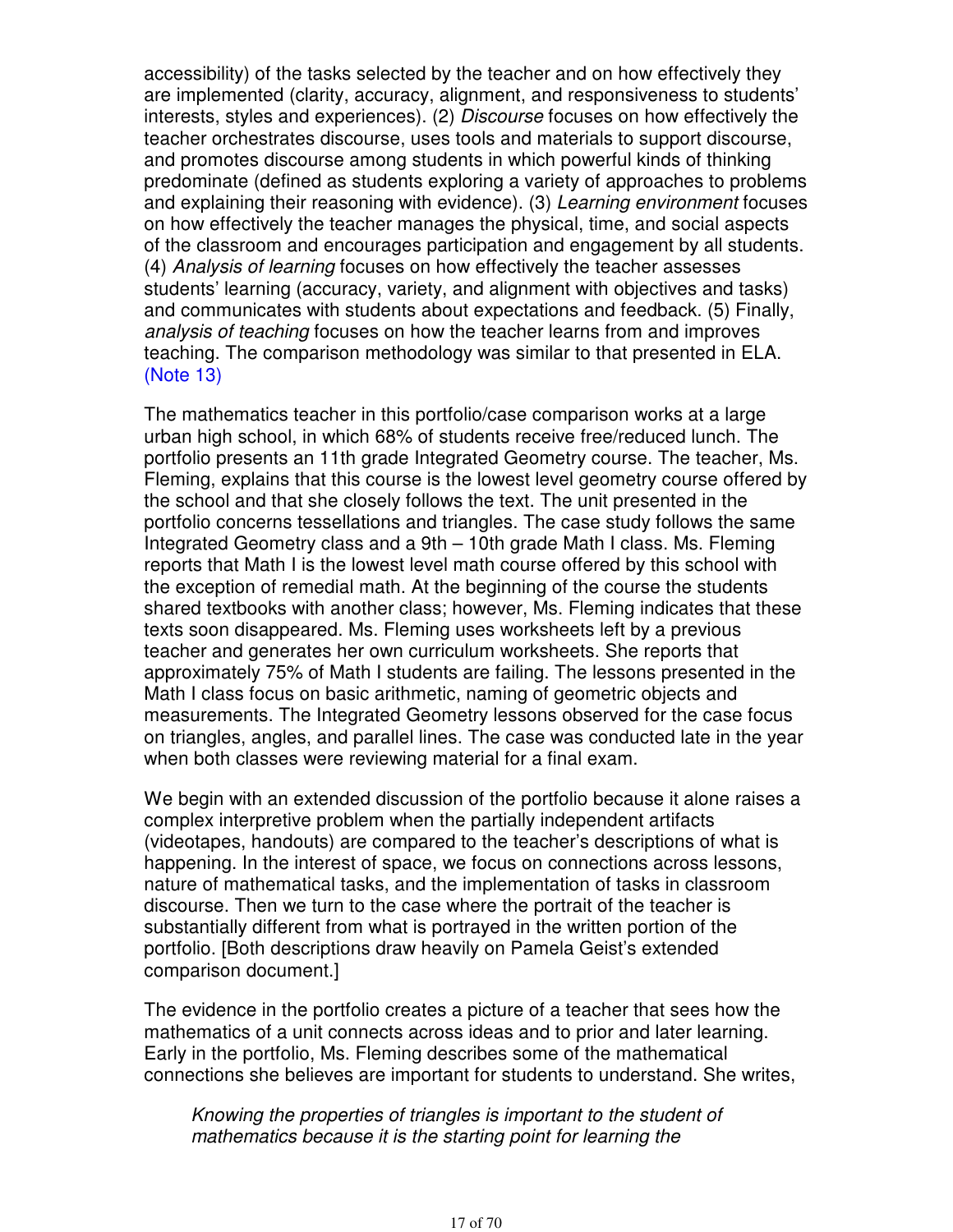properties for special triangles and enclosed figures, namely polygons. For example, the Triangle Angle-sum Theorem can be used to derive the sum of the interior angles of a quadrilateral and convex polygons. It also lays the foundation for students to learn about pyramids and other three dimensional figures.

Ms. Fleming describes in detail how the seven lessons across the unit connect mathematically and what students will learn across the unit to accomplish learning goals and objectives. For example, she explains,

It was important to show the relationship between the exterior angle of a triangle with the adjacent interior and remote interior angles. Once the properties of a single triangle were established, it was necessary to establish the relationship between a pair of congruent triangles and how to use the postulates to establish congruence. In order to establish this, students had to learn how to make congruence correspondence and congruence statement. Of course this also leads us to establishing proof, but my department recommended not to introduce proofs with this level class.

In the portfolio, Ms. Fleming develops a strong case for the predominance of discovery-type tasks and learning. She explains that hands-on discovery type tasks dominate her practice and that students learn best in these types of lessons. She writes,

The tasks that are most effective are of a 'discovery' or 'hands on' type… [explaining] when my students "see it" and "find it" the learning is retained …. I try to let my students have the experience of discovery even when it seems small. I have found that using the discovery method works best for my students so I have tried to use it often…

Using this method students get to see ideas. For example, when students put together the angles from a triangle and actually saw that it made a straight line, they knew that adding the interior angles of a triangle would equal 180°. They saw that it worked for all triangles regardless of the size and shape.

In the portfolio artifacts, we see a range of tasks including tasks that appear to offer opportunities for discovery and those that focus more on recall and application of definitions and facts. Consistent with the teacher's description, a series of problems presented in one of the instructional artifacts asks students to work at drawing and measuring the various angles within the triangles and record their data. The questions that follow ask students to detect a pattern in the data and develop statements or conclusions about various relationships within the triangles. There is much writing in the portfolio explaining that these tasks and others like them are selected because they support students' opportunity to formulate conjectures, reason about mathematical ideas, and justify results. The teacher also provides evidence of other types of tasks that are designed to check on students' general understanding of geometric shapes and their properties. For instance, they ask students to classify shapes, recall definitions and theorems, use definitions and properties to find other measures,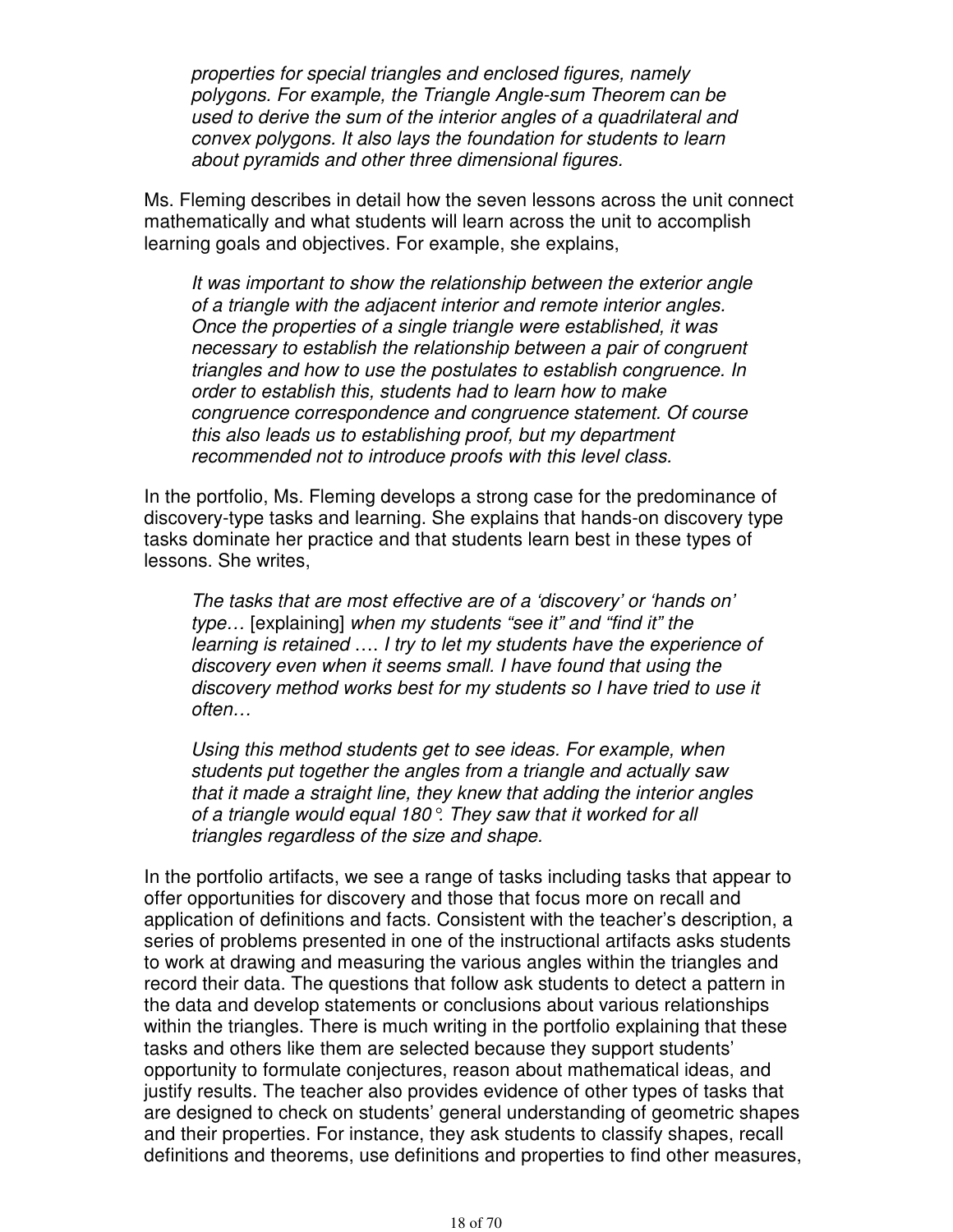and to justify answers with a known theorem or definition. The tasks appear on daily activity worksheets, homework assignments, and on assessments such as tests or quizzes.

We turn next to the videotape to see how these sorts of tasks are implemented in classroom interaction. Here, we focus in detail on one of two videotaped lessons providing excerpts from our rough transcript of the videotape and Ms. Fleming's reflections on what occurred. The videotape is less effective in making the teacher's case for discovery-type learning. We see Ms. Fleming guiding the discourse with students responding in short statements that restate a definition or fact. The excerpt we've selected begins about 4 minutes into the tape after Ms. Fleming has finished reviewing, through brief question and answer segments, the previous day's lesson for students.

T Okay. So let's look at a triangle (she has an example on the overhead - (4:37 into the tape)). We have remote interior angles, we have exterior. We have adjacent interior. Let's look in relationship to this one angle (points to image on the screen). Here we have an exterior angle. It's outside the triangle. The adjacent interior is the one that is what?

S Sharing the same sides.

T Sharing the same sides. So it's adjacent. Adjacent means?

S Next to.

T Next to, okay? Remote means, we said?

S Far away.

T So these two are far away from this exterior angle. Right? These are going to be your remote interior.

S (unintelligible)

T Now look at this, if I said 2 is you exterior angle, what is the adjacent angle for 2. Where would it be located?

S (A student is asked to come up and point out the specified angle. Other students were calling out some helpful comments as well as "I know, I know" as he points to various angles the teacher asks him to identify - remote interior. She asks him to confirm that he is pointing to remote interior or remote exterior. He confirms remote interior).

T Very good. So depending on which angle you pick, your remote interior angles will be switching sides. Okay, this is my exterior angle 1, right (she points)? So what angle is adjacent to that and inside the triangle?

S What's adjacent?

T Adjacent means next to, it's touching. It's sharing the same side. So angle A over here would be CAB. Correct? CAB is adjacent to angle ...? I'm looking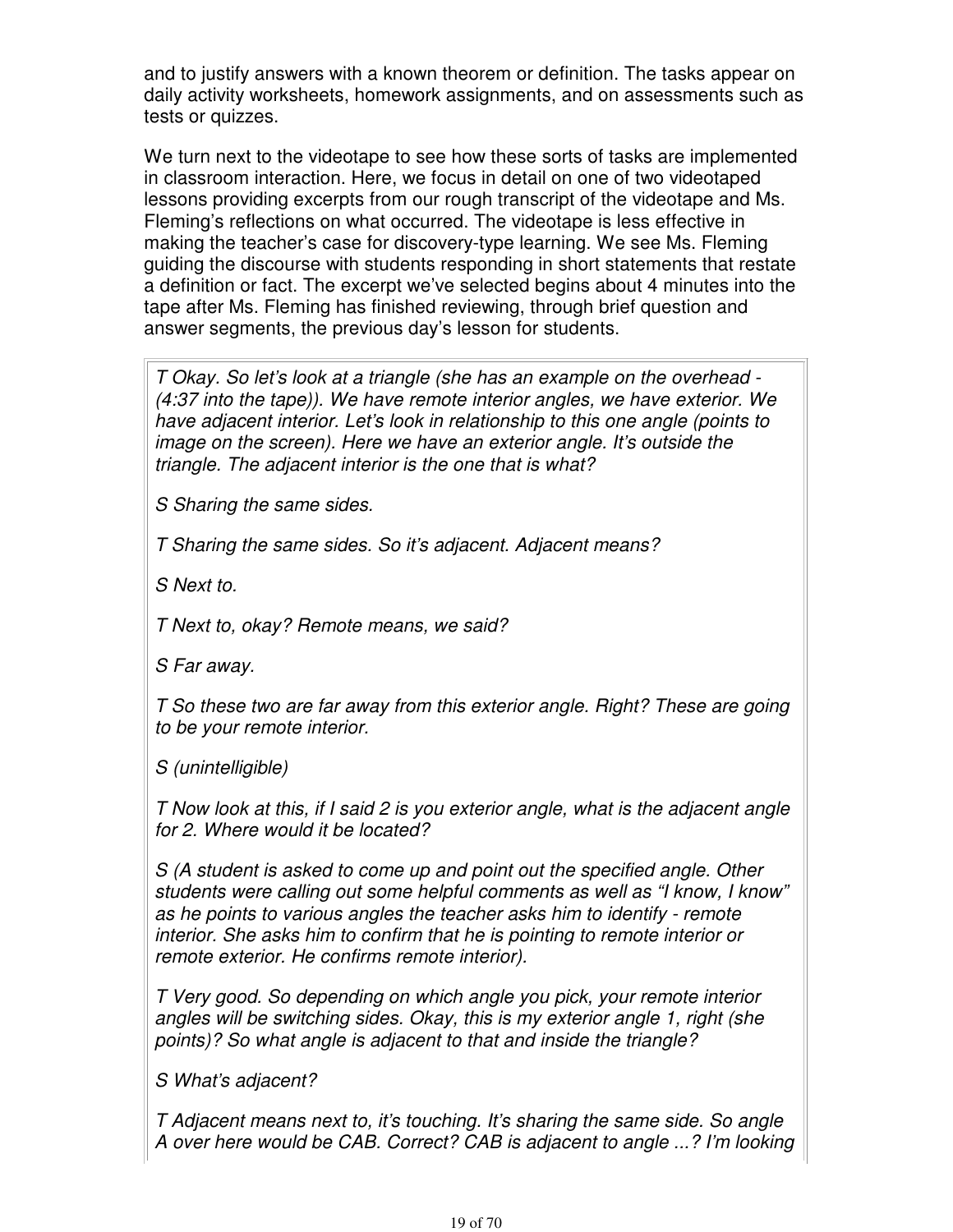at angle 1. What is it?

T I'm looking at angle 1. What kind of angle is angle 1?

S Exterior

T What is the adjacent angle to angle 1?

S 4

T What are the remote interior angles?

S 5 and 6

T 5 and 6. Much better.

T & S (At 7:28 in the tape) (Some students need clarification so students and teacher have a brief discussion on the different types of angles and their relationships to each other).

T (Teacher moves around the triangle she has on the overhead and asks for students to quickly identify remote, adjacent, and exterior angles).

T Now, today you're going to look at the relationships between these angles. Okay? I'm going to hand out a worksheet and you're going to do that.

[Break in sequence. Students are now working together in small groups on the assigned worksheet. The teacher walks around to answer questions and check their work. Students are comparing work. They use rulers and protractors to measure angles and help each other construct the various triangles on the worksheet.) (It's hard to hear what students are saying to one another but the teachers voice can be heard from time to time.)]

In reflecting on this lesson, Ms. Fleming describes how she interacted with students to arrive at a solution:

I did not offer 'answers' for the students, but guided them using questions to arrive at a solution. For example, when the male student attempted to identify the angles on the transparency, I realized that he was trying to 'bluff' his way out of it. I guided him by repeating the names of the angles, emphasizing the words adjacent and interior.

And about the small group time, she writes:

When a student asked me if she measured an acute angle correctly, (she did not by reading the protractor incorrectly), I asked her if her angle was greater or less than 90°, and if her answer made sense. When student A asked me about the measures of her angles, I asked her how she could check them. Once she 'got it', she proceeded to help another member of her group.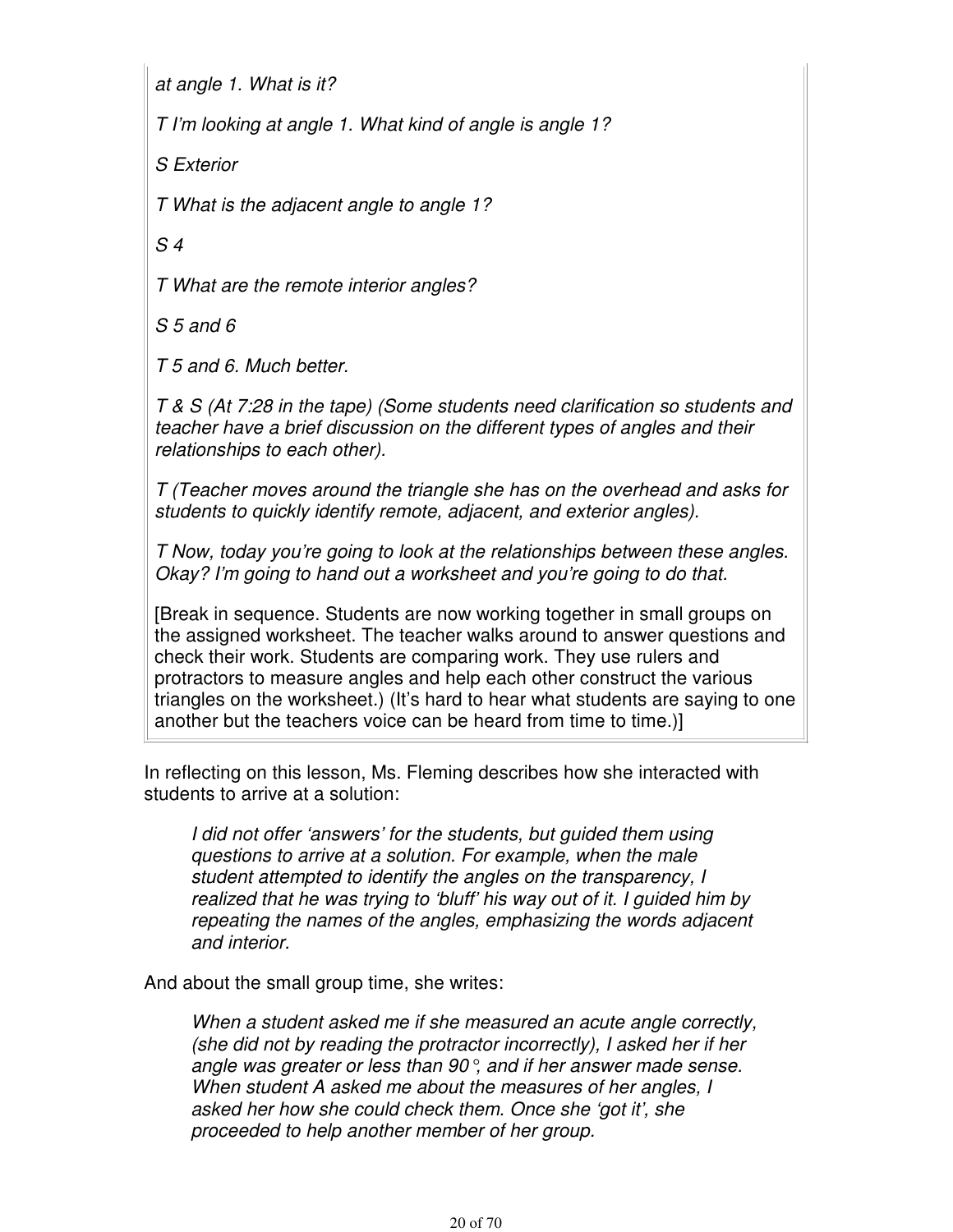This is not an unreasonable representation of what occurred, and it helps us understand why she made some of the choices she did. Viewed in light of this interpretive commentary, and taken together with description of all the lessons that reflect a privileging of discovery-type learning, it is possible to situate the evidence in the videotape within a larger picture that mitigates its dominant impression. While not presented here, the other videotape and reflections surrounding it raise similar issues; the teacher's description surrounding the lesson creates a different image than what we might infer from the videotape alone.

As teachers, we know that even in the most 'learner-centered', discovery-oriented classroom, there are often (with good reason) stretches of dialogue that resemble what we see here. That we can't hear what is happening among the students on the videotape allows the teacher's characterization to shape our impressions. Viewed alone, this portfolio can be constructed as a relatively strong performance, better than just passing, even though the evidence provided by the artifacts is a bit uneven.

Turning to the case study, what we see reinforces what we see in the videotape and, taken together with what the case study researcher reports from his interviews with the teacher, presents a substantially different portrait. We focus on the same aspects of the teacher's practice, presented in essentially the same order: connections across lessons, nature of tasks, and implementation. About her characterization of connections across tasks, the case study researcher writes: "In the pre-lesson interviews when asked to describe her objectives for the next day's lesson, they were always in terms of discrete topics to be covered, sometimes by book chapter. For instance, Ms. Fleming explained her plans for her Math I class, "I am presenting material that is very close to that they are seeing on the exam. I will do Chapter 10 tomorrow, reading graphs, finding mean, median, mode, and range." Or, following a Geometry lesson, she says: "they can do triangles, but not the parallel lines. I keep throwing these [parallel line problems] at them so they keep seeing them." In his search for counter evidence about this developing pattern, the case study researcher offers the following quotation:

We do introduce the concept of showing how triangles can be congruent and we will ask them to give reasons. The last thing they were doing was perimeter and area for rectangles, parallelograms, and other quadrilaterals. We did Pythagorean Theorem and area under the curve using a trapezoid. And we try to reason with them by making 'cubes' under the curve and having them count the 'cubes'.

The case study researcher argues that the teacher merely makes mention of ideas that were presented in earlier lessons or other contexts but did not offer any deeper understanding of how ideas are connected, only that they are.

The case study researcher develops a very different portrait of the dominant kinds of tasks offered and the kinds of learning they promote. The case study writer concludes, "there is little diversity or richness in the problems offered," and, "the majority of tasks are one-step applications of definitions and theorems." He describes, "Both in the integrated geometry and in the geometry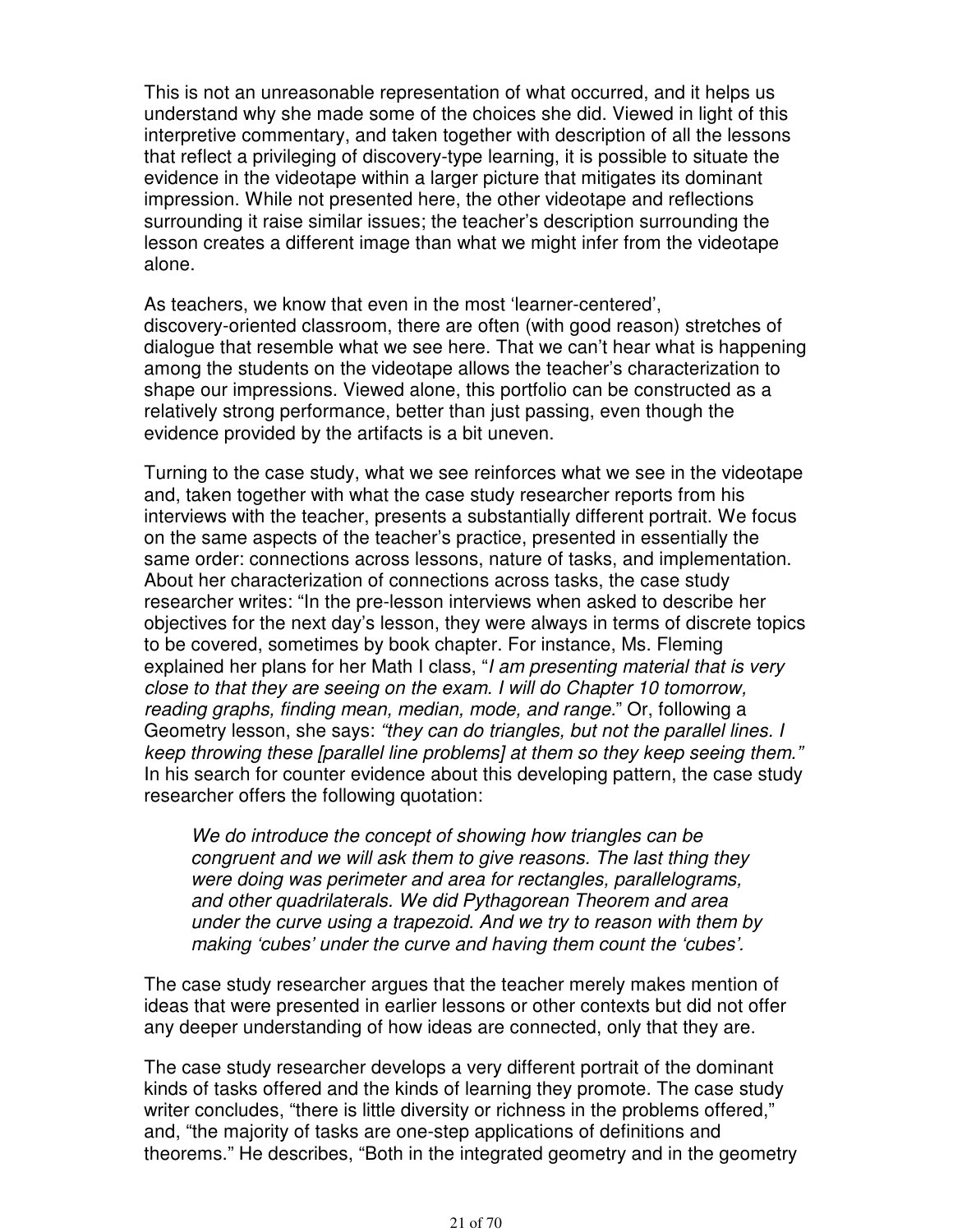content of the Math I course, she emphasized fundamental skills such as naming and applying simple definitions. In the first period I observed of Integrated Geometry the first set of problems all are based on knowing definitions (e.g. altitude, median, congruent) or theorems (e.g. corresponding angles congruent). The questions are one-step applications of definitions where the only probe mentioned in the problem, 'How do you know?"?' is more a reference to naming the correct specific theorem used to solve the problem." He presents numerous examples of these kinds of tasks. He concludes, "Ms. Fleming's objectives across the tasks she offered were centered around coverage of facts, definitions and theorems students had memorized and not on the development of particular skills or understandings of broader concepts."

The case study writer offers a description of the typical discourse pattern, "There was one dominant pattern of interaction around the tasks offered in Ms. Fleming's classes. My characterization of this pattern is based on three observations in the context of two different mathematics classes– Integrated Geometry and Math I. Ms. Fleming offered students a set of problems, similar to those given earlier, in the form of a worksheet. Ms. Fleming engaged students in a Question-Response-Evaluate type of dialogue around the problems offered on the worksheet. The pattern consisted of Ms. Fleming going over the problems with the students as a whole class. She would move in order through the problems on the worksheet they were currently discussing and for each question, the pattern would be essentially the same." The case study writer explains, "As can be seen from the example, Ms. Fleming asks a question, or reads a question from the sheet to initiate the conversation; next, a student responds to the question with a specific piece of information, either a number, theorem name, or yes/no with little or no emphasis on reasoning or justification; in the next turn of talk Ms. Fleming evaluates the student's response, and then either gives a correct answer if the student answer is incorrect, or poses a new question, which implies the student answer was acceptable." He notes two exceptions to the pattern: (a) a TV game simulation where students are allowed to call on one another for help if they aren't confident of the answer to a question and (b) a small group activity where students worked together on a problem in groups of three or four where, he notes, the groups often took on much the same dynamic as the class overall: students worked on the same problems and usually agreed on an answer, which other students in the group then copied from those who 'got it'.

Which portrait presents the more credible representation of the teacher's practice? What might explain the differences? The difference in the quality of representation and reflection could be attributed, in part, to the differences in format: spontaneous comments in informal conversations and unprepared interviews are unlikely to show the depth of the teacher's considered reflections. And, the written reflections may have been completed with full access to curriculum resources and feedback from colleagues. The handbook in fact encourages collaborative reflection with colleagues. It's also important to keep in mind that the case study occurred at the very end of the year when the teacher was reviewing for the final exam. Does this make the classroom discourse atypical? Given the evidence, it is impossible to know. [We address the issue of ambiguous evidence in more detail in Schutz and Moss (in press).] Whether this would count as a difference that matters depends, in part, on how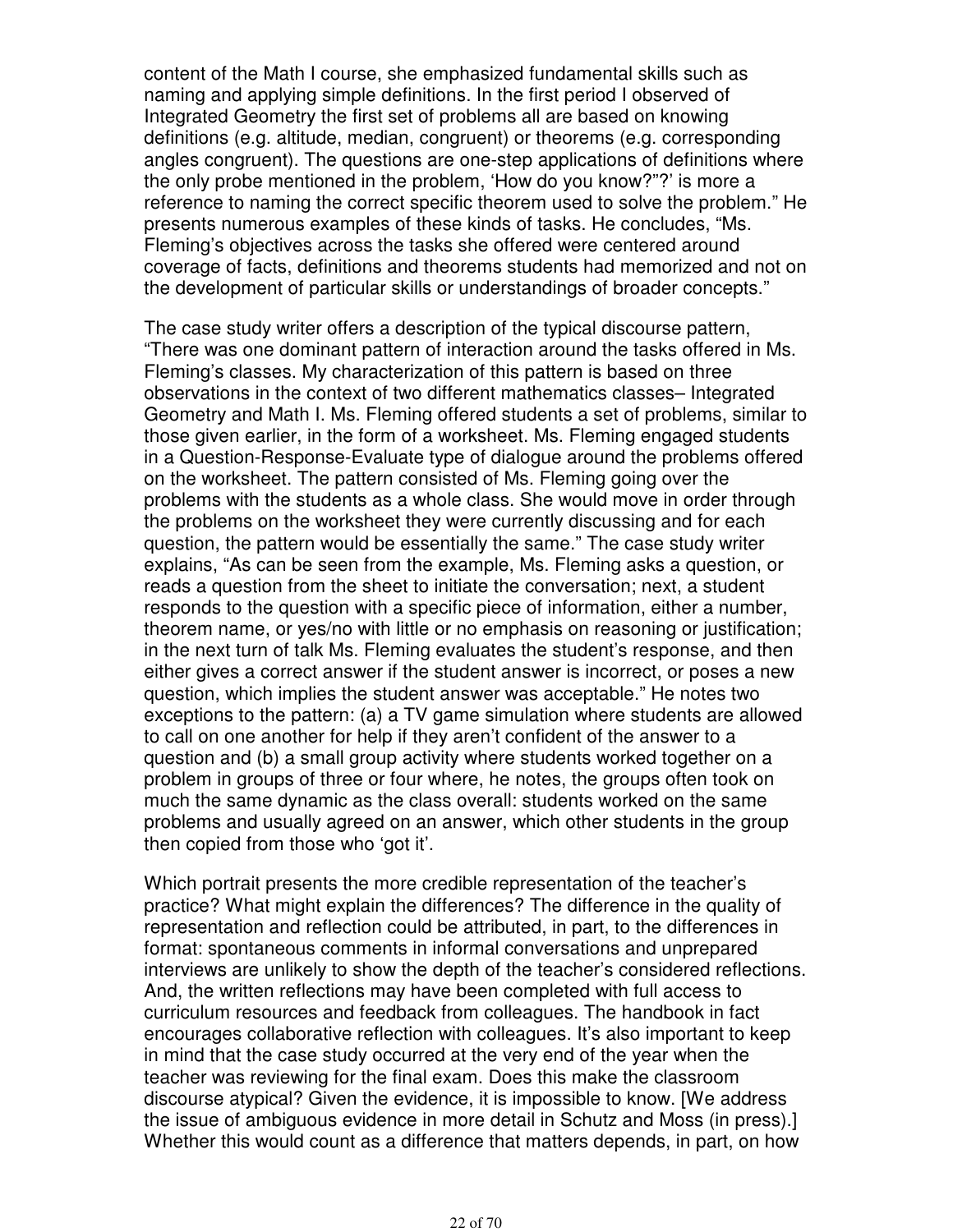portfolio readers cope with the ambiguous evidence in the portfolio.

# **Additional Comparative Vignettes**

We examined all 29 of the comparisons in ELA and Math at the level of detail described and illustrated in the previous two cases. In this section, we present vignettes from five additional comparisons in which the differences we observed did seem to matter in terms of the relevant criteria and raise, we argue, dilemmas that assessment developers and policy makers should consider in the design of assessment systems.

Consistent with the intent of the paper, our vignettes are developed to foreground important differences for a particular comparison; we do not describe, as we have above, the similarities in these comparisons. In the interests of space, we summarize our conclusions with brief illustrations. [We hope the extended examples described above and in the Appendix illustrate the attention to detail that underlies these conclusions.] Each vignette follows a similar pattern: we first characterize the issues and context differences that the vignette raises (so that readers can choose whether to read the vignette) and then we provide brief illustrations of those issues. (Note 14) This section concludes with a brief mention of additional sorts of differences we noted but thought were unlikely to matter in terms of the criteria used. We reserve discussion of the issues the vignettes raise until the final section of the paper where we propose some possible paths for resolution.

## **Vignette 3: Mr. Richards**

In this portfolio/case comparison we see a case in which an English teacher's performance looks substantially different in an honors class than in his third level class. Mr. Richards teaches in what the case study researcher describes as a rural school of about 600 students, 97% of whom are white. Distinguishing among students' placements in the school's tracking system, Mr. Richards indicated, "Honors kids are chosen because of their work ethic and their intelligence." Students in the second level, "have the work ethic, but they just can't grasp the material. They will eventually, but their work ethic keeps their nose above water." For the students in the third level, "the content is watered down." While the portrait of the honors class is relatively consistent across the two methodologies, the case study highlights how it is that his beliefs, as well as institutional tracking, seem to shape his practice with students in different tracks. [The original comparison was prepared by LeeAnn Sutherland.]

Only the honors class is represented in the portfolio as they complete a poetry unit. The case study writer observed the honors class as well as a third level class. Mr. Richards explained that the poems for the third level are not as difficult; they use a narrative, abridged version of the literature selection from their textbook (honors classes read the unabridged version); he uses the textbook much more; he has different expectations of students' writing (the focal "correction areas" are different). Mr. Richard's rationale for his choices of texts, for the activities he employs to engage students with literature, and for his implementation of a writing process appear to differ in terms of his understanding of their level of ability.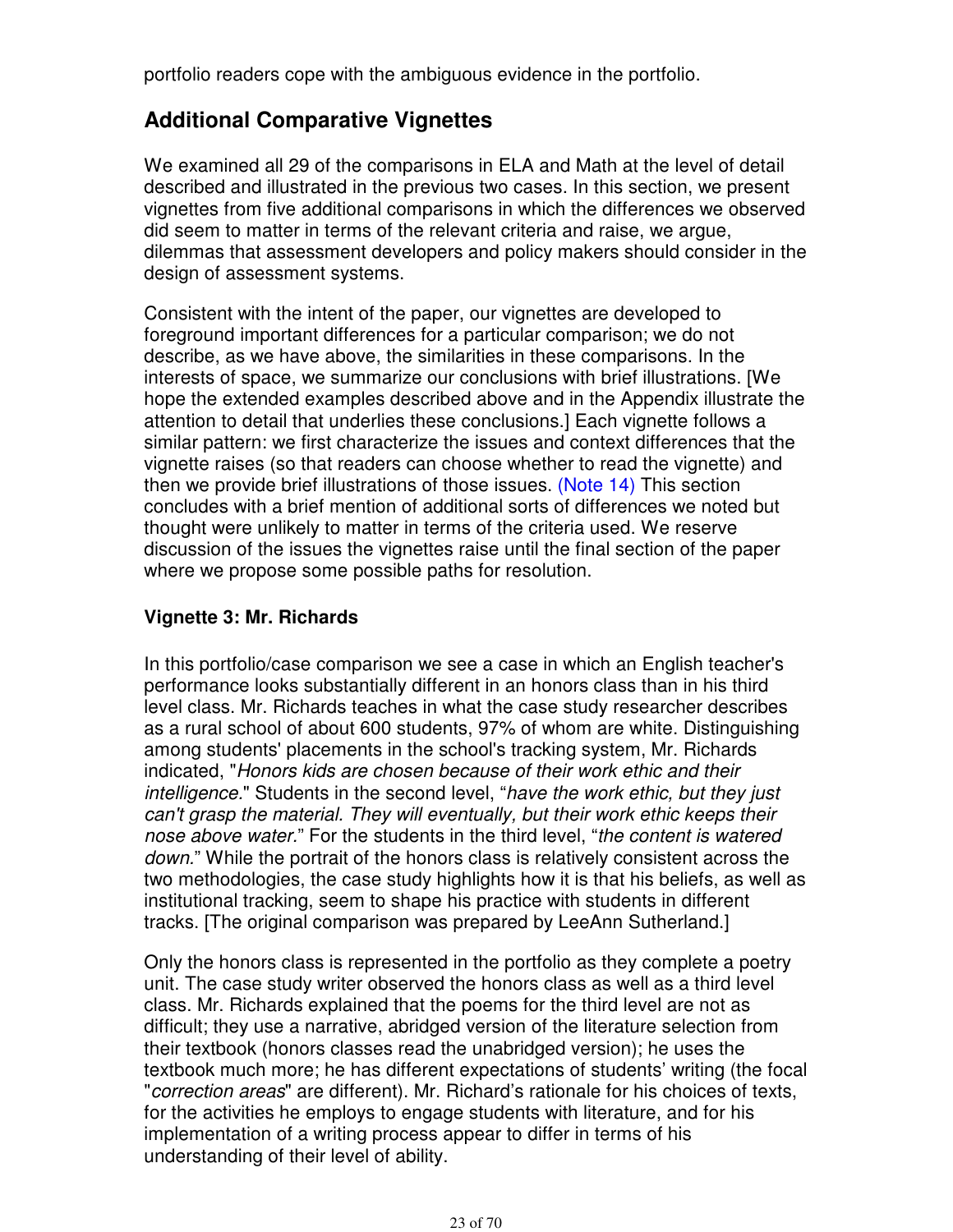As the case study writer describes it, both honors and third level students readthe same novel at different times during the school year, but Mr. Richards assessed their interpretive needs and abilities differently. The goal for third level students was more "the story" and "trying to pick out the basic elements [such as] plot, theme." He believed that honors students, however, "can go beyond the literal." Honors students had "a lot of discussion … a lot of note-taking, explaining the concepts," whereas third level students answered primarily lower inference questions on worksheets. Of honors students, Mr. Richards required out-of-class reading and book reports that follow a genre sequence—first fantasy/science fiction, second historical fiction, and the like. Students in the other class did a single book report on a biography or autobiography, and they reported on the book by creating a poster or doing an in-character presentation to the class. They ended the school year with a novel based on a made-for-TV movie which Mr. Richards acknowledged has "absolutely no literary merit" but that he chose "because students like it and because it's reading." Students wrote an essay at the end of the unit, a personal narrative that did not require them to make connections with the text itself.

Another example of the difference in opportunities provided to students depending on level was in composition study. Honors students prepared for 10th grade by writing a persuasive essay that included MLA documentation. About writing, Mr. Richards said that honors students would be "mortified" to conference with him individually as "they don't like to be embarrassed." He typically worked with small groups of these students in the first semester, he said, but did not require "rewrites" of them in the second semester because they had already "mastered the guidelines" of revision. Mr. Richards writes in the portfolio narrative about two additional, "authentic" tasks Honors students would complete— entries for a poetry contest and composing a group poem to be read at graduation.

In contrast to honors students, third level students met with Mr. Richards for individual meetings about their writing. Conferences took place at the front center of the room, facing the class, with the teacher seated at a low table and the student whose paper was being reviewed seated on a high stool next to him. Mr. Richards marked student papers ahead of time so that he would remember what to tell them "they need to fix." He "counseled kids" by skimming their papers and calling their attention to each item he had marked as problematic. The case study researcher observed 15 conferences he held over two days. Mr. Richards emphasized form and mechanics in these meetings, including frequent references to spelling, contractions, capitalization, use of second-person pronouns, writing numbers in word form, and the need to include information in its proper place in an essay. Students spoke to answer his questions or to ask for clarification of his suggestions. Following those meetings students were to "rewrite," which offered two options. Students could "rewrite the entire paper and make all the corrections" or they could rewrite problem words ten times, sentences three times, and in addition, write three things that they learned. Vocabulary study for students in this class consisted of writing definitions, parts of speech, and sentences using each word.

#### **Vignette 4: Mr. Johnson**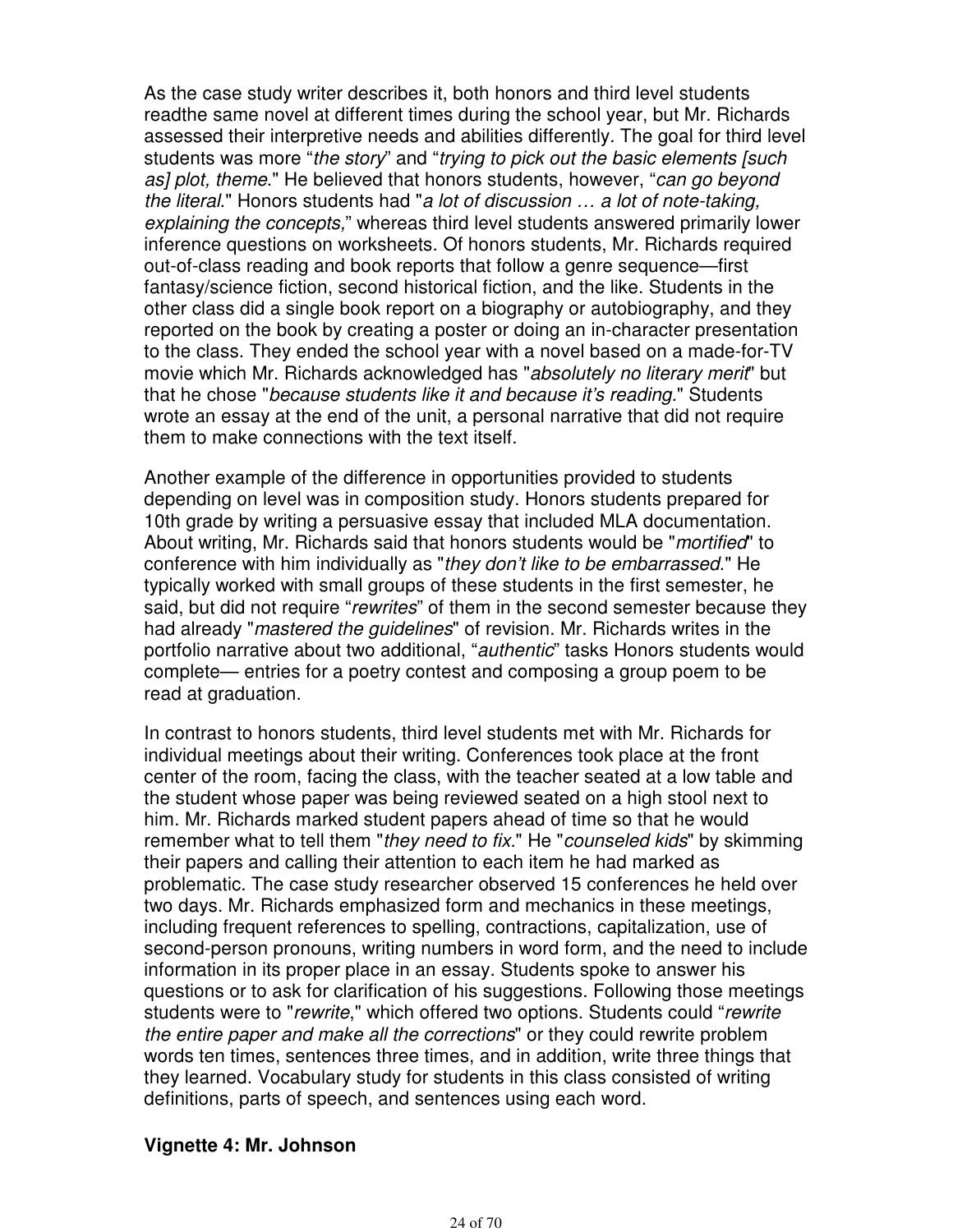Here we have a portfolio-portfolio comparison across two different subject areas within mathematics. Both portfolios were generated by a novice middle school mathematics teacher working in a community that he describes as white, suburban, and blue collar. Mr. Johnson works at a large middle school with about 900 students, almost all of whom are native English speakers. The two portfolios present 8th grade math courses; both classes use a popular textbook series. The more advanced of the two is an Algebra I course for "average" students. The unit presented in the portfolio from this class concerns linear relationships, particularly the generation of algebraic equations for lines. The other portfolio is from a Transitions course for "general ability" students. The unit from this course covers statistics, particularly the generation of multiple types of graphs to display data. In a close reading of the two portfolios, important differences emerge relating to the use of 'real world' applications in classroom tasks, to modes of final assessment, and to the role of the teacher in classroom activities. [The original comparison was prepared by Jon Star.]

The first category of difference concerns Mr. Johnson's use of real world examples and concrete materials. Connections to real world examples play a very prominent role in the tasks in the Transitions portfolio. Several of the lessons in this unit begin with students collecting data that is subsequently made into a chart. For example, students count Fruit Loops cereal pieces to determine which colors occur most frequently; they work with box scores of a basketball game; and they cut paper plates in their examination of pie charts. In contrast, context plays little or no role in the Algebra portfolio. Students work exclusively with symbolic equations of lines: these equations are never given any referent or context, nor are any real-life situations embodying linear relationships introduced in class.

A second salient difference concerns the way Mr. Johnson assesses students at the end of the portfolio units. In the Algebra portfolio, the teacher assesses students in a traditional manner -- using a written test, administered in a single class period. Students are asked to complete 23 problems, all clustered around the execution of procedures (finding an equation of a line given a point and a slope, finding the equation of a line given two points, and converting a line from point-slope form to general form). There is significant repetition: for example, clusters of four or five problems look identical, with only the numbers changed from one to the next. In contrast, the final assessment in the Transition portfolio requires students (in groups) to collect data, construct graphs, and give an oral presentation. This assessment takes several days to complete; students are assessed on the quality and accuracy of their graphs and on their oral presentations. At the conclusion of this assessment, students meet individually with the teacher to discuss their grade.

A third difference concerns the role Mr. Johnson appears to take in conducting classroom activities. In the Transitions class, the teacher seems to view his role as one of a background guide; his actions and his commentary consistently indicate that his goal is to largely remove himself from classroom activity. For example, in one lesson plan, he writes that he plans to "step into the background and let students proceed with their work on their own." In another lesson, the teacher makes an explicit attempt to re-direct questions posed to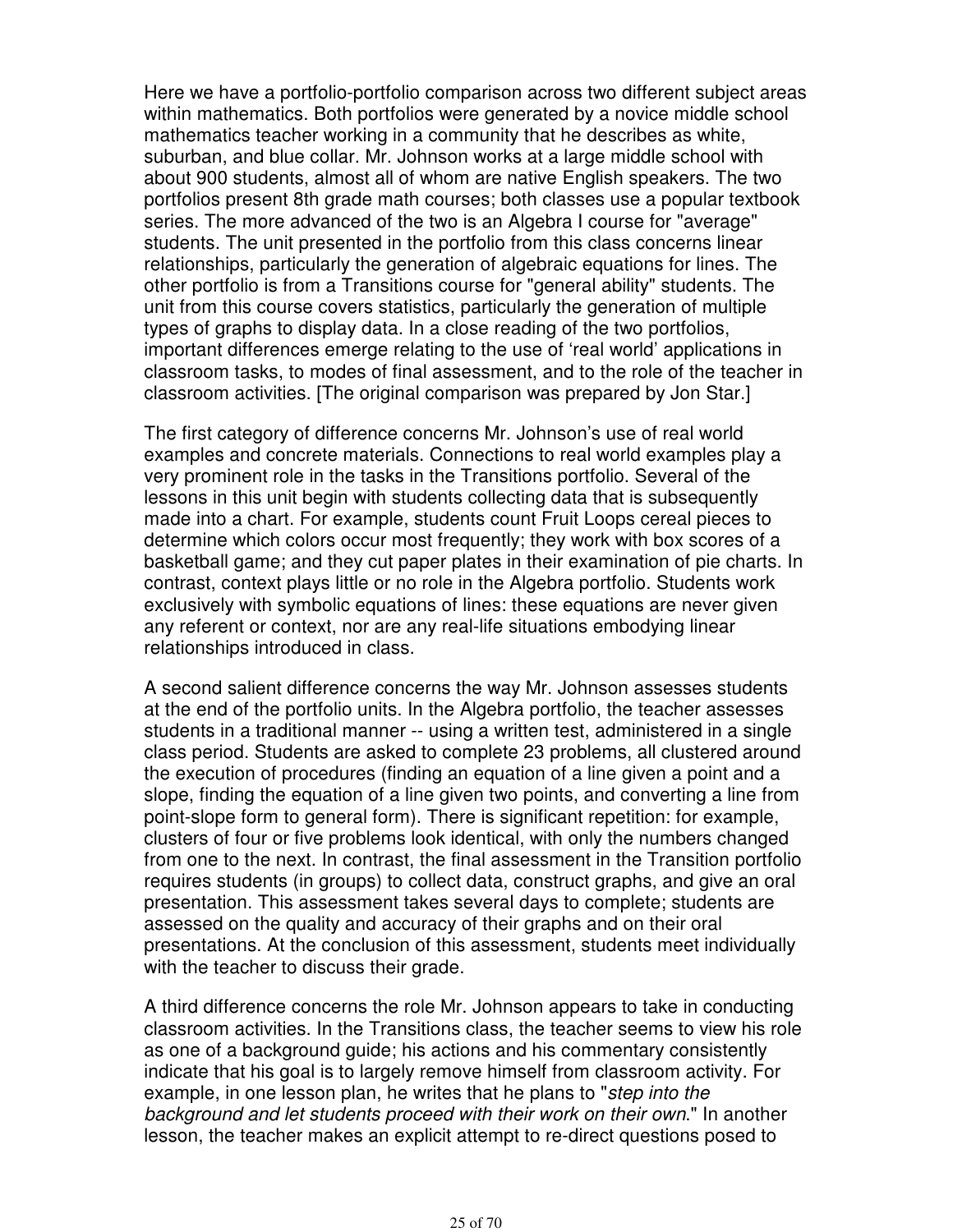him back to students (and he subsequently reflects that he was very happy with the results). In general, almost all of the Mr. Johnson's lessons in this portfolio consist of students being given a worksheet or an activity to do in groups; the teacher spends much of each class in the background, circulating from group to group and answering students' questions when they arise. In contrast, the teacher portrayed in the Algebra portfolio is much more directly involved in student activity. Almost all lessons in the Algebra portfolio involve the teacher conducting a recitation: standing in front of the classroom, he demonstrates a procedure, asks frequent questions of the class to guide him through his demonstration, and then offers problems that the class should do for practice. Although students are involved in these recitations via the teacher's questions, the teacher is largely controlling the activity and problem-solving that occurs in most classes. The teacher writes that he views the recitation style of instruction as appropriate for the more advanced Algebra class but less so for the low-achieving students of the Transitions class: "Low achievers and behavior disorder students could not stand more than ten minutes of lecture... The style that works best for them is more of an activity based learning."

#### **Vignette 5: Mrs. Martin**

This ELA portfolio-case comparison raises a complex chain of issues: (a) we see the same class at two different points in time engaging in substantially different learning activities; (b) we learn from the case that some practices illustrated in the portfolio were not consistent with the teacher's practice, were undertaken because the portfolio handbook prompted them, and were not consistent with what she believed were her students' needs; and (c) this then causes us to question the teacher's judgments about her students' capabilities. [The original comparison was prepared by LeeAnn Sutherland.]

The teacher in this portfolio/case comparison works at a school characterized by the case study writer as a "large inner city school." The students who attend this school are predominantly Hispanic from poor and working class families. For this teacher, Mrs. Martin, both the portfolio and the case study are based on a 9th grade Writing Enrichment course. The course was developed for students in a "transitional program" who are "too old to be in Middle School" at 15-16 years of age, but are "earmarked as an at-risk group." There are 13 students in the class, 10 of whom are bilingual; 3 are identified as special education students. The portfolio literature exhibit is comprised of one 4-page short story and one poem which is integrated with the writing exhibit. The case study focuses on a drama unit with a two-page play from an adolescents' literary magazine as the primary text. The case study writer observed two sections of the same writing enrichment course.

The texts used in the literature section of the portfolio were selected to focus on the theme of strong, courageous women. The teacher characterizes her goals as helping students see the connection among these pieces of literature and their own lives, wanting them to "see the potential within themselves". The lessons focusing on these texts, across more than 10 of the 15 days represented in the portfolio, take students through a series of activities including the completion of several charts focusing on elements of literature such as character, theme, and imagery, a 2-paragraph "mini-essay" describing one of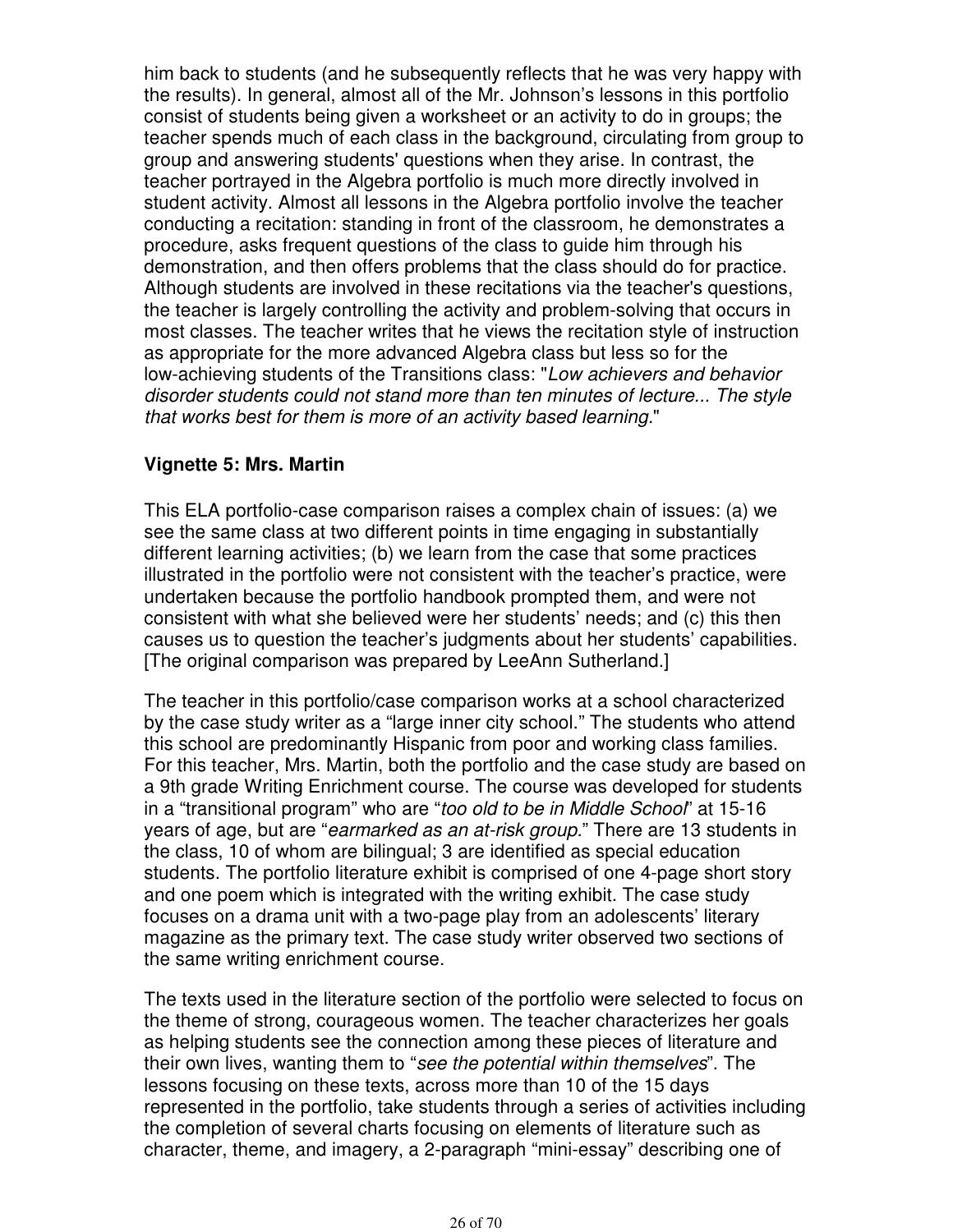the characters, and a culminating essay in which students write three paragraphs which compare a character from the short story with a character from the poem. The comparison writer notes that the time spent on these brief and straightforward texts seems excessive and that students have little opportunity to develop their own ideas. The teacher's reflections suggest that she believes students need this level of support to comprehend the story. She indicates that "students have difficulty decoding words" and that each story read in this course begins with an uninterrupted oral reading (by the teacher) that gives the students "the opportunity to hear the story first, get a basic idea of the plot of the story, and minimize the frustration of difficult vocabulary." She notes that "focusing on a few skills and then building on them, ensures a complete understanding, and more importantly, retention of the lesson. For this group of students, retention is the key."

In her portfolio, Mrs. Martin provides commentary and videotape of two students as they conference about essays they have written. Each of the students offers observations to the other, and the author is seen to respond to those observations. They discuss thesis statements, paragraphing, use of examples, and proper citation form including line numbering [for the poem]. They also discuss parts of the essay they found difficult to understand. The comparison writer argues that this is one of the better student-student conferences seen in portfolios, as participants are actively engaged in dialogue about writing. While it is not a substantively rich conference, many of the writing conferences seen on videotape are teacher-directed, or the students speak to one another but not with one another. The two students seem to "get" the idea of how to engage in a writing conference.

However, when the case study researcher asked the teacher a question from the interview protocol, "Did the portfolio involve things that were not part of your teaching practice?" Mrs. Martin responded: "I thought the peer editing and peer responses were phony for me because I don't do that yet. The kids were not really ready yet." If the teacher coached the girls on how to talk for the camera, then that raises one set of issues. If she did not, but simply asked them to conference, even though she usually does not have them do so, then their relative success in the conference raises questions about the teacher's judgment of students' abilities.

The case study writer saw no writing in response to literature and no process writing during the time of his observations. The only writing he saw involved lists and definitions associated with vocabulary words. Asked whether what the case study writer had observed over the three-day period was "typical of your teaching and your classroom," Mrs. Martin indicated that "the class is a writing enrichment class and most of our time for the whole year was spent on enrichment." She stated that previous writing assignments for the course had followed the [state's] test format and students had also written autobiographical essays. Neither source of evidence provides examples of these types of writing.

About literature, Mrs. Martin said that the portfolio requirements—again—did not jibe with her usual practice: "I think having 7-8 hours of literature did not really fit the curriculum I have for these kids." She told the case study writer that these students are not ready for a novel or for the "7-8 hours of literature"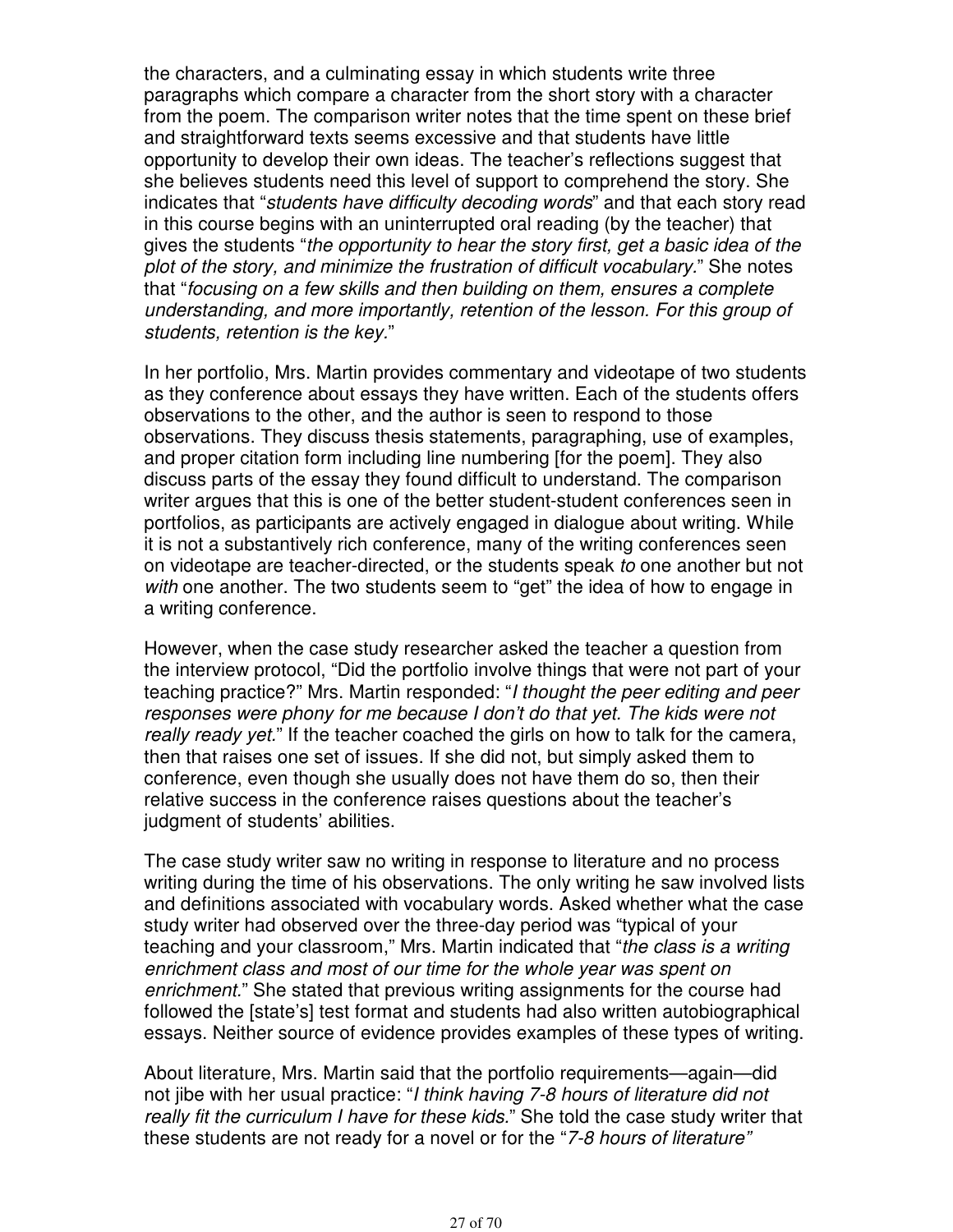required for the portfolio, that they struggle with decoding, and that students needed to read the screenplay twice in order to get it. The case study writer observed the teaching of the magazine play, and he reports that students' oral reading over two days was relatively fluent, and though little attention was paid to students' understanding of the play, students' verbal comments, a question one student asked, their expressive reading, and other verbal cues indicated that they did, indeed, comprehend this particular text as they were reading. Again, this raises questions for us about the teacher's judgment of her students' capabilities and needs—question that the evidence is insufficient to address.

#### **Vignette 6: Mr. Gere**

In this vignette, we encounter a teacher who indicates that he chose to use his portfolio as an opportunity to improve certain areas of his teaching. In the portfolio he presents an Algebra I class, where he reports the students reflected a wide range of abilities and dispositions. The case study writer observed the Algebra 1 class and a Pre-Calculus honors class. We learn from the case that Mr. Gere had originally decided to focus the Pre-Calculus honors class for the portfolio but switched to the Algebra I class because he felt the class needed extra attention. In the portfolio, he indicates that he hoped the portfolio would help him focus in on the difficulties he was having and turn them around. [This vignette is based on the comparison originally developed by Pamela Geist.]

While the two portraits of teaching present quite consistent evidence about this teacher's practice, the interpretive commentary that surrounds them leaves the reader with a substantially different impression about the effectiveness of his teaching. Unlike the situation with Ms. Fleming, where her interpretation highlights the strengths in her practice, Mr. Gere focuses, it seems relentlessly, on his concerns about his teaching and what his students are learning. The case study, then, presents the teacher in a far more positive light.

The case study writer, acknowledging the predominance of procedural work and the ongoing focus on manipulating expressions and equations, nevertheless develops a picture of a teacher who encourages students to look at underlying ideas and explore some of the logic associated with working the procedures. The case study writer concludes, "In all six of the classes observed, the students' oral responses, questions, homework, classwork and quizzes indicated that Mr. Gere's expectations were accessible to most students." She notes some differences between Pre-Calculus and Algebra: For example, the case study writer reports that in the algebra class, the pattern was one of fairly routine mechanics; first distributing with algebraic expressions, then factoring algebraic expressions, and finally solving quadratic equations that were factored and set equal to zero. In the pre-calculus class, although the work appeared to be quite mechanical, there was more problem solving involved because of the number of possibilities when finding equations that fit a set of data points. However, she also notes: "As the material developed over the three days, the students played a bigger role in the dialogue, offering their own strategies for finding the equation from a set of data points. Mr. Gere also used open-ended questions effectively: for example, about a quadratic equation, in standard form, students were asked to give its characteristics, in other words, to tell him what they could about this function. The responses were extensive and showed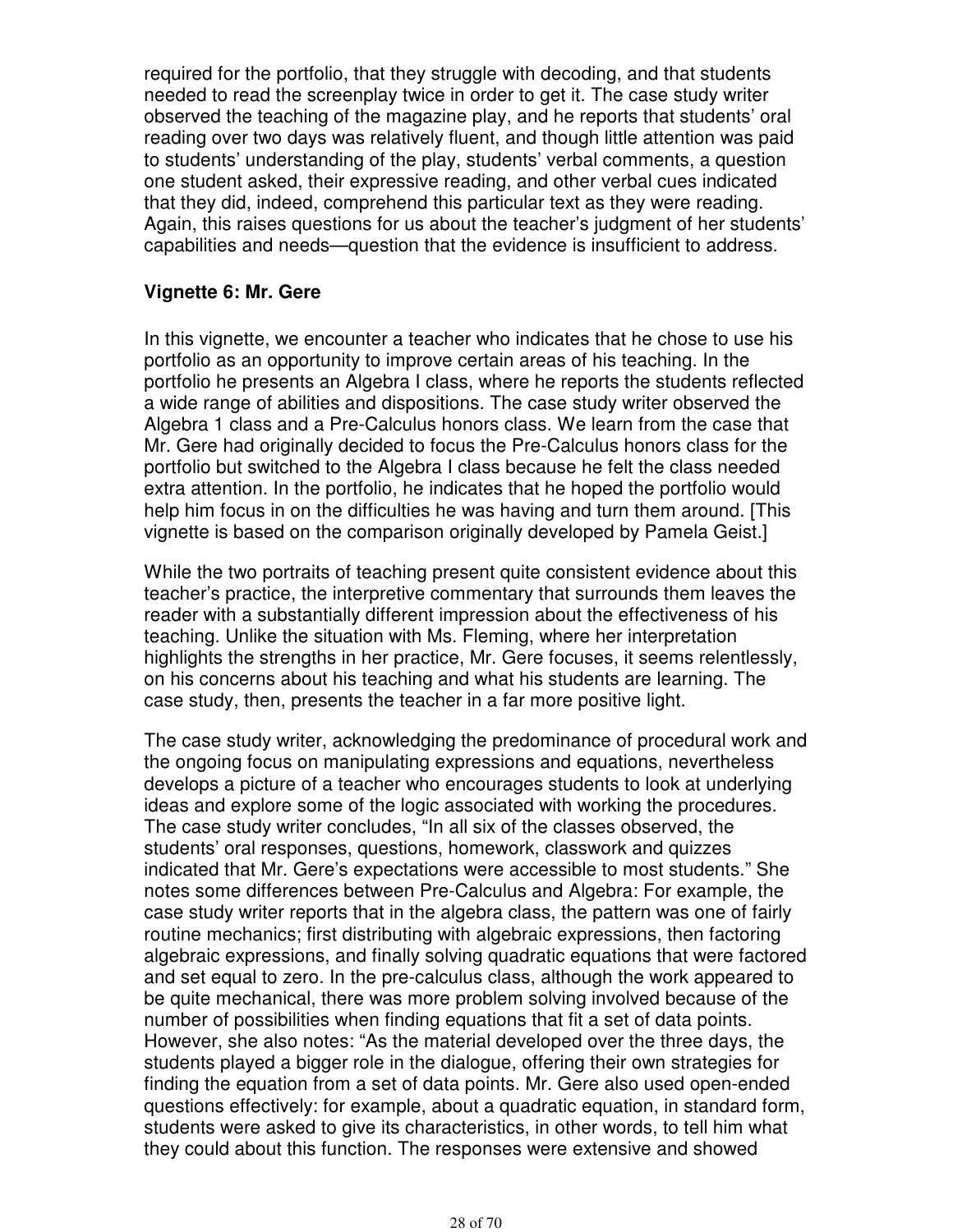depth of knowledge about a quadratic." The case study writer creates an overall image of a fairly successful teacher, one who takes his work seriously, is well-liked and respected by his students, and works hard to create a practice that meets his goals and expectations.

The comparison writer notes the similarities between this representation and what she sees in the artifacts of the portfolio. The portfolio artifacts show a similar continuum of difficulty on daily worksheets, quizzes, and tests. Problems begin with simple equations and progress to more complicated ones. Initial tasks focus on the procedural steps to solve problems and move toward using these steps in context. There usually is one task that requires students to explain an idea or the logic underlying steps. In this sense, both reports show that tasks become progressively more difficult because they require that students know more about the different scenarios represented in algebraic equations and how to manipulate more complex expressions and equations. In large group work, Mr. Gere demonstrates procedures and talks students through his logic of the steps. Mr. Gere asks next-step questions of students and students answer Mr. Gere directly. And he effectively and accurately demonstrates the procedures for students, using appropriate mathematical language and notation to demonstrate how a system is solved, and students practice and memorize the procedures eventually making them their own process. Mr. Gere promotes student-to-student discourse in the context of small group work and pairing students together to complete a task. The video evidence illuminates that for the most part students work productively in pairs and small groups explaining to each other how to proceed with a task and compare procedures and answers with each other.

And yet, Mr. Gere's reflective commentary on his practice paints an entirely different image of his success. For instance, talking about the difficulties he faced in facilitating discussion, he writes "I regretted not soliciting a variety of problem solving methods for this exercise and again bypassed potentially rich mathematical discussion in the interests of time. The decomposition of the problem's solution into discrete steps was worthwhile and helpful, but again lost something due to the more directed discussion that resulted from my sense of time pressure." He notes further: "My responses to students' questions also reflect my impatience such as the response to student A when I don't even let him finish his question before answering. I give him a perfectly accurate and reasonable answer, but the tone of impatience is more damaging in other areas. Another student question is similar in outcome. I quickly give an accurate concise answer to his question but would have benefited the other students with the same misunderstanding by instead redirecting his question to a few of the weaker students to make sure their understanding was solid." He worries "I have begun to recognize that I have slowly adopted more and more of the students' inclination to 'just let me see how to do the problem so I can stop thinking.'" In fact, he describes what he perceives to be an ongoing decline in students' efforts to succeed in his Algebra I class: "I know that the effort level has declined precipitously over the past 1 1/2 months in this class, and I worry that I am enabling the very destructive tendencies that are plaguing this class."

Thus, there is a running theme across his reflections, one that details the frustrations and disappointments of not being able to change students' attitude.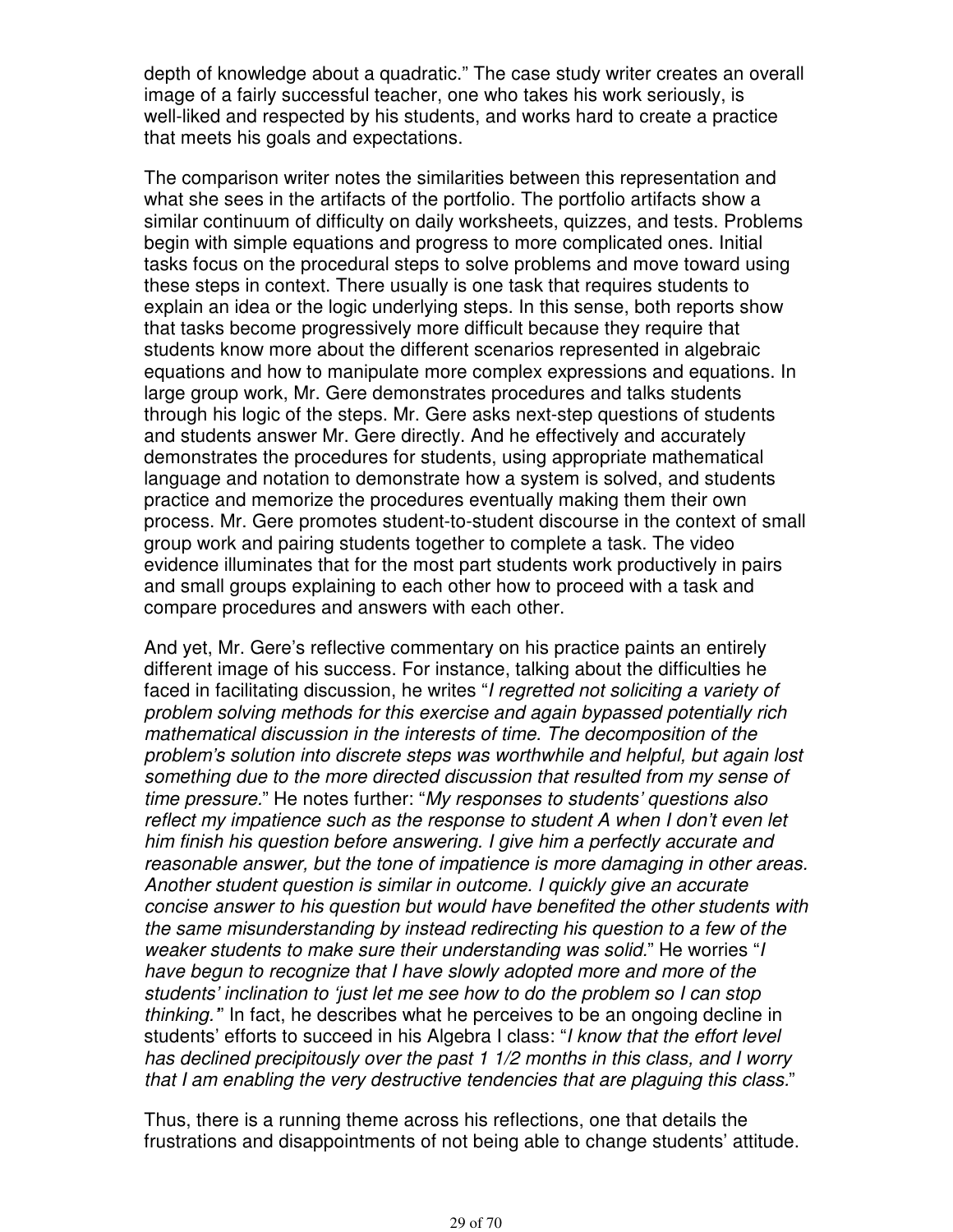The image he creates in the portfolio is of a teacher struggling with changing his teaching and at times, there is a sense of hopelessness. Because there is little offered in the portfolio in the way of a rich analysis for how he intends to turn this pattern around, the portfolio writing produces the image of a teacher who sees himself as mostly ineffective and struggling with supporting richer opportunities in the discourse and at the same time offers few ideas for how to change current patterns. In effect, the case study report paints a much more positive image of the discourse patterns, indicating that procedural goals are getting met through the patterns of discourse and at times, especially in Pre-calculus, the discourse supports a deeper and richer investigation into the mathematical ideas. While the comparison writer, perhaps cued by the image in the case study, was able to read behind Mr. Gere's commentary, this portfolio (which was also used in another study involving multiple readers) elicits quite different reactions depending on the weight the reader gives the teacher's negative commentary about himself. Whether this is a difference that would matter depends on whether or not the portfolio readers are willing and able to read behind the teacher's commentary.

#### **Vignette 7: Mrs. Jacobson**

In one sense, this portfolio/portfolio comparison provides another example of a teacher whose practices look different in classes she characterizes as comprised of students with different ability levels. In this case, we observe differences in the teacher's demeanor and attitude toward students in the two classes. We also note that her expectations, her explanations for her choices, and her reflections on students' performance in the second portfolio (unlike the primary portfolio) are sometimes framed in terms of cultural and linguistic differences. [The primary comparison was prepared by Laura Haniford, drawing on documents from Steve Koziol, Leah Kirell, and Suzanne Knight.]

This teacher, Mrs. Jacobson, submitted portfolios for two 7th grade classes that are "theoretically heterogeneous" but that are actually grouped, as she reports, based upon the scheduling of math classes. There are 26 students in the first class and 28 students in the second class; there appear to be 2-3 students of color in the first class while students of color are a majority in the second class. The teacher is white. The base text in both classes is a trade novel set during World War II and is part of her department's prescribed curriculum.

Mrs. Jacobson characterizes her students in the first class as "*bright and fun*" and states that her expectations for students reading this novel are that they "learn the historical and cultural ramifications of World War II. I intended that students examine the personal struggle of the innocent civilians victimized during the war and the incredible strength and courage of the survivors." She also states that this particular selection exposed the students to diverse perspectives "other than the black/white issue which is pervasive at this school." In contrast, Mrs. Jacobson characterizes the students in the second class as "behavior problems" and her expectations for them are different. She states that she would not have chosen this book for them and that "*the majority of these* students cannot--or will not--read it and understand it. These students are intensely committed to being Black or Hispanic and did not relate to the Holocaust.... They love violence and injustice—most kids their age do.... [But]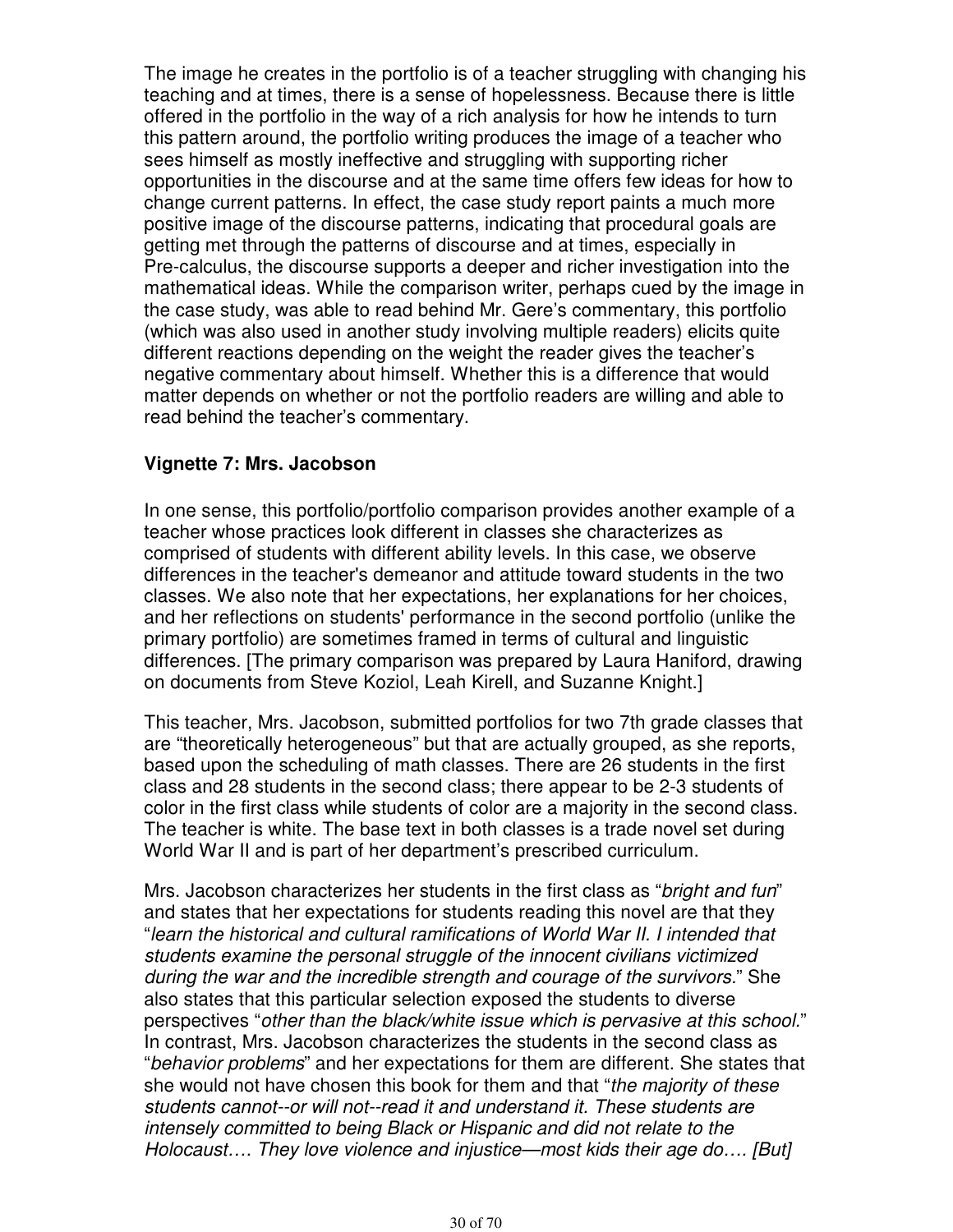This was far too sanitized for them." Mrs. Jacobson also states that she is more concerned that the students in the second class learn the history of WWII as opposed to understanding any elements of plot or character.

The teacher begins each class with a daily oral language (DOL) experience. In class one, this takes many forms – open ended questions about literary terms followed by a discussion of some examples from the novel and from students own experience; brief comprehension questions on the reading; a vocabulary exercise where extra credit is given for making the teacher laugh; a brief review of grammatical terms. In class two, the DOL is consistently a recitation/review of questions on the assigned reading with answers given "swiftly" and written answers handed in at the end of the week. Commenting on an interaction in class one, she writes, "In the future, I might take a hint from this class and compare movies they may have seen with the books we're reading. I always try to relate what we're doing to their own lives, but they like to talk about movies." Of class two, she writes "With this group, I have to lead them with a strong hand, although I try very hard not to tell them what they 'should' say: I want to hear what they want to say, even if it is immature or downright silly."

In both classes, students' written response to literature is related to preparing a five paragraph theme and to addressing the state's criteria for a persuasive essay. Beyond this, her stated goals for the first class include learning to appeal to all five senses, to write "great opening lines" and to "engage" readers; for the second class, her goal is getting students to write "something--anything." In the first class, the primary assignment asks students to take a position on whether they would take in an escaped prisoner of war who came to their home seeking refuge. In the second class, the same primary assignment is given, together with an alternative prompt related to a reading on the Civil Rights movement, because "They identified with the black students."

In class one, the primary assignment is grouped with two others, a personal time narrative and a group diary designed to personalize the story for students; there are no surrounding assignments in class two and students in the second class are not given the opportunities to work with one another that the students in class one are. Samples of writing from each class suggest that students understood the demands of the assignment and could respond to it appropriately. Commenting on her concerns about a student's writing in the first class, she says: He "does not create an effective visual in the opening paragraph. Also…[he] does not respond to the opposition in his fourth paragraph. He only states that there is another side." Of one student in the second class, she writes: "[He] did not follow the guidelines, either. This child's family speaks Spanish in the home, and he had made great improvements since September. He has learned to skip the lines to make paragraphs, and he is writing sentences, rather than one long sentence."

The guidelines for the state's writing tests are the focus of formal writing instruction in both classes and of video segments on writing. In the first class, Mrs. Jacobson's introduction is brief, mainly an overview, and students have an opportunity to look at some samples and to begin working in a writing workshop format on their own essays – students read aloud some of their drafts, they work together in peer editing, the teacher guides the critique of samples,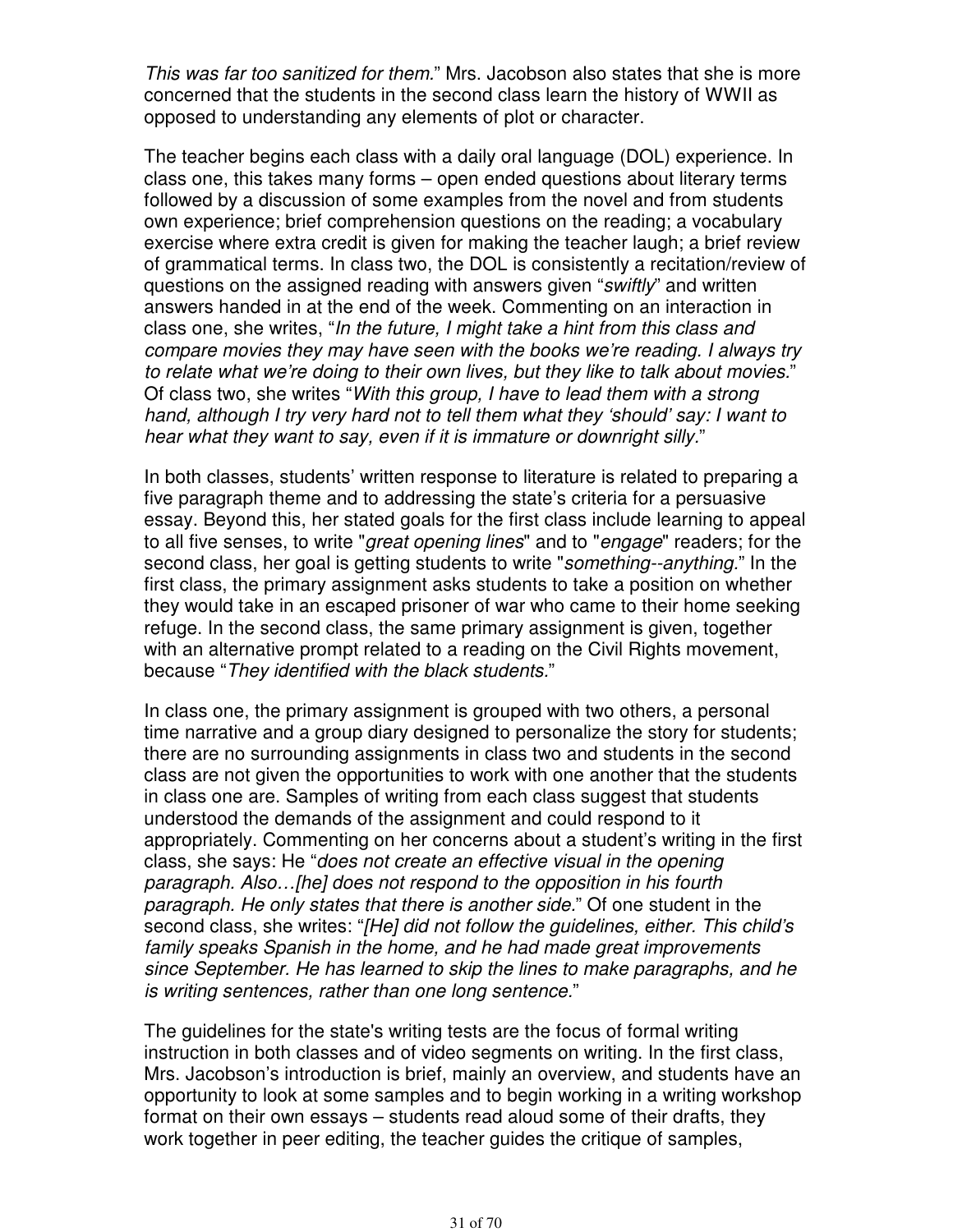drawing from the student samples to deal with topics in language use (e.g., using over-used words), and she confers with individual students. On the video, the teacher circulates around the room, talking with individual students about their work. Overall, the interactions appear positive and supportive.

In class two, the teacher guides students through a series of questions about the state's writing test guidelines, seeking responses about what is to go into each paragraph and elaborating on student responses. She moves to a whole class example – on the topic of what if there were no teachers – which begins to generate student responses, although the teacher appears (on video, as well as in her comments) to be frustrated that the students don't seem to understand how to give reasons for the "other side," which she says is required by the state's guidelines. There is no small group work: students are in whole class activity or working on their own; when they are writing, the teacher circulates and has occasional interactions with students.

Based on our observation of the video, the teacher's management in class one appears to be smooth; students move from one type of activity to another and from one arrangement to another with little disruption; the teacher comments that this group is especially active and noisy, although that doesn't appear to be evident from the tapes. In the second class, management issues dominate more of the dialogue. The teacher writes: "running a discussion with this group is like walking through hip-deep jello. With every remark comes ambient noise and chatter which drowns it out and everything has to be repeated. In fact, as I watched this segment, I was bored just listening to myself repeat the instructions more than 10 or 20 times. Virtually nothing got accomplished." In addition to this, Mrs. Jacobson has several extended disagreements with individual students in the second class that are conducted in front of the entire class.

Mrs. Jacobson's reflection about her teaching and about students' learning is not detailed or extensive. With class one, she notes that some of her assignments were too vague and that she was unprepared for how capable her students were, something she would better prepare for in the future. She thinks she will add some drama in the future, because the group would have done well with this kind of reading and activity. With class two, she notes that she was not particularly effective as a teacher, but attributes this primarily to being required to teach an inappropriate text and having to follow a district mandate that doesn't fit the students. She notes, "Sadly, any of these students' real problem is behavior. If they would listen, if they wanted to produce, they could. Peer pressure and stress at home makes it nearly impossible for them to succeed. Patience and in-class time to do their work does increase their chances of doing acceptable work."

#### **Additional Differences**

Substantive differences existed in all the comparisons, as we would expect in any dynamic teaching situation. It's important to note, however, that in the majority of cases examined in math and ELA, we found that the second data source elaborated but did not overturn our general impression of the quality of the teacher's performance with respect to the relevant criteria. In some cases,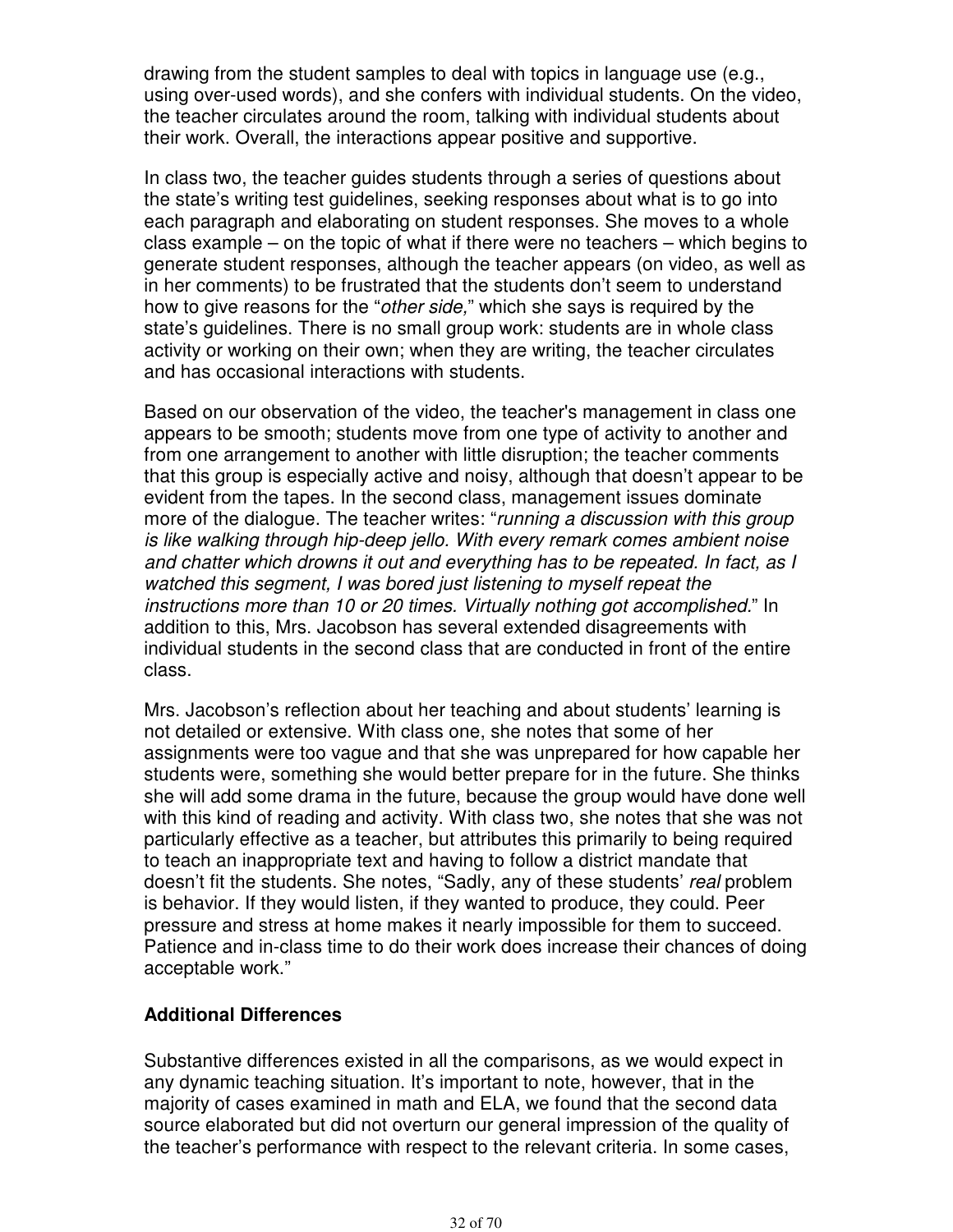we simply saw the same practices instantiated in a different content; in some cases we saw somewhat different practices that, taken together, presented a coherent portrait across the two (e.g., Ms. Bertram) or clarified an ambiguity in the original portfolio (e.g., Ms. Fleming); in some cases we saw differences similar to those we represented here but not so substantial as to overturn our judgment of the primary portrait. Portfolios that contained inconsistent evidence--in which the artifacts did not fully support the teacher's descriptions, as with Ms. Fleming--complicate the question of portfolio generalizability with the problem of interpreting the initial portrait. [We discuss issues of portfolio evaluation elsewhere (Schutz and Moss, in press).] In some cases, we learned things about the teacher in the case, which may not have been relevant to the criteria, but which shaped our judgment of the teacher. For instance, in one case (a likely "conditional" score), the case study researcher observed multiple situations of conflict, at least one potentially violent, during and outside of class that the teacher skillfully resolved. In fact, we often learned about the teacher's relationship to, rapport with, and work with students outside of class. We also learned about numerous factors that influenced the teachers' performances that would not likely be mentioned in the portfolio or illuminated by the criteria if they were: the presence or lack of a coherent curriculum and/or text that is consistent with the standards; the presence or lack of a supportive mentor in the teacher's subject area; large differences in professional development opportunities and opportunities for collaborative work with colleagues; differences in resources available to prepare the portfolio (including release time and access to video equipment for multiple days). Of course, whether and how these factors influencing a teacher's performance should or even could be fairly taken into account in this assessment is an open question.

# **Conclusions**

As we indicated in the introduction, our goal is to use these comparisons to illuminate issues for assessment developers to consider in designing assessment systems. Consequently, our analysis was disconfirmatory: It was not intended to document consistency but rather to highlight the kinds of differences that can occur across different representations of a teacher's practice and that point to potential problems with implicit assumptions about generalizability. We want to caution readers against drawing conclusions about the typicality of our comparisons. There is no way to know how these volunteers--teachers who were willing to complete a second portfolio or to allow an observer into their classrooms for 3-5 days--might differ from the larger population of beginning teachers. However, the dilemmas we have found--which would not be illuminated in data that are routinely collected--highlight important issues for educators, assessment developers, psychometricians, and policy makers to consider.

We begin our conclusions with a review of the kinds of differences that seem likely to matter (that is, likely to result in different performance levels) in terms of the relevant criteria. Then we return to the useful concepts of generalizability with which the study was framed. What is the assessment domain (or "universe") to which we can safely generalize? What is the (larger) outcome domain about which we can reasonably draw inferences supported with logical arguments and intermittent empirical studies? How consistent are these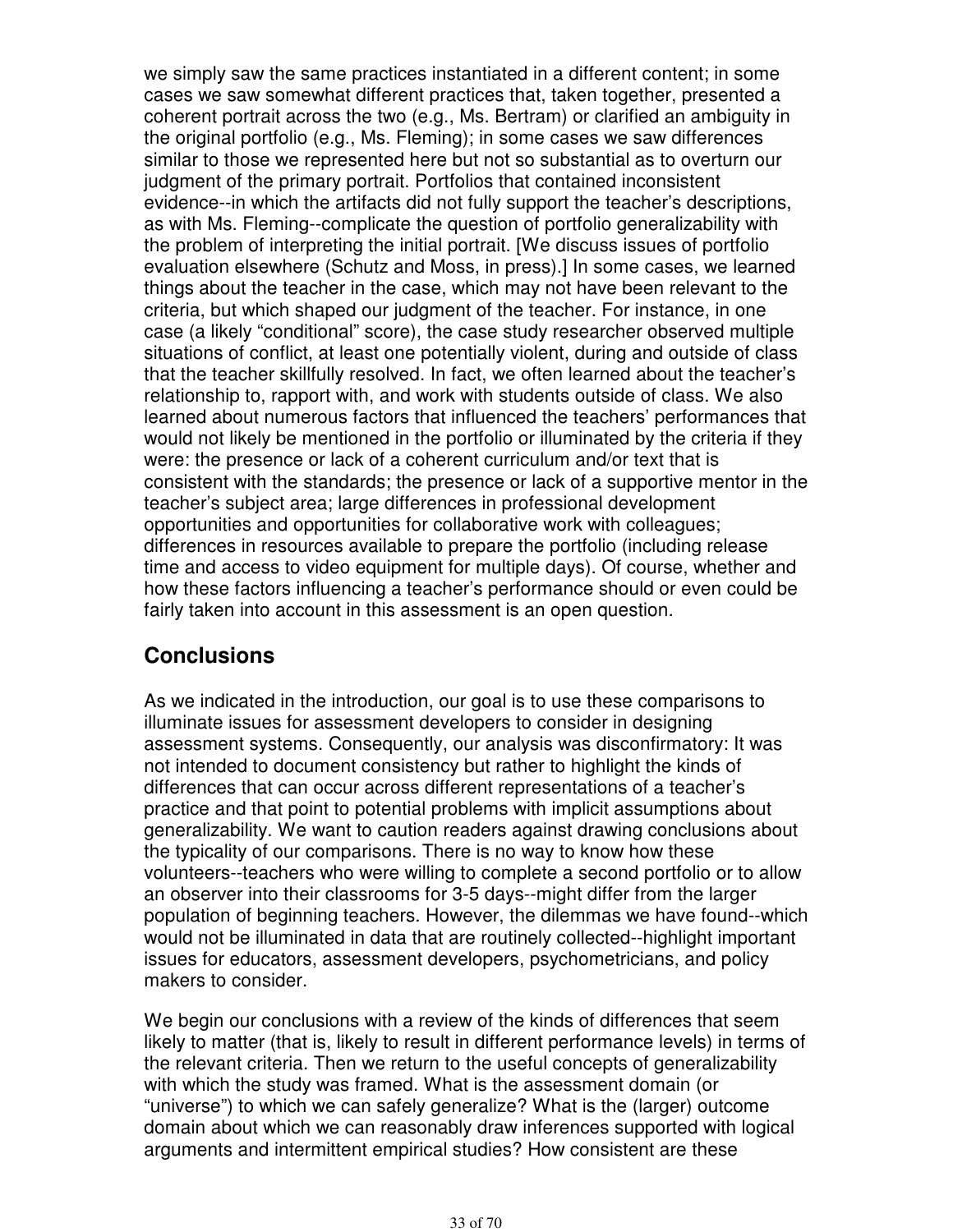domains with the domain implied in the decision about licensure? We close with some more speculative thoughts about the nature of assessment systems (and theoretical resources) that might support well warranted decisions about teaching performance.

#### **What Have We Learned about the Generalizability of Teaching Portfolios?**

The comparisons in this study begin to address an important gap in our understanding of the generalizability of portfolio assessments of teaching and, perhaps, of performance assessments of teaching more generally. Taken together, these vignettes raise a number of concerns, some of which relate directly to the topic of generalizability and some of which spill over into concerns about validity and ethics.

In the small set of comparisons we've examined here, it is very clear that context matters. We've shown differences in performance across classes that differ in (perceived and/or institutionally designated) ability level of students, in subject matter taught, and in cultural background of students. For instance, in the case of Mr. Johnson, we saw differences in performance across two subject matter domains: statistics and linear equations in algebra. Perhaps it is easier for novice teachers to develop "rich and challenging" tasks that foster "connections" and "reflect students' interests, styles and experiences" in some domains than in others. We've presented two clear examples of differences in performance across classes that differ in perceived ability level (Mr. Richards and Mrs. Jacobson). And we found other cases (not described here) in which the differences were apparent but far more subtle (as might be seen in the difference between the Pre-Calculus and Algebra classes of Mr. Gere). In Mrs. Jacobson's case, perceived differences in ability were coupled with differences in the cultural background of her students. The differences in performance here are more troubling because of the teacher's apparent attitude toward the students and tendency to seek explanations of their performance outside her practice, in district requirements and in their perceived needs as members of different cultural groups. The rubric has no place for descriptions of teachers' expectations and, indeed, if it did, it would be easy to coach a teacher to eliminate problematic language from her text.

That context matters will come as no surprise to those who study classroom teaching or performance assessment. There are complex and dynamic relationships among teachers' social backgrounds and experiences; their expectations, values, and beliefs; their classroom practices; their students' (inter)actions; and the larger social and institutional structures in which they live and work (Gallego, Cole, and the Laboratory of Human Cognition, 2002; Knapp and Woolverton, 1995; McLaughlin and Little, 1993; McLaughlin, Talbert, Bascia, 1990; McNeill, 1983; Stodolsky and Grossman, 1995). Research in performance assessment more generally, with tasks that are far narrower in scope than those represented in teaching portfolios, shows us that different people perform differently on different tasks (the person x task interaction, in terms of generalizability theory) which necessarily confound the construct of interest with variations in the context in which it is preformed. A recent review of approaches to performance assessment in health professions (Swanson et al., 1995) leads to similar conclusions about the difficulty of generalizing across the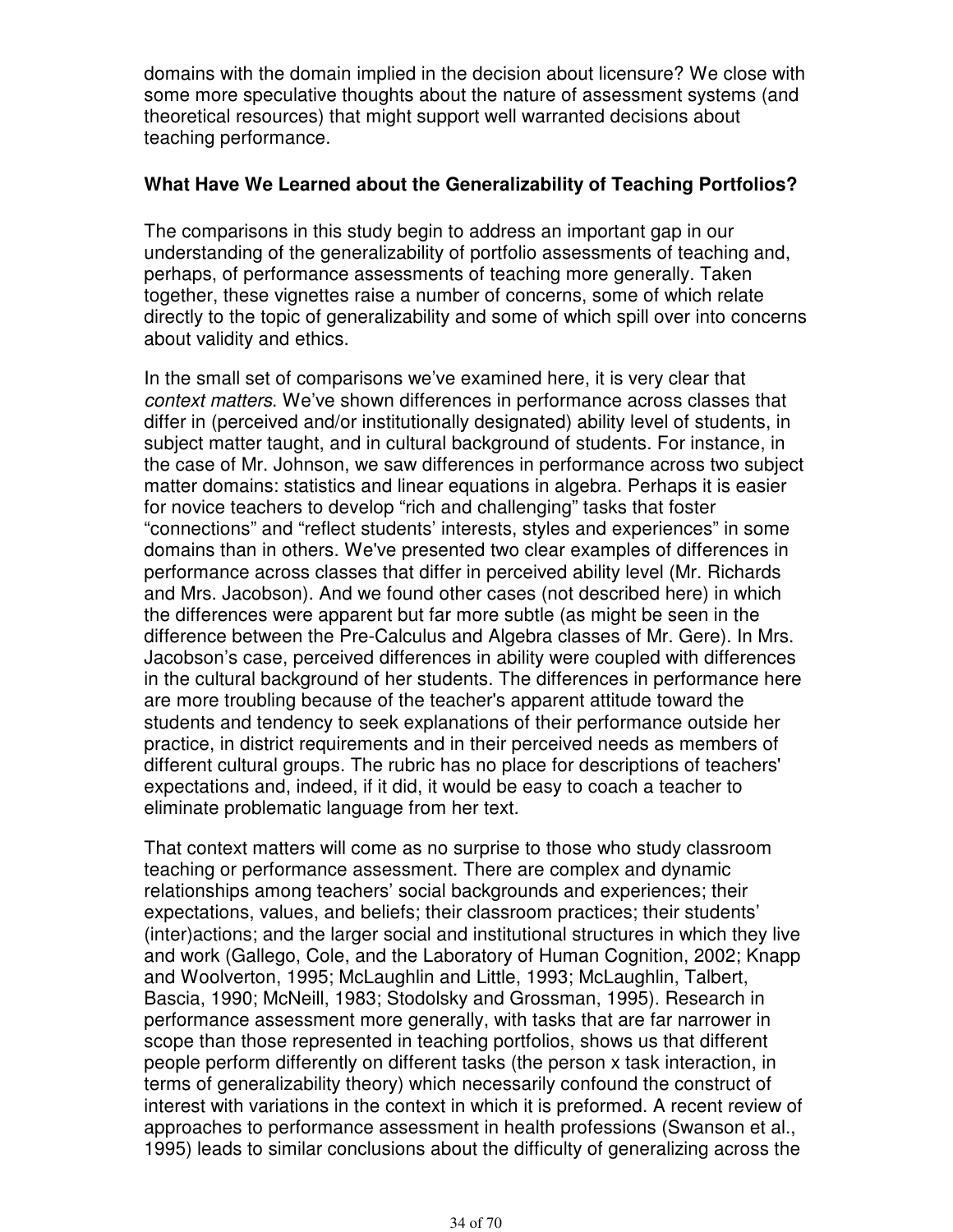contexts presented by different tasks. "Regardless of the assessment method used, performance in one context (typically, a patient case) does not predict performance in other contexts very well" (Swanson, Norman, and Linn, 1995, p. 8). The social context of a classroom seems even more complex than that of a health professional-patient relationship. While both are certainly equally embedded in societal and institutional structures, the classroom involves dynamic relationships among as many as 30 – 35 individuals, each with their own cultural/personal backgrounds that vary in ways we can't predict. Gallego and colleagues (2002) argued that "every continuing social group develops a culture and a body of social relations that are peculiar and common to its members…. Hence,… we can expect that every classroom will develop its own variant" (p. 992).

Two recent reviews of assessments of teaching (NRC, 2001b; Porter, Youngs, and Odden, 2003) both raised concerns about the lack of evidence of teaching performance across differing classroom contexts, and our observations support those concerns. It is hard to imagine, however, how a single assessment program could adequately (and fairly) address those concerns. One could ask for samples of teachers' performance in different classroom contexts, as we tried to do, and yet the variations available within teachers' yearly class loads vary quite substantially from teacher to teacher, and all are considerably narrower than the range of classes and school contexts in which they are licensed to teach. (Note 15) One could imagine other kinds of assessments in which teachers are presented with cases from a range of classroom contexts, and this might provide some relevant evidence; however, asking teachers to plan or evaluate activities for students with whom they have little experience would raise other kinds of validity questions. And the experience in health-related professions with these sorts of simulations suggests that questions of generalizability are likely to remain. There are no straightforward solutions.

The case of Ms. Martin raises a second issue directly relevant to generalizability. Here we find a teacher who perceives that she is in the position of being required to show evidence of a performance that is outside of her routine teaching practice. Does that suggest the portfolio guidelines were too directive or restrictive? Experience with National Board assessments has led developers to conclude that it is important for teachers to understand what is valued in the assessment; being explicit about expectations, within the bounds of construct relevance, is considered important for validity and fairness (Pearlman, in press a, b), and INTASC has emulated their practice. Clearly, portfolio assessments of this sort do not support conclusions about what is typical. What we learn with a "passing" portfolio is whether a teacher and a group of her students can engage in a particular kind of practice and reflection in at least one instance. Teachers may, of course, make choices that are not in their best interests, as was the case with Mr. Gere, who chose a class with which he was struggling and then emphasized his shortcomings. While this is commendable and productive for a professional development activity, it is less than strategic for a high-stakes assessment. Careful instructions to candidates, and examples of successful portfolios, will be important in helping teachers demonstrate the strength of their practice with respect to the standards. It is important to recognize, however, that not all candidates will have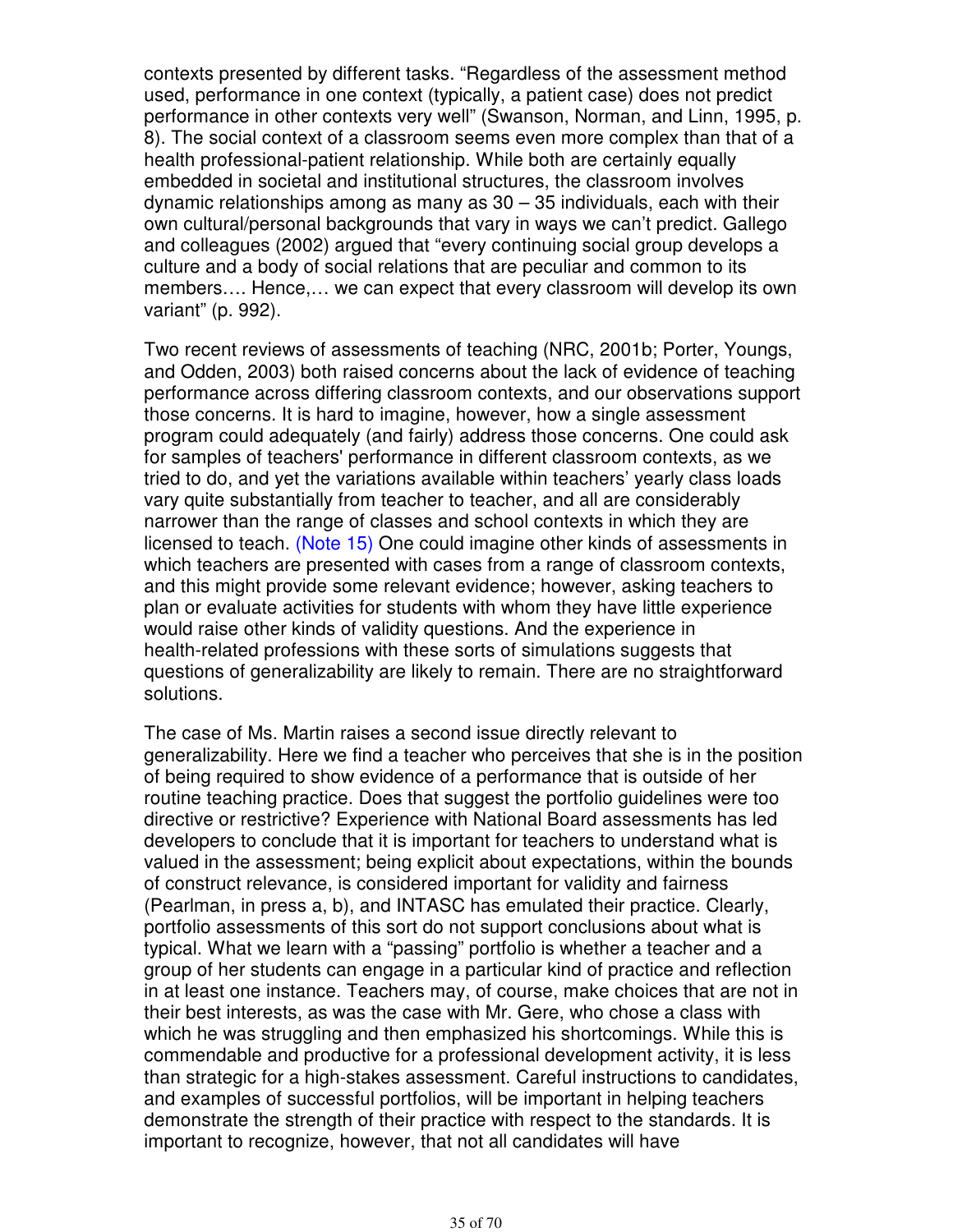commensurate opportunities to illustrate their practice. Assessors should try to make sure that teachers have the human and material resources they need, including adequate time, access to competent mentors, and access to audiovisual services. Of course, assessors cannot control teachers' work assignments or the schools in which they work. We have to recognize that these factors influence the extent to which teachers can demonstrate a performance consistent with higher scores and design a system that is appropriately skeptical of the validity of its conclusions about individual teachers.

Not surprisingly, differences across methods used here also played a role, with different methods being more or less adequate in providing evidence relevant to different criteria (as we discussed above under structural differences). The portfolio typically offered the teachers in our comparison a better opportunity to explain their choices and reflect thoughtfully on their teaching (although with a skillful interviewer, one could imagine the opposite for some teachers who are uncomfortable with writing); the case study provided more evidence (six full classes vs. brief videotaped segments from two featured lessons) that allowed stronger inferences about the pattern of discourse in class. Of course, either method could be revised to better address these concerns. If we want to draw conclusions about patterns of classroom discourse, having access to two lessons may be insufficient, especially if they do not support the written description in the portfolio. Clearly, more research about this would be most beneficial.

While criteria were not varied in this study (and are typically considered fixed), there are clearly many different ways to instantiate the INTASC principles in specific criteria tied to available evidence. Consider, for instance, the following two principles taken from the ten INTASC (1992) principles on which the subject specific standards are based:

Principle #2: The teacher understands how children learn and develop, and can provide learning opportunities that support their intellectual, social and personal development.

Principle #5: The teacher uses an understanding of individual and group motivation and behavior to create a learning environment that encourages positive social interaction, active engagement in learning, and self-motivation. (p. 16)

The portfolio assessment situates evidence and criteria relevant to these principles within particular subject matter contexts where particular approaches to learning are privileged. Alternatively, assessment developers could, as PRAXIS III assessments do, frame criteria and evidence more generally. Consider the following criteria drawn from PRAXIS III Domain B:

B1: Creating a climate that promotes fairness

B2: Establishing and maintaining rapport with students

B3: Communicating challenging learning expectations to each student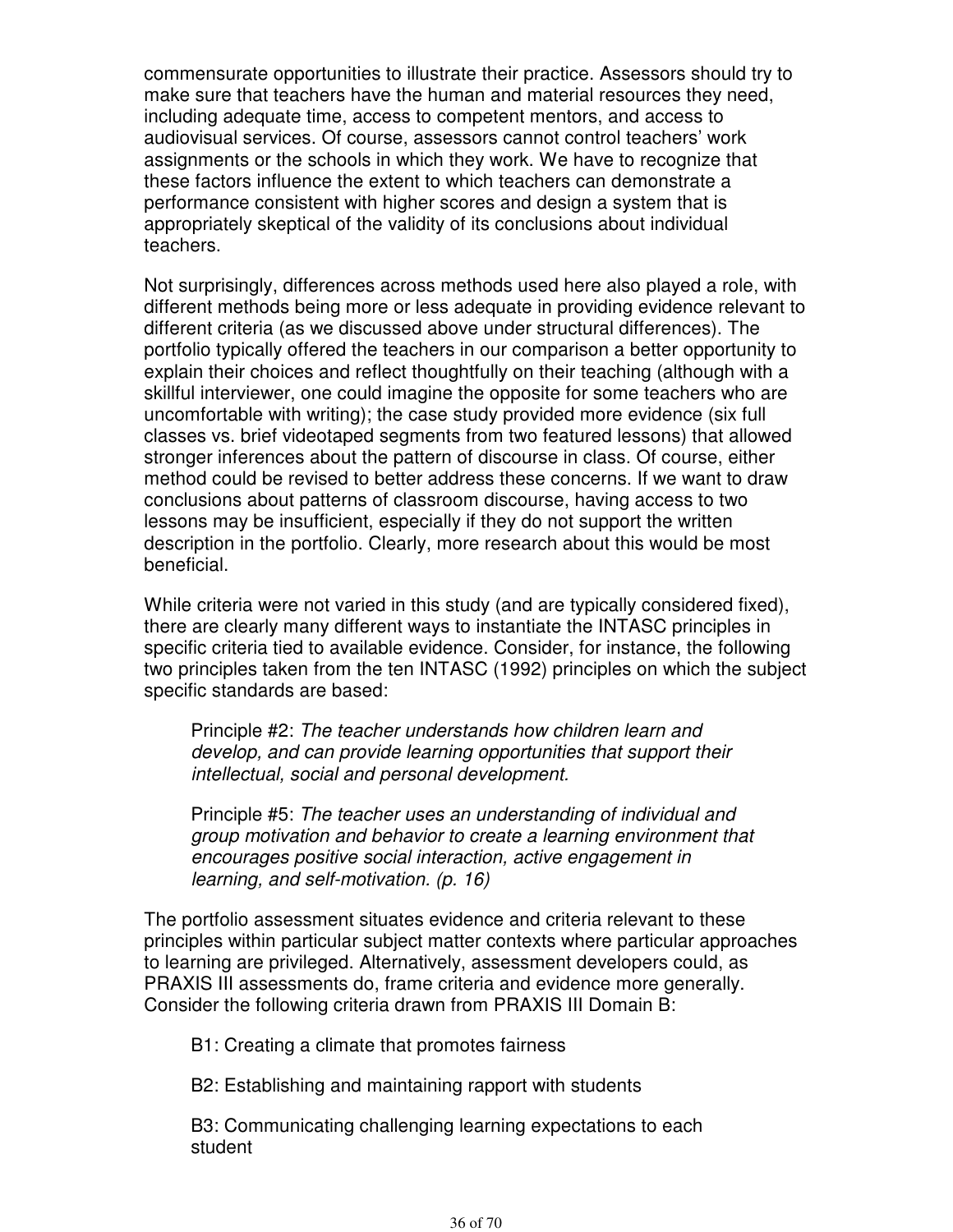B4: Establishing and maintaining consistent standards of classroom behavior

B5: Making the physical environment as safe and conducive to learning as possible

(Dwyer, 1998, pp. 21-22)

When we have asked INTASC portfolio readers what they would like to attend to that isn't addressed in the rubric, among the issues that repeatedly arise are teachers' relationships with their students and their classroom management. If these criteria are given some or substantial weight in a compensatory assessment, a number of teachers are likely to improve their scores. In fact, we saw one teacher, working in a large urban school, whose ELA performance tended to emphasize form over meaning and single correct interpretations—consistent with the lowest performance level--and yet the case study researcher saw multiple examples of the teacher handling potentially violent conflict among students in ways that successfully diffused the incident. Moreover, the teacher's reflections on this incident were insightful; he commented, for example, on how he learned who he could touch in violent situations. This observation is not a criticism of the INTASC criteria and standards. As Pearlman (in press) points out, every assessment system has to decide what it values and then make those values clear to candidates. Contra Brennan (2001), treating rubrics as fixed seems the reasonable choice although it's important to acknowledge that changes in the rubric will likely result in some changes in who passes and fails (Moss and Schutz, 1999, 2001).

While it is beyond the scope of this paper to address, our comparisons also raise issues relevant to portfolio readers' evaluation of the specific evidence contained in the portfolio. As the case of Ms. Fleming illustrates, portfolios sometimes contain conflicting evidence, especially artifacts that do not fully support the written representation. As we argue elsewhere (Schutz and Moss, in press), portfolios like these can support different interpretations depending on how readers choose to weigh the evidence. Based on recorded dialogue and extended interviews, we show how readers who clearly value the same criteria and describe the same evidence nevertheless construct a different story about the teacher's practice given the evidence in the portfolio. How should an assessment system address ambiguous evidence like this? We return to this issue as we discuss implications (and in Schutz and Moss, in press).

The meaning of central terms like "discussion," "problem solving," "inquiry," "reasoning," and so on is also at issue. If teachers and readers hold different meanings for these terms—attach them to different actions/interactions—then this can affect readers' understanding of classroom practice (for which there may be no accompanying evidence) and/or readers' evaluation of the accuracy of teachers' reflections. Further, the issue of slant in the representation of performance cannot be ignored. Comparisons among Mr. Gere's reflections and those of the case study and comparison writer illustrate the problem, as does a comparison between Mr. Gere's and Ms. Fleming's reflections on their practice. Mr. Gere must depend on the tenacity of portfolio readers in finding the teaching performance behind the negative slant of the reflection. While portfolio readers can likely be trained to score situations like these reliably, especially with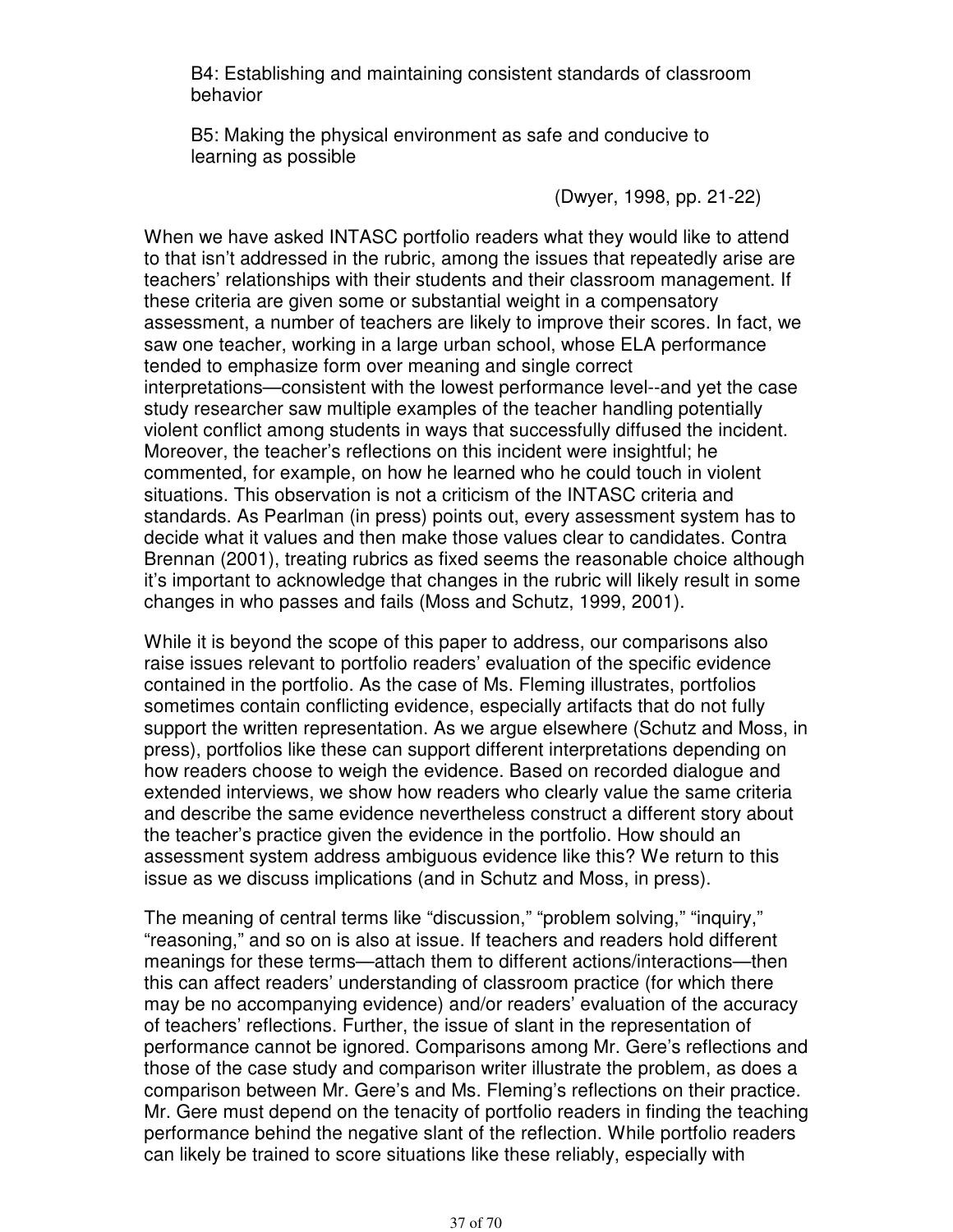analytic rubrics that might leave the weighting and combining of evidence to the predetermined algorithm, it does not make the ambiguity go away, rather it simply masks the problem behind consistent scores that are unlikely to be challenged with routine procedures.

Many of the vignettes raise an important issue that spills over the bounds of generalizability: how to evaluate the appropriateness of a teacher's practices--the extent to which they are "challenging" for students--based upon the evidence contained in the portfolio. Portfolio readers' understanding of students' interests, needs, and capabilities depends exclusively on the teachers' characterizations and the few artifacts contained in the portfolio (plus readers' own mostly unarticulated experience with similar students). How does a reader decide whether a teacher's practices are appropriate for her students **or** reflective of inappropriately low expectations perhaps resulting from ability groupings imposed by the school? One answer to this question, often heard in committee meetings, is that teachers' practices should be evaluated in light of their justification of their choices. However, in our experience, writing evidence-based justifications or reflections is difficult for many beginning teachers. If the quality of the reflection is more crucial to evaluating particular kinds of performances, then some teachers may be differentially disadvantaged. This leads to the disturbing question of whether it is easier for a teacher to receive a higher score with some classes of students than with others. We have seen a number of examples in which portfolio readers' beliefs about the appropriateness of different activities lead to different scores on the same portfolio. Decisions about appropriateness are often underdetermined by the evidence in the portfolio. One could imagine guidelines that ask the teacher to provide more evidence of students' capabilities. In fact, one review panel, noting a similar problem, asked for evidence of students' work from more students and over a much longer period of time. While this appears to be an appealing solution, it risks making the portfolio unmanageable for beginning teachers who almost invariably report on the time-consuming nature of the task. Again, there are no straightforward solutions to the problem.

#### **What Can We Conclude about the Generalizability of Teaching Portfolio Assessments?**

How might the issues we've raised be addressed within the bounds of the theoretical resources on generalizability that framed the paper? Returning to the questions with which we began this section: What is the assessment domain (or "universe") to which we can safely generalize? What is the (larger) outcome domain about which we can reasonably draw inferences supported with logical arguments and intermittent empirical studies? How consistent are these domains with the domain implied in the decision about licensure? Our answers are speculative, based on the evidence provided here and the existing literature on performance assessment of teaching.

#### **What is the assessment domain (or "universe") to which we can safely generalize?**

Readers can certainly be trained to achieve sufficiently reliable scores for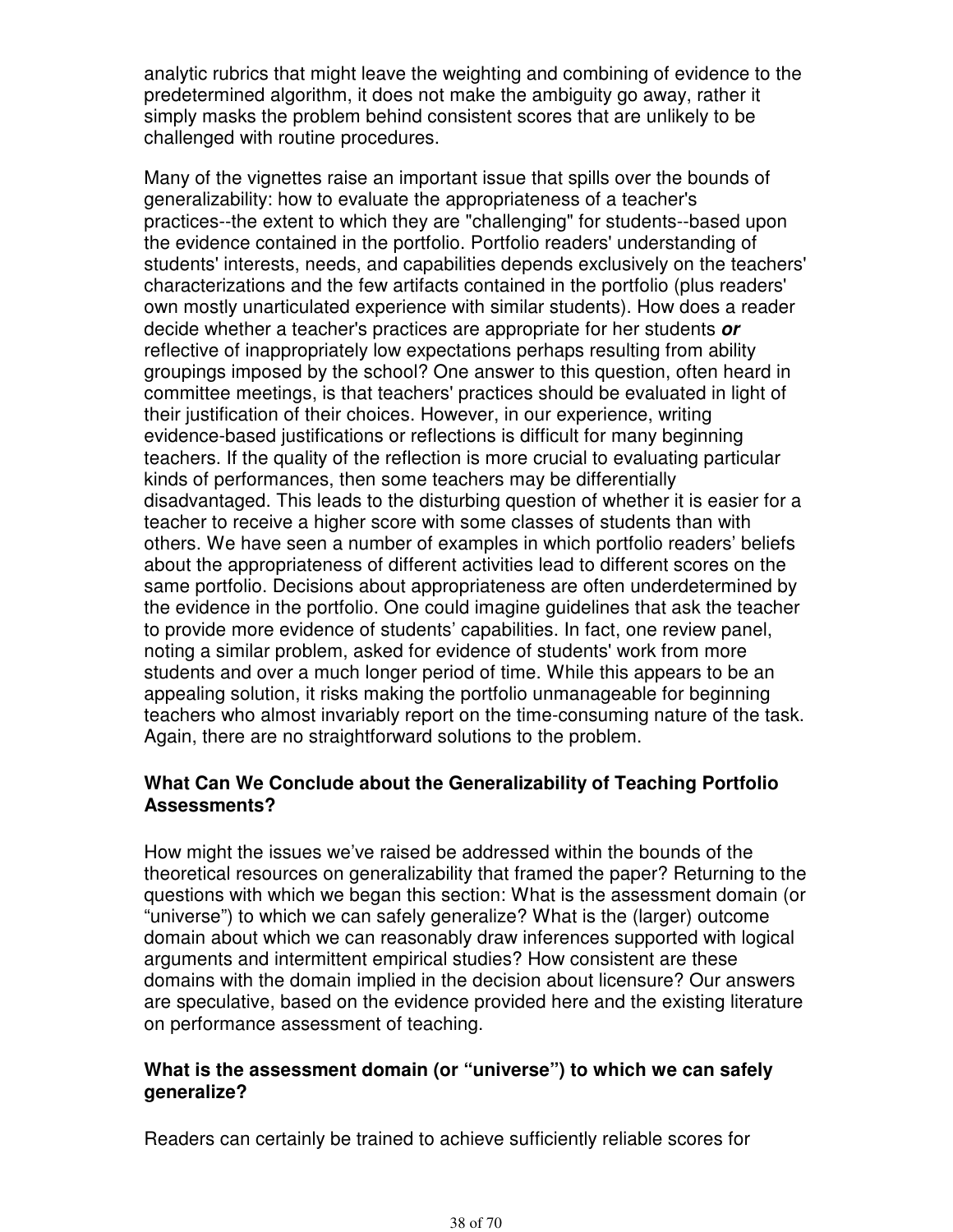individual decisions, as the National Board continues to demonstrate. Our experience suggests the importance and feasibility of preparing readers to forthrightly acknowledge problems of ambiguity in the portfolio evidence. If we were rewriting the guiding questions and scoring criteria as a result of this experience, we would structure them to encourage careful triangulation across different sources of evidence: first, so that higher level inferences could be explicitly built up from more descriptive inferences (as we illustrated in our comparison methodology) and second, to ferret out disjunctions in the evidence that might call inferences about performance levels into question. Assuming that this is already enacted informally as part of readers' training, then it could be further supported by the formal procedures and documentation through which they record their evaluations. The portfolios so identified could be sent for additional review and possibly for additional evidence from the beginning teacher. While most large-scale assessment systems are set up to deal with unscorable responses, responses on which readers disagree, or responses that are flagged as atypical in some way (Wilson and Case, 1997; Engelhard, 1994, 2002), we imagine that what we are suggesting might well lead to a larger proportion of responses being identified as needing additional attention, which will, in turn, increase the cost of the system. Having additional evidence of patterns of classroom discourse and of students' learning would be useful and might reduce the number of portfolios that need additional review and/or evidence. Of course, this would increase the time it takes to evaluate each portfolio. It might, however, be possible to develop a multi-stage evaluation system that only examines the additional evidence (beyond the featured lessons, for instance) when questions arise. That said, it is important to note that with the portfolio evidence alone, we have no idea what additional factors enabled or constrained the performance, and which of those we would consider within and outside the construct-relevant bounds of an appropriate resource. If the portfolio asked for such information, it is not clear how it could be corroborated or fairly taken into account.

If we know that a teacher and her students can demonstrate certain kinds of performances on at least one occasion, how far beyond inferences about the particular portfolio might a well warranted assessment domain expand? There was nothing in our evidence that suggests it would not be possible to include in the assessment domain what a teacher can do in this class (not just on this occasion) and possibly, what a teacher can do in other classes (perceived as) very much like this one. For those comparisons that involved the same class at different points in time or very similar classes, the only differences we found that seemed to matter could be explained by ambiguous evidence (e.g., disjunction between written portfolio and video) or by knowledge that the teachers felt obliged to demonstrate activities that were not part of their routine practice. By very similar we mean classes that cover the same content and in which teachers' expectations about the students' capabilities also appeared to be the same. We are careful here to limit the inference to what they can do (and whether that is replicable), not to what they typically do. However, research on classroom culture, which suggests it is always dynamic and at least partially unique (e.g., Gallego et al., 2002) does raise red flags about even this assumption that should be empirically investigated. Thus, additional research that checks on these assumptions, perhaps with smaller teaching exhibits, or with interview/observation cycles like those of PRAXIS III, would be important. If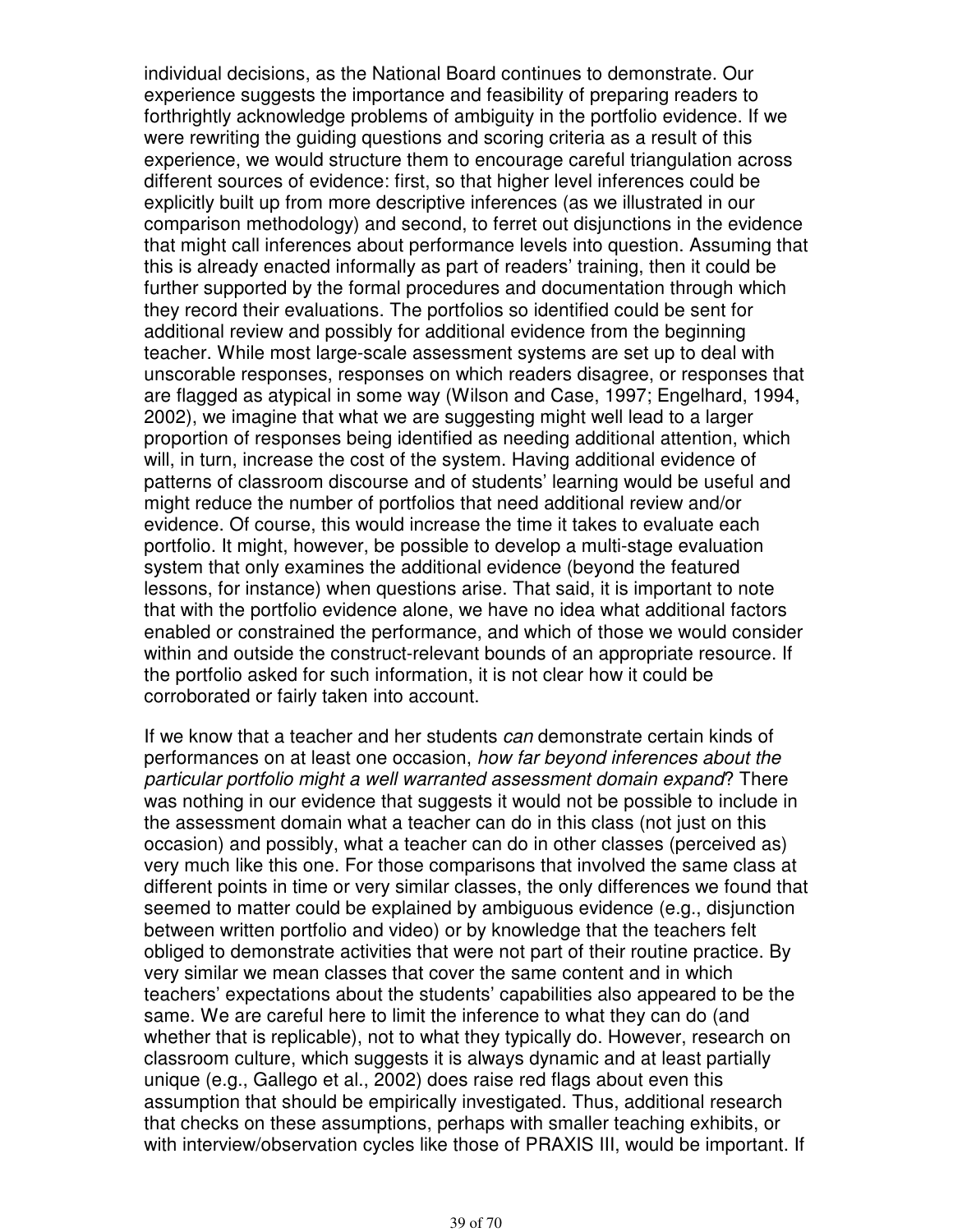feasible, more extended observations would be useful. The advantage of an INTASC-like assessment and our more extended case studies is that we see how a unit unfolds over a series of lessons. Evidence supporting the generalizability of what teacher can do may well need to include such a series of lessons. Thus, we speculate it is possible to build a logical argument, that should be buttressed with periodic empirical studies, of the extent to which we can generalize to an assessment domain that includes classes, subject matter, and students like these. It may be necessary to build multiple assessment opportunities into the assessment system itself to flag candidates whose performance is not consistent. Whether these differences should be treated at the first (reliability) or second (transfer) level of generalization described above is an open empirical question and then a matter of judgment.

Beyond this, our evidence, taken together with the general lack of positive evidence that might overturn it, suggests that we cannot extend the well-warranted assessment domain to different classes within a teacher's regular teaching assignments. Many of the differences we've encountered suggest variations that may only be supportable at the second level of generalizability, as a matter of transfer, if there. Our limited, case based qualitative evidence certainly supports concerns that are raised about score generalizability that takes task sampling (which always involves some differences in context) into account and, indeed, suggests that the problems with portfolio assessments of teaching may be much worse because the variations in context are so complex. We simply do not know how a teacher working with an honors class might perform with a class designated as remedial or how a teacher working with a statistics class might perform if the content were substantially different. Here additional research is very much needed—not only to help appropriately limit inferences about teaching performance but also to understand what changes in a teacher's work context should involve additional professional support. Clearly, the domain implied in the decision to license a teacher, typically constrained only by general subject (or subjects for elementary teachers) and grade or age levels, is greater than can possibly be empirically examined and may, at best, involve weak assumptions and negative arguments (not yet disconfirmed) of the sort that Kane and colleagues (1999) describe.

Given the limited assessment domain our study suggests is likely supportable, is it worth mounting a portfolio assessment of teaching? We do believe that the answer is still yes: If, given adequate time and resources, a teacher is not able to demonstrate in one instance a passing performance, then it makes sense to require additional opportunities for professional development and further demonstration of competence before granting a regular license. This is information about teaching performance that would not be available to a state using only written tests. But is there more we can expect from a performance assessment system?

#### **Returning to First Principles**

How does a state education authority, charged with ensuring the competence of the teaching force, undertake that task in a well warranted way? A recent NRC report on Testing Teacher Candidates raised concerns about licensure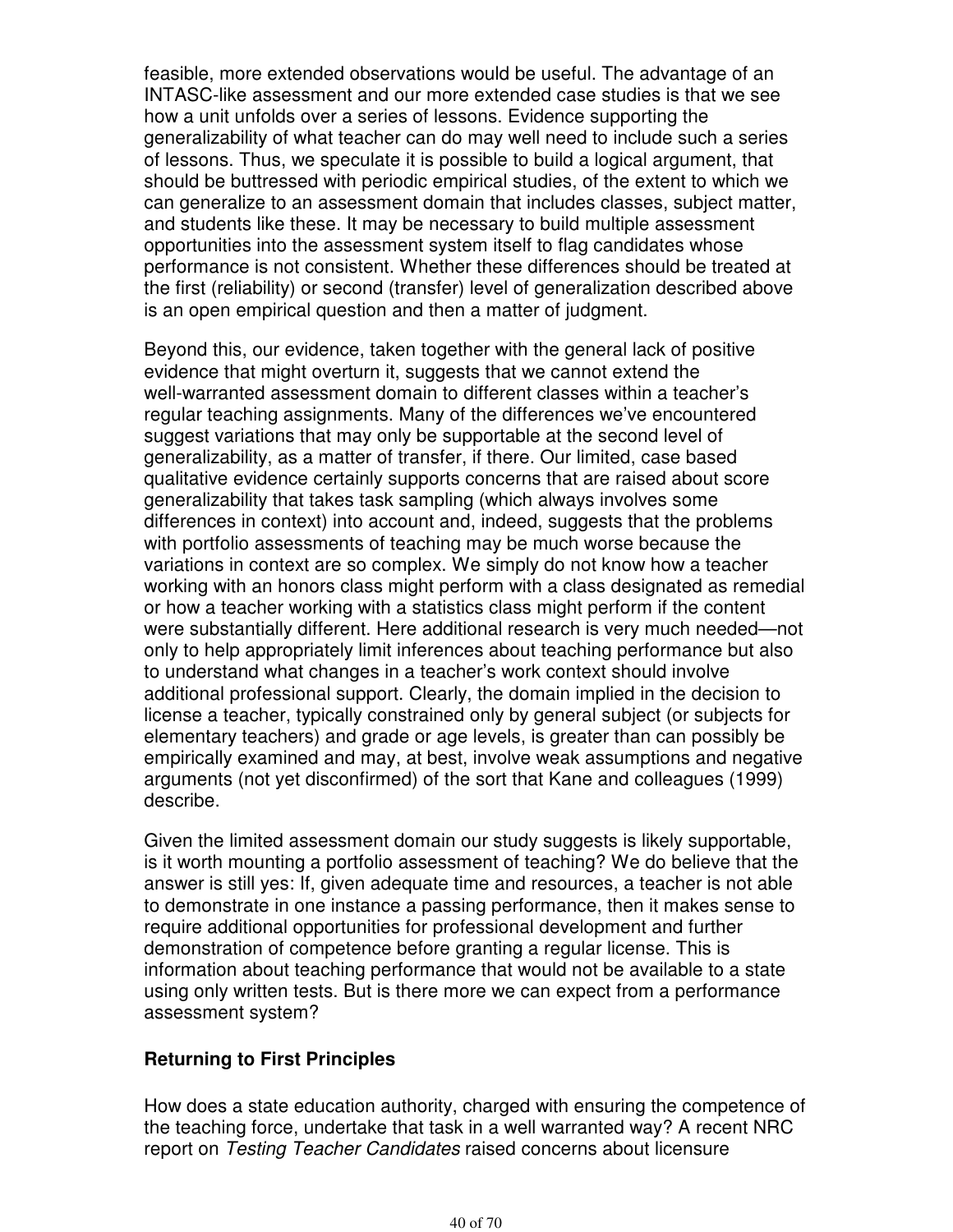decisions based only on tests of basic skills and content knowledge (which, themselves, the report notes, have only limited validity evidence) (Note 16) (NRC, 2001b). The authors of the report called, in addition, for:

Research and development of broad-based indicators of teacher competence, not limited to test-based evidence, should be undertaken; indicators should include assessments of teaching performance in the classroom, of candidates' ability to work effectively with students with diverse learning needs and cultural backgrounds and in a variety of settings, and of competencies that more directly relate to student learning. (p. 172).

Given our conclusions from the previous section and the existing literature on performance assessment, this is a tall order. How can information about these sorts of performances be reasonably taken into account by distant users?

When distant users have access to a classroom portfolio like the one we studied here, they certainly know something more about a teacher's practice that they did before. The question is how to use that information or rather what kind of system can feasibly be developed to support a valid and ethical use of that information. If we theorize this problem within the bounds of conventional approaches to generalizability, then our choices for how to improve the assessment system are limited. As Mislevy and colleagues (2002) noted "compromises in theory and methods … result when we have to gather data to meet the constraints of specific models" (p. 49; see also NRC, 2001a): "When unexamined standard operating procedures fall short, it is often worth the effort to return to first principles" (Mislevy et al., 2003, mss. p. 57).

In addressing this issue, it is important to illuminate the distinction between (a) warranting the validity of the interpretation of a score across individuals with the same score (as psychometrics is positioned to do) and (b) warranting the validity of a consequential decision about an individual (which may be informed by a valid score but typically relies on other/additional kinds of evidence and judgments). That these two sorts of warrant can be different is not a radical suggestion, even within the discourse of educational and psychological measurement. As the testing Standards assert: "In educational settings, a decision or characterization that will have major impact on a student should not be made on the basis of a single test score. Other relevant information should be taken into account if it will enhance the overall validity of the decision" (p. 146). (Note 17) Citing the example of identifying students with special needs, the authors of the Standards note: "It is important, that in addition to test scores, other relevant information (e.g., school record, classroom observation, parent report) is taken into account by the professionals making the decision" (p. 147). And yet, psychometrics has little advice to offer about how to combine such evidence into a well warranted interpretation or decision.

We close, then, by pointing in two somewhat different (and yet potentially complementary) directions for returning to first principles to enhance the validity of high-stakes assessment of teaching competence: (a) toward the flexible use of probability based reasoning illustrated in work of Mislevy, Wilson, and their colleagues (Mislevy et al., 2002, 2003; NRC, 2001a; Wilson and Sloane, 2000; Wilson, 1994) and (b) toward enhancing the capability of local education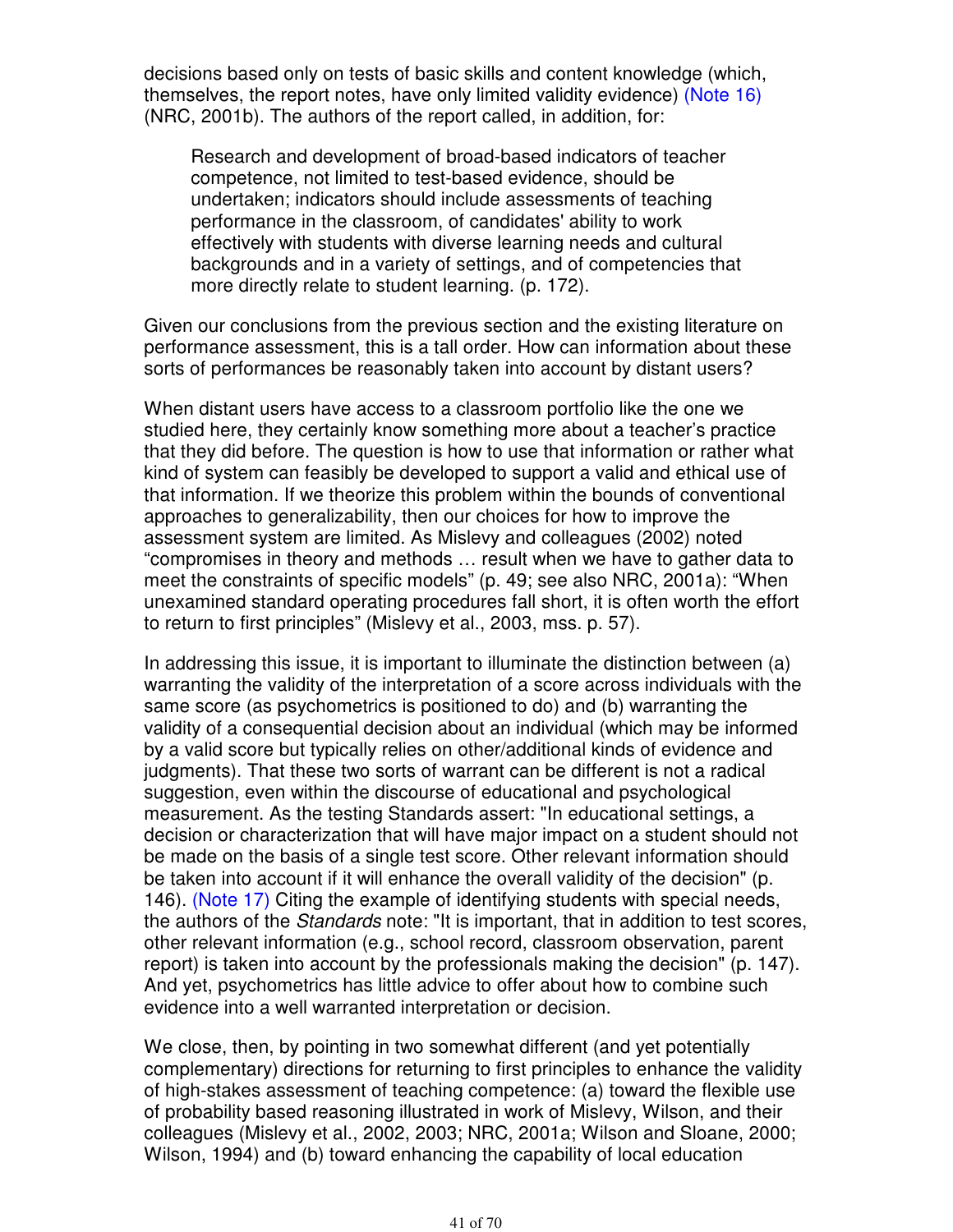authorities, in dialogue with the state, to make well warranted and credible recommendations about individual teachers.

Mislevy, Wilson and colleagues argued that fundamental concepts like validity, reliability, and fairness, are broader than any particular set of methods for addressing them: while "familiar formulas and procedures from test theory" work well with "familiar forms of assessment," (p. 1) they risk constraining new forms of assessment that respond to new developments in our understanding of how people learn. For instance, citing Brennan's association of reliability with replication (2001), they noted that "it is less straightforward to know just what repeating the measurement procedure means if the procedure has several steps that could each be done differently … or if some of the steps can't be repeated at all (if a person learns something by working through a task, a second attempt isn't measuring the same level of knowledge)" (p. 17) (issues Brennan acknowledges). They offered a more general characterization of reliability as "the evidentiary value that a given …body of data would provide for a claim—more specifically, the amount of information for revising belief about an inference" (p. 33).

They cited a number of alternative theoretical models within and beyond psychometrics which taken together enhance our capability to model real world situations in reasoning from evidence to inference.Note 18 They noted further that each of these might be considered a special case of a more encompassing approach to probability based reasoning that would allow mixing of existing models and development of new ones.Note 19 Given the sorts of examples they provided, we imagine that models like these would enable distant users to combine portfolio based evidence with other evidence available about the teacher, including routinely collected evidence from existing tests, and briefer embedded assessments that might be collected during a teachers' preservice and induction years. While none of these could be considered interchangeable or random samples from the same assessment domain (as common approaches to generalizability idealize), each of them would help in decreasing uncertainty about a teacher's competence (or accomplishment). Indeed, a consortium of teacher education institutions in California (Performance Assessment for California Teachers [PACT]) is exploring the use of preservice embedded assessments and induction-year teaching exhibits (similar to the INTASC portfolio exhibits) as an alternative to the state's less-contextualized assessment. Mislevy, speaking about assessment of students' opportunity to learn, envisioned that models can be developed which simultaneously take into account important features of the context in which the assessment occurs (personal communication, 12/28/02). The goal in addressing the qualities of reliability and validity is to increase "the fidelity of probability-based models to real-world situations" (p. 49). While it is beyond the scope of this paper and our collective expertise to proceed much further down this road, we point readers in the direction of these scholars' work to highlight the possibility of developing more flexible models with large-scale centralized forms of assessment.

An alternative (and we argue, complementary) direction for returning to first principles involves enhancing the capability of local authorities (districts, teacher education institutions) to make well warranted (and audited or auditable) recommendations to the state about the readiness of individual teachers to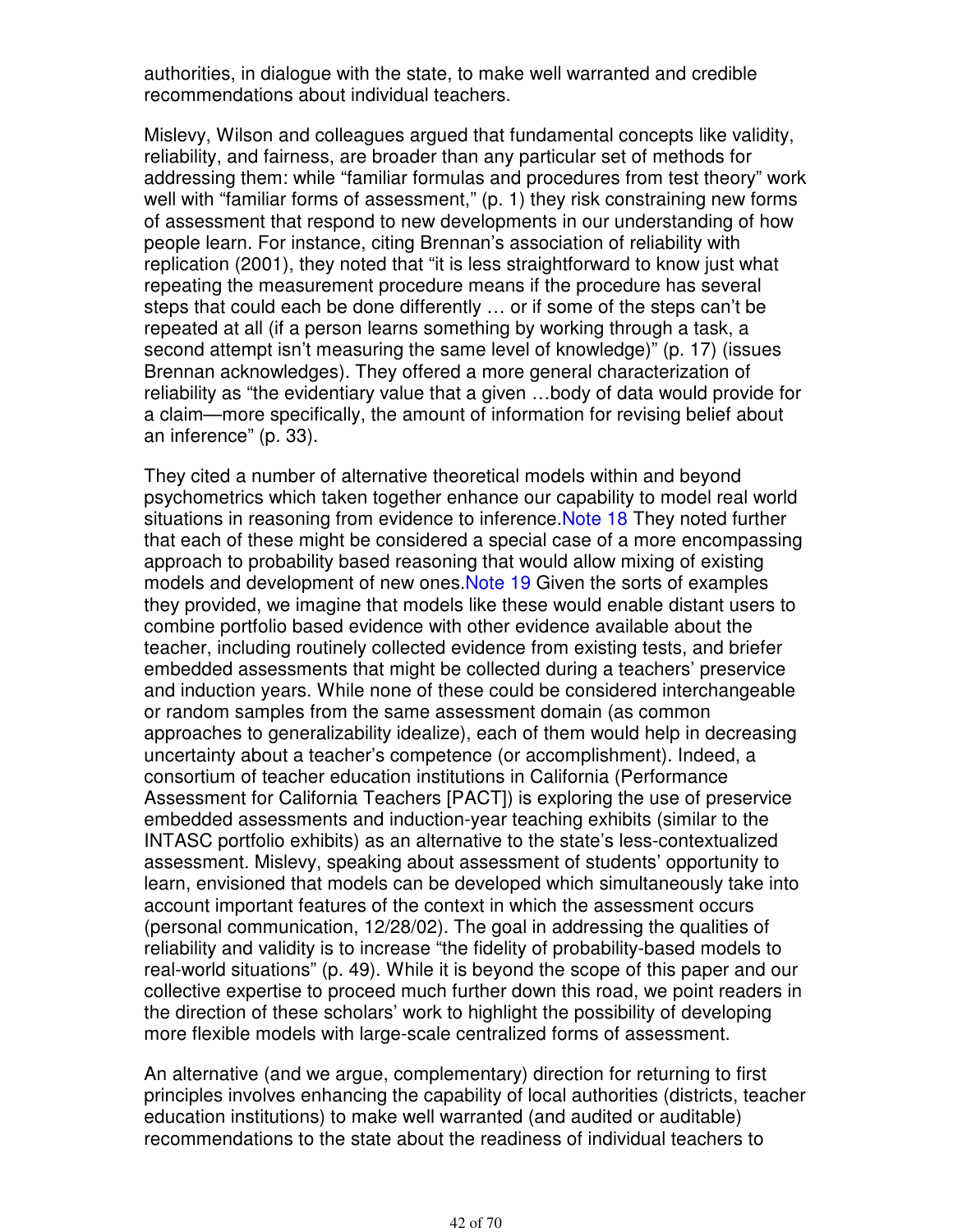receive a regular license. Portfolio judgments could be combined with other relevant sorts of evidence only routinely available in the local context. This approach suggests different roles for state and local agencies; and a different use for the portfolio at the state level than at the local level. At the state level, the goal would be to audit the practices and judgments about individual candidates that are made at the local level.

To warrant those decisions, we need to move beyond psychometrics or (frequentistic) probability-based reasoning (Note 20) and look to other epistemological/ethical resources (for instance, in anthropology, hermeneutic philosophy, political philosophy and ethics, and the law). The senior author has turned to hermeneutic philosophy--for reasoning from evidence to inference--as a means of warranting knowledge claims and ethical decisions (Note 21) (Moss, 1994, 1996, 1998, in press; Moss and Schutz, 2001, Moss, Schutz, and Collins, 1998). Practices for developing interpretations across disparate sources of evidence and controlling readers' biases can be found in any number of "qualitative" methods texts (e.g., Erickson, 1986).

Of course, when portfolios are constructed and evaluated within a local educational community, a somewhat different set of threats (and benefits) to validity becomes salient. On the positive side, when candidates have multiple opportunities to demonstrate their learning, capabilities, or accomplishments, the stakes for any one assessment decision are reduced. This is particularly true when support for professional development is provided in between assessment episodes. Similarly, when assessors can seek additional information to help in explaining the observed performance, as is true in many local contexts, the burden placed on interpreting the portfolio evidence is reduced. On the negative side, an ongoing relationship between the candidate and the readers can detract from validity by allowing potentially irrelevant knowledge and commitments to be brought to bear on the conclusions about the candidate's performance. It will be important to bring in outside perspectives to the evaluation process, so that potential disabling biases of readers familiar with the candidate and context (whether favorable or unfavorable to the candidate) can be illuminated and self-consciously considered. Readers designated by the state could be invited to participate in the process in a variety of ways--as members of the initial portfolio review team; as auditors of the decision, written documentation, and supporting evidence produced by the team; or as independent reviewers who consider the portfolio based evidence with no knowledge of the outcome. Although consistency in the conclusions of inside and outside reviewers will enhance the validity of the decision, high levels of consistency may be unlikely because of the differing perspectives and knowledge that the different readers bring. Thus, it becomes the state's role to audit and warrant the process at the local level, not necessarily the individual decision. Here, the role of the outsider is to illuminate taken-for-granted practices and perspectives and make them available for critical review by members of the interpretive community so that they may be self-consciously affirmed or revised. In that way, the interpretive community continues to evolve in its ability to make sound judgments. Alverno College (NRC, 2001b; Zeichner, 2000) provides one well-documented model of a local system set up to support professional development and warrant high stakes decisions. Descriptions of other examples of local decision making processes can be found in Porter,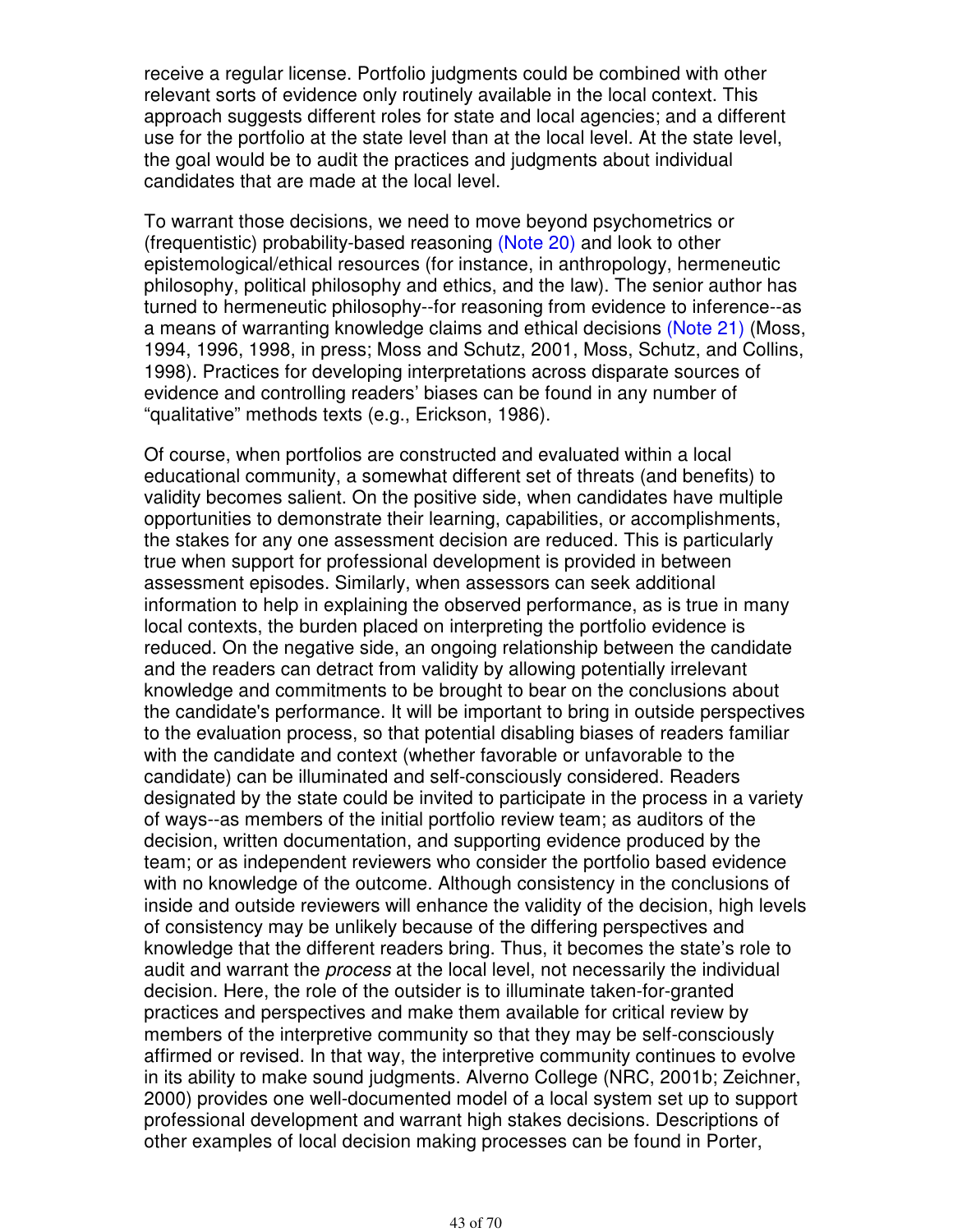Youngs and Odden (2003), NRC (2001b), and Lyons (1998).

We believe both of these approaches--one focused on the warrant for centralized decisions and the other on the warrant for local decisions--might enhance the way in which evidence of teaching performance can be taken into account in licensure decisions. Each has advantages and disadvantages, resolving some validity problems and raising others. Whichever approach is privileged in a given educational context (that is, whichever approach results in the decision that "counts"), the other approach can (and should) provide an important check on or challenge to the validity of those decisions.

In closing, we concur with the National Research Council's (2001b) call for a wider range of assessment practices than is typically gathered at the state level, including evidence of teaching performance. The work of the National Board and of INTASC and Connecticut suggests that portfolios represent one feasible means for obtaining information about teachers' classroom performance. More research is needed, however, to unearth potential problems with portfolio or other performance-based interpretations and to provoke debate about solutions. Further, it is important to note that the dilemmas we have raised do not simply reflect technical problems. And the solutions, we believe, are not within the bounds of a single assessment program. Rather, teacher education institutions and the schools and districts within which teachers work must work together to support beginning teachers, especially as they move into new contexts, and to ensure that they are ready to provide a productive learning environment for all of their students.

#### **Table 1 Participating ELA Teachers\* and Their Classes**

(with achievement levels as characterized by teachers)

|                        | <b>Primary Portfolio Class(es)</b>                                                            | <b>Non-Portfolio Class(es)</b>                       |
|------------------------|-----------------------------------------------------------------------------------------------|------------------------------------------------------|
| Ms.<br><b>Bertram</b>  | 6th grade language<br>arts("heterogeneous")                                                   | 6th grade language<br>arts("heterogeneous")          |
| Mrs.<br>Carson         | 8th grade English ("advanced" "best<br>math students")                                        | 8th grade English ("best<br>math students")          |
| Mr.<br>Koehler         | 8th grade ELA ("technically"<br>heterogeneous" but mostly "upper<br>level" due to math track) | 8th grade ELA<br>"heterogeneous")                    |
| Mrs.<br>Martin         | 9th grade writing enrichment                                                                  | 9th grade writing<br>enrichment                      |
| Mr.<br><b>Richards</b> | 9th Grade honors                                                                              | 9th Grade third level<br>("content is watered down") |

#### Portfolio/Case Comparisons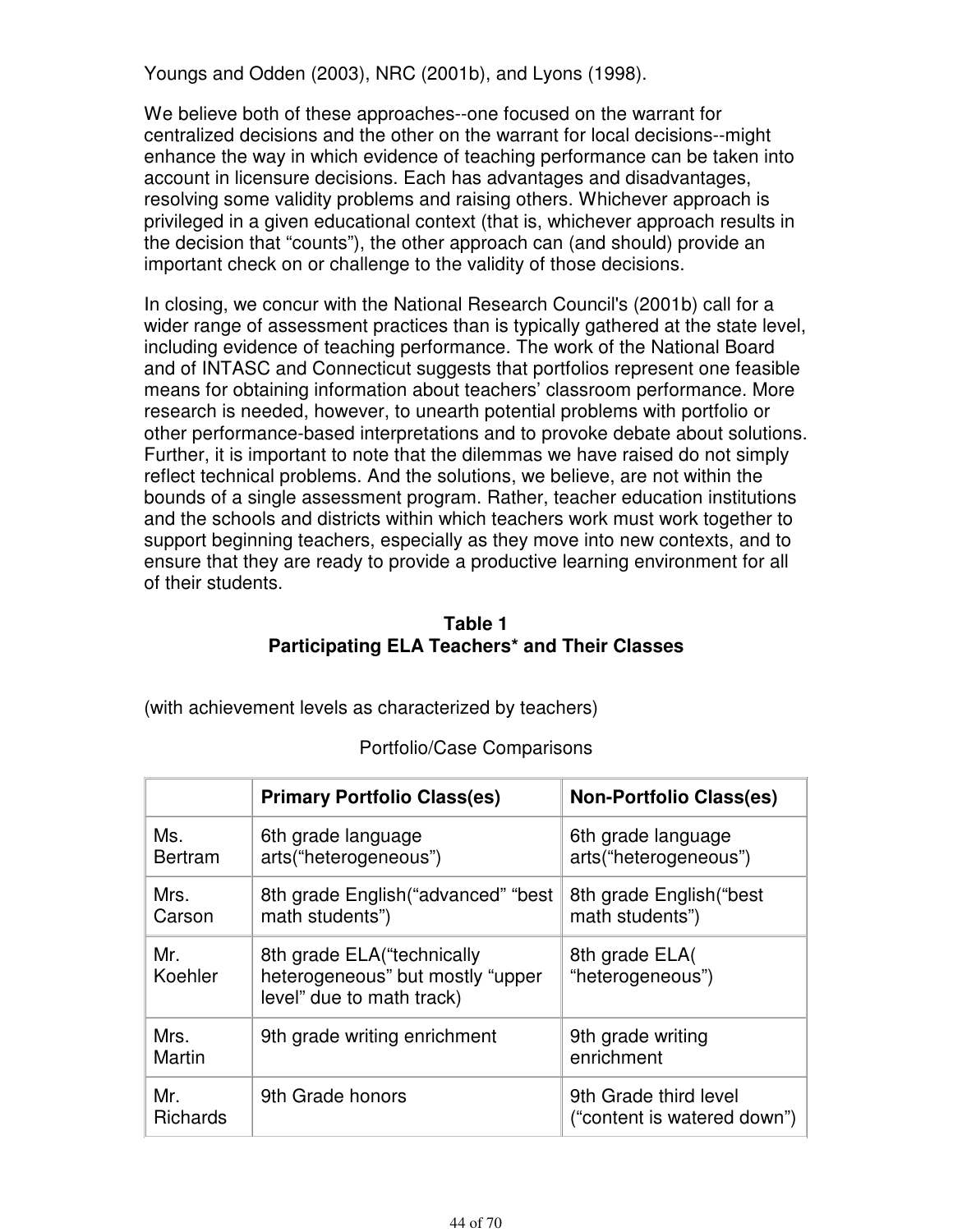| Mr.<br>Roberts   | College English 9 ("average")                              | College English 9<br>("average") |
|------------------|------------------------------------------------------------|----------------------------------|
| Mr.<br>Roosevelt | 12th grade Humanities II honors<br>and10th grade "general" | 10th grade honors                |
| Mr. Turner       | 11th grade English III ("college<br>level")                | 9th grade honors                 |

# Portfolio/Portfolio Comparisons

|                        | <b>Primary Portfolio Class</b>                                             | <b>Secondary Portfolio Class</b>                                       |
|------------------------|----------------------------------------------------------------------------|------------------------------------------------------------------------|
| Mrs. Harris            | 10th grade English II<br>("heterogeneous, vocational")                     | 10th grade English II<br>("heterogeneous, vocational")                 |
| Mrs.<br>Jacobson       | 7th grade Language Arts<br>("heterogeneous," "phase II<br>math")           | 7th grade Language Arts<br>("heterogeneous, "lower ability<br>math")   |
| Mrs. Marks             | 9th grade World Literature I<br>("top level")                              | 10th grade World Literature II<br>("average track")                    |
| Ms. Patrick            | middle school                                                              | middle school                                                          |
| Ms.<br><b>Phillips</b> | 7th grade English ("gifted and<br>talented")                               | 7th grade English ("B-level")                                          |
| Ms.<br>Snyder          | 7th grade English ("many"<br>reading $1 - 2$ levels below<br>grade level") | 7th grade English ("many"<br>reading 1-2 levels below grade<br>level") |

\*All names are pseudonyms.

# **Table 2 Participating Mathematics Teachers\* and Their Classes**

(with achievement levels as characterized by teachers)

# Portfolio/Case Comparisons

|                 | <b>Primary Portfolio Class(es)</b>  | Non-Portfolio Class(es)                       |
|-----------------|-------------------------------------|-----------------------------------------------|
| Ms.<br>Anderson | Algebra I primarily 9th graders     | Accelerated Algebra I all 9th<br>graders      |
| Ms.<br>Fleming  | Integrated Geometry 11th<br>graders | Math I remedial math ("failing"<br>students") |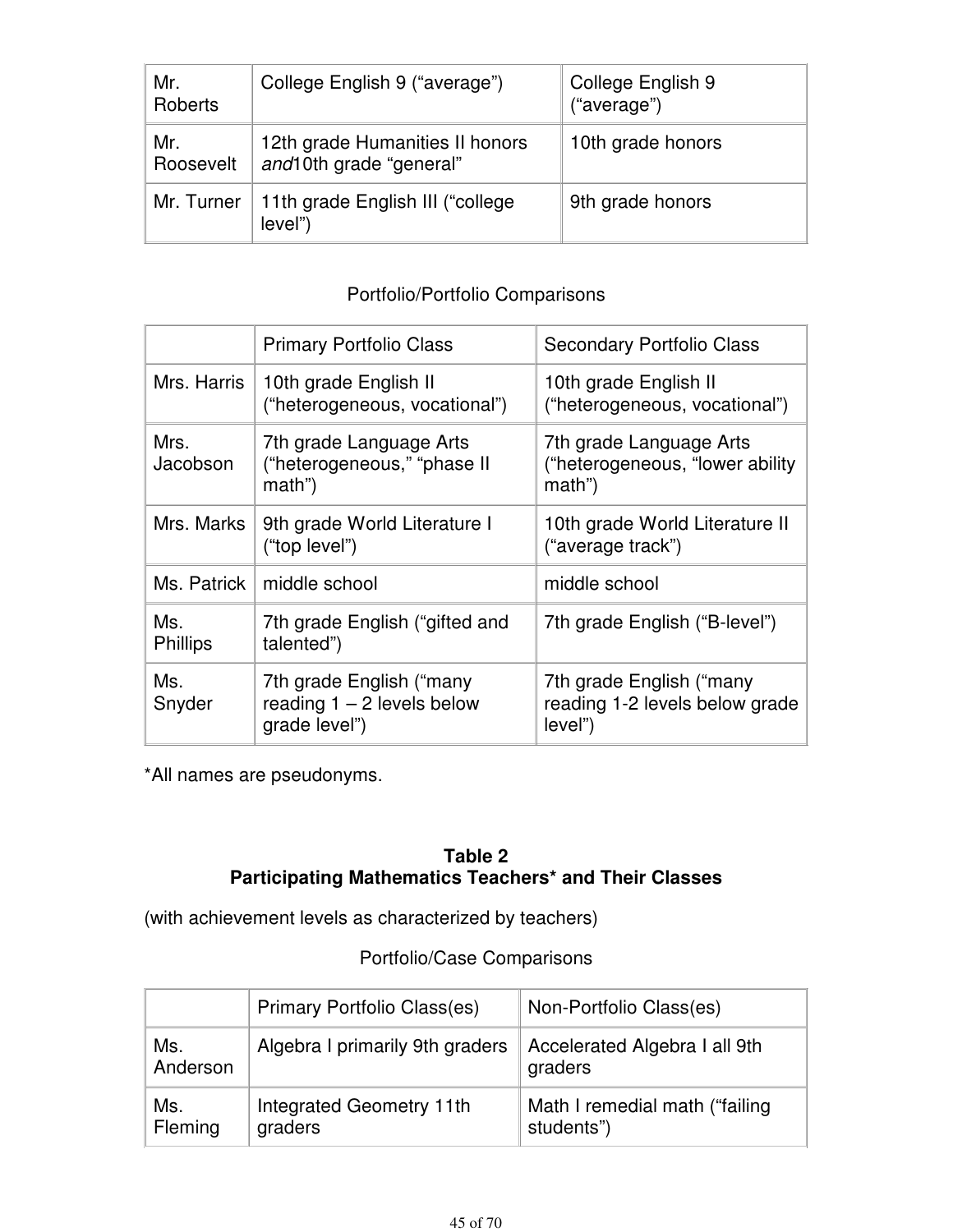| Mr. Gere              | Algebra I 9th graders                                                                                          | Pre-Calculus predominantly<br>juniors, a few 10th graders.                                                             |
|-----------------------|----------------------------------------------------------------------------------------------------------------|------------------------------------------------------------------------------------------------------------------------|
| Mrs.<br>Green         | Geometry (academic) 10th,<br>11th and 12th graders                                                             | Integrated Math remedial math<br>("socially promoted students")                                                        |
| Mrs.<br>Jones         | Geometry (college bound)<br>10th and 11th graders                                                              | Algebra I (college bound) 9th<br>graders                                                                               |
| Ms.<br>Rinaldi        | General 8th grade<br>mathematics                                                                               | <b>Accelerated Geometry All 8th</b><br>grade students (most<br>accelerated math students in<br>the school)             |
| Mr.<br><b>Skinner</b> | Pre-Calculus (optional 4th<br>year of mathematics) 12th<br>graders                                             | Algebra II 11th and 12th grade<br>(students of varying abilities)                                                      |
| Ms.<br>Weaver         | Algebra II (primarily college<br>bound students, some<br>repeating the course) 10th,<br>11th, and 12th graders | Geometry (majority of the<br>students are college bound, but<br>not honors students) - 10th,<br>11th, and 12th graders |

# Portfolio/Portfolio Comparisons

|                | <b>First Portfolio Class</b>                                                                              | <b>Second Portfolio Class</b>                                                                                          |
|----------------|-----------------------------------------------------------------------------------------------------------|------------------------------------------------------------------------------------------------------------------------|
| Ms.            | Algebra and Geometry 8th                                                                                  | Algebra 8th graders (most                                                                                              |
| <b>Barnes</b>  | graders (general ability)                                                                                 | advanced math class offered)                                                                                           |
| Ms.<br>Eastman | Trigonometry/ Analytic<br>Geometry 11th and 12th<br>graders (general ability, high<br>achieving students) | Consumer Math10th, 11th, and<br>12th graders (many repeating<br>the course or have previously<br>failed a math course) |
| Mr.            | Integrated Level I (Algebra) 9th                                                                          | Geometry 9th and 10th graders                                                                                          |
| Freeman        | graders (advanced)                                                                                        | (advanced)                                                                                                             |
| Mr.            | <b>Transition Math 8th graders</b>                                                                        | Algebra 8th graders (average                                                                                           |
| Johnson        | (general ability)                                                                                         | ability)                                                                                                               |
| Ms.<br>Layton  | <b>Transition to College</b><br>Mathematics 12th graders<br>(average ability)                             | Algebra I – part 2 9th, 10th,<br>11th, and 12th graders<br>(average ability)                                           |
| Ms.            | Regular/Inclusion Math 7th                                                                                | <b>Regular Education Mathematics</b>                                                                                   |
| Schafer        | grade                                                                                                     | 7th grade                                                                                                              |
| Mr.<br>Sexton  | 8th grade<br>mathematics(students of<br>varying abilities, most advanced<br>students leave this classroom | 7th grade<br>mathematics (students of<br>varying abilities)                                                            |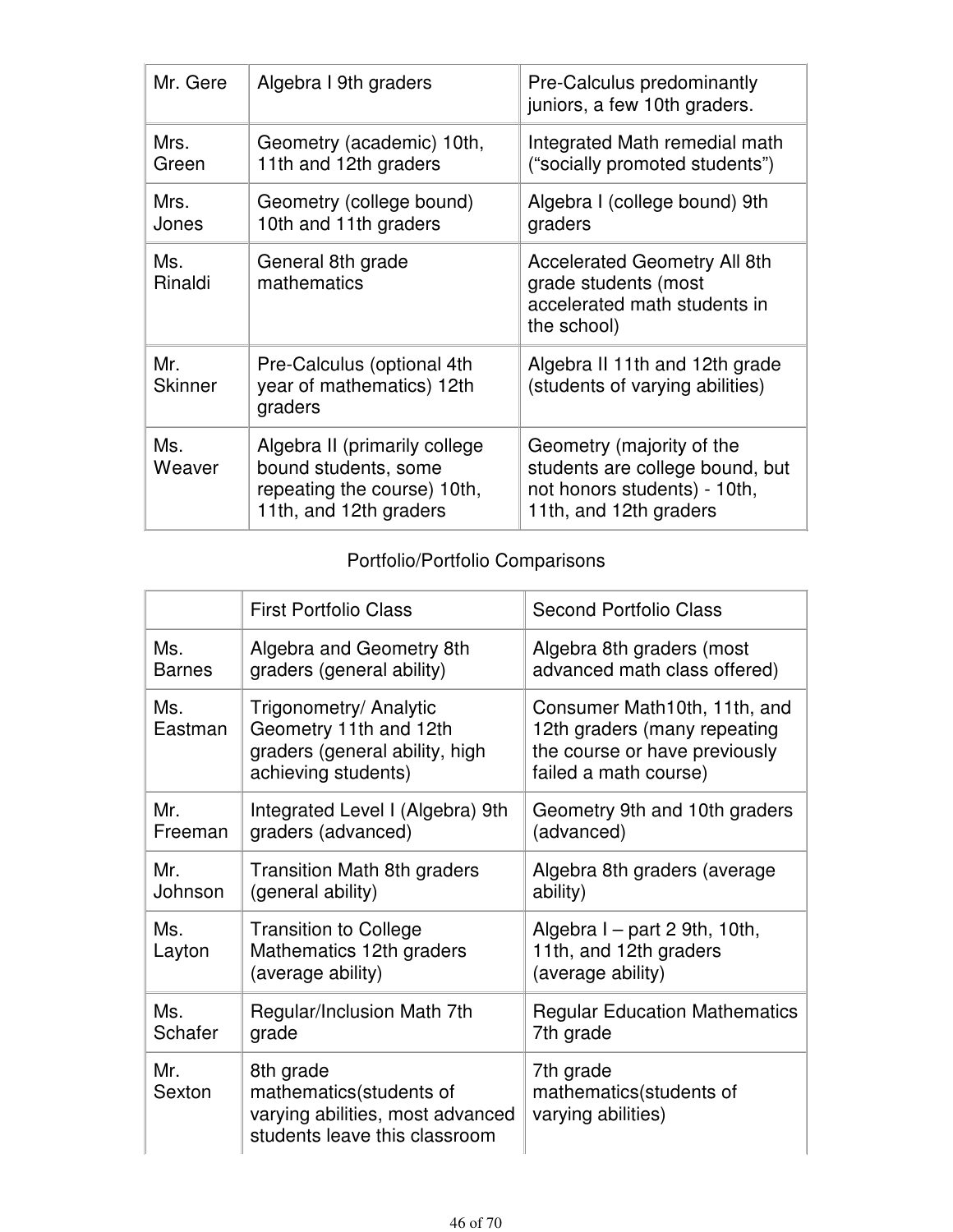\*All names are pseudonyms.

# **Notes**

- 1. This study was supported, in part, by a grant from the Spencer Foundation. We gratefully acknowledge their support. We also wish to thank Kevin Basmadjian, Leslie Burns, Leah Kirell, Suzanne Knight, Emily Smith, Michigan State University, and Vilma Mesa, University of Michigan, for their thoughtful contributions to the comparative analyses. The senior author is a member of INTASC'S technical advisory committee (TAC). We gratefully acknowledge comments on an earlier draft from Aaron Schutz, Mark Wilson and from INTASC staff and TAC members: Mary Diez, Jim Gee, Ann Gere, Bob Linn, Jean Miller, David Paradise, and Diana Pullin. Opinions, findings, conclusions, and recommendations expressed are those of the authors and do not necessarily reflect the views of INTASC, its technical advisory committee, or its participating states.
- 2. Kane and colleagues (1999) actually refer to three levels of inference: "inferences from performances to observed scores", "inferences [or 'generalization'] from observed scores to universe scores…which includes performances on tasks similar to (i.e., exchangeable with) those in the assessment"," and "inferences [or 'extrapolation'] from universe scores to target scores" reflecting "a larger, and generally less well-defined domain" where the regulative ideal of random sampling is untenable. Messick's (1994) distinction between task- and construct- based assessments seems to parallel Kane's first two levels of inference. Haertel (1985), too, characterizes three levels of generalizability. He differentiates the outcome domain into that part that can be empirically investigated and that part that involves only weak assumptions.
- 3. Brennan notes a discontinuity between IRT and other measurement models: "It is certainly true that statistics that have a reliability like form can be computed based on an IRT analysis, but it is equally true that almost all such analyses treat items as fixed. This raises important questions about what such statistics mean from the point of view of replications of measurement procedures" (2001, p. 304).
- 4. Brennan also cites scoring rubrics and rater training procedures as potentially relevant sources of variation, although most assessments treat these (within the universe of generalization) as fixed.
- 5. There is a long history in the writing assessment literature of examining relationships between so called direct and indirect methods of assessment, both to document the validity of the multiple choice method and to show that actual samples of writing represent a different construct than what can be examined with multiple choice tests.
- 6. Readers should note that the structure of the National Board assessment is undergoing revision; the description presented here was operative in each of the research studies we describe. See www.nbpts.org for updated information.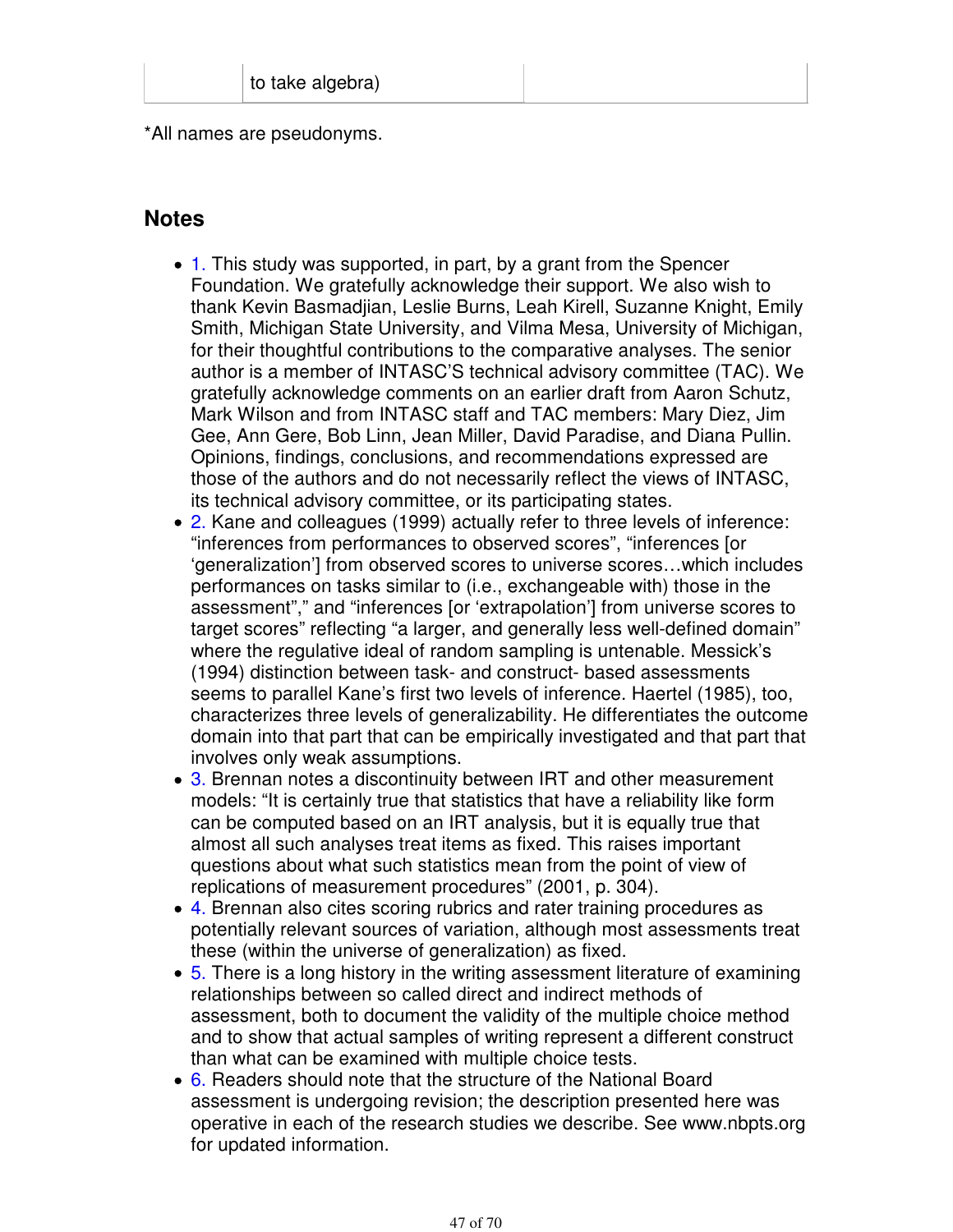- 7. For the six certificates that were operational when their Technical Analysis Report was released (1998), the overall estimate of exercise reliability (across the 10 tasks) ranged from  $0.72 - 0.87$ , with a median of 0.825. This included 4 in-class portfolio exercises, two documented accomplishments portfolio exercises, and six assessment center exercises. For the four in-class portfolio exercises, the reliability ranged from .049 – 0.76, with a median of 0.695. [The one math certificate, adolescence and Young Adulthood/Math received the highest exercise reliabilities and Early Adolescence Generalist, the lowest.] (p. 109). Decision consistency for exercise sampling ranged from 5% - 7% for false negatives (estimated percent of candidates who incorrectly failed) and 6% - 9% for false positives (estimated percent of candidates who incorrectly passed). They note that decisions are more consistent for candidates with scores further from the cut score. Assessor reliability was generally high (.90 - .98) overall and (.85 - .92) on in class portfolio exercises. "Based on these analyses of the technical measurement quality of the six certificates administered in the 1996-97, the assessments fully meet the requirements of the Standards for Educational and Psychological Testing (AERA, APA, NCME, 1985) for validity, reliability, and freedom from bias" (p. 125).
- 8. The use of quiding questions that integrate standards into dimensions directed at a particular teaching performance to produce an interpretive summary was developed by Genette Delandshere, Steve Koziol, Penny Pence, Ray Pecheone, Tony Petrosky, and Bill Thompson in their leadership of one of the first two National Board Assessment development labs. This has informed both the work at INTASC and NBPTS. See, for instance Delandshere and Petrosky (1994); Koziol, Burns and Brass (2003).
- 9. With these independent readings, the rank ordering of the two records of teaching were the same. Given the time consuming nature of the task, we decided it was appropriate to move to a single comparison document and audit described next rather than to have two separate documents produced.
- 10. While the four separate classroom based exercises in the National Board portfolio may (or may not) encompass some of these variations depending on the class(es) the teacher chooses for each exercise, they are thoroughly confounded with task differences and not to the best of our knowledge routinely examined.
- 11. All names are pseudonyms.
- 12. Connecticut's ELA guiding questions and rubrics have been revised since we used them. The current versions are available on the Connecticut Department of Education's web page at http://www.state.ct.us/sde/dtl/t-a/best/portfolio/rubrics.htm .
- 13. Connecticut's Math guiding questions and rubrics have been revised since we used them. The current versions are available on the Connecticut Department of Education's web page at http://www.state.ct.us/sde/dtl/t-a/best/portfolio/rubrics.htm.
- 14. Direct quotations from the teachers are in italics.
- 15. The National Board assessments encourage but do not require teachers to choose different classes for different tasks (see guidelines at www.nbtps.org). We have not located any documentation that provides evidence about the ways in which teachers respond to this direction,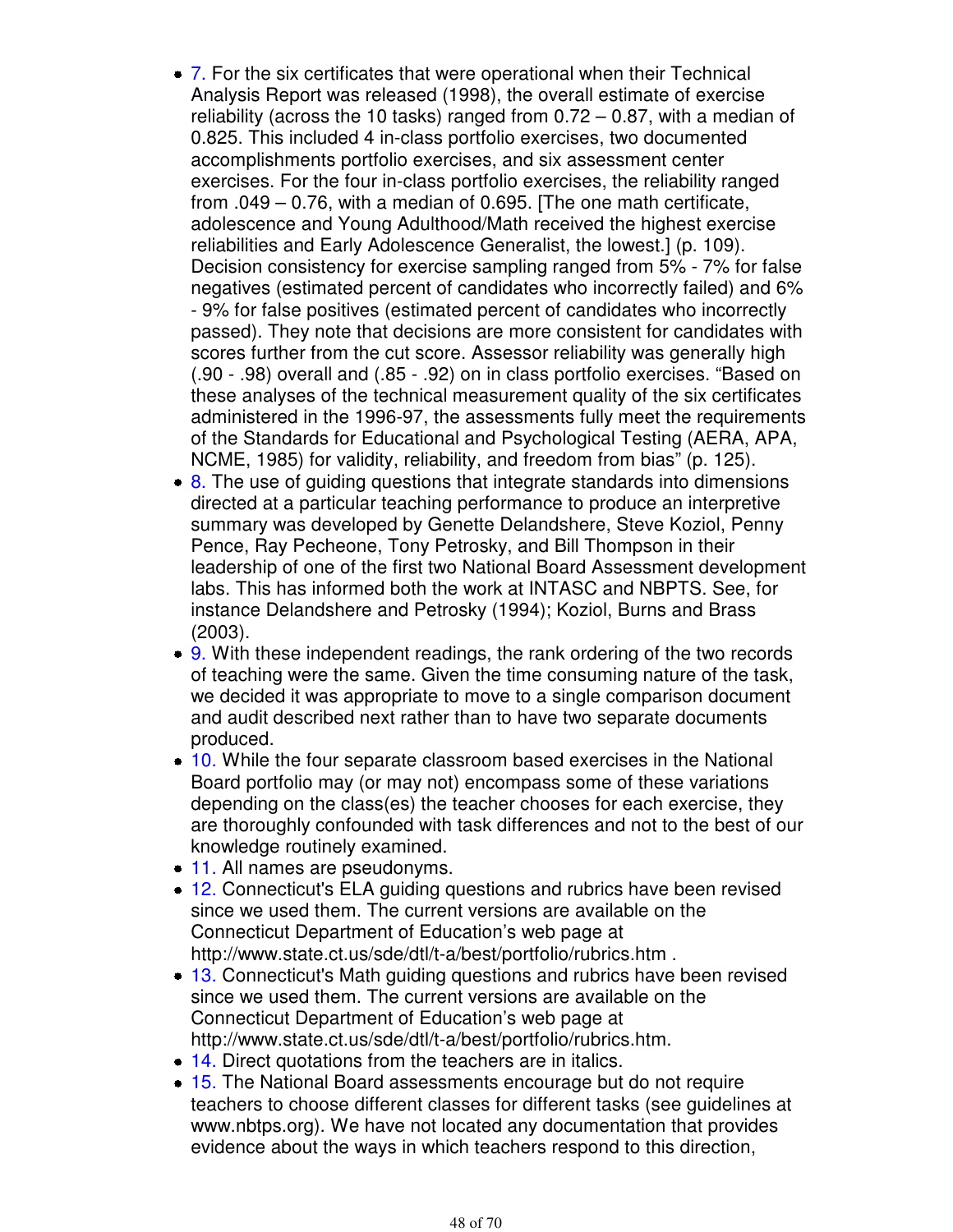whether/how they are considered during scoring, or how these differences might shape the evaluations of their performances.

- 16. "Little information abut the technical soundness of teacher licensure tests appears in the published literature. Little research exists on the extent to which licensure tests identify candidates with the knowledge and skills necessary to be minimally competent beginning teachers" (NRC, 2001b, p. 14).
- 17. Of course, the import of this statement depends on what your conception of validity is.
- 18. These include item response theory models, latent class models, structural equation models, and hierarchical models.
- 19. "In the same conceptual framework and with the same estimation approach, we can carry out probability-based reasoning with all of the models we have discussed. Moreover, we can mix and match components of these models, and create new ones, to produce models that correspond to assessment designs motivated by theory and purpose" (Mislevy et al., 2001, p. 49).
- 20. Kadane and Schum (1996), a resource on which Mislevy (1994) draws, cite subjective versions of probabilistic reasoning that could be used with singular judgments. They use this approach to model the likelihood of potential verdicts in a murder trial. They offer this approach as a supplement, a way of illuminating assumptions behind, but not a replacement to the kinds of human judgments involved in such complex social situations.
- 21. Like psychometrics, hermeneutics characterizes a general approach to the interpretation of human products, expressions, or actions. Important differences between these disciplines lie, in part, in the ways in which the information is combined. Psychometric practices support aggregative strategies for combining information: scores for distinct (ideally independent) pieces of information are (weighted and) aggregated to form an interpretable overall score or grade. Hermeneutics supports a holistic and integrative approach to interpretation of human phenomena, which seeks to understand the whole in light of its parts, repeatedly testing interpretations against the available evidence, until each of the parts can be accounted for in a coherent interpretation of the whole (Bleicher, 1980; Ormiston and Schrift, 1990; Schmidt, 1995).
- 22. Quotations marks ("") indicate quotations from the beginning teacher. Side-ways carats (<>) indicate quotations from the case study writer. All names are pseudonyms.

# **References**

- AERA, APA, & NCME (1985). Standards for educational and psychological testing. Washington, DC: American Psychological Association.
- AERA, APA, & NCME (1999). Standards for educational and psychological testing. Washington, DC: American Educational Research Association.
- Ball, D. L., Gere, A. R. & Moss, P. A. (1998). Fieldwork Guide for the INTASC Beginning Teacher Case Study Project. Unpublished manuscript, University of Michigan.
- Bleicher, J. (1980). Contemporary hermeneutics: Hermeneutics as method, philosophy, and critique. London: Routledge and Kegan Paul.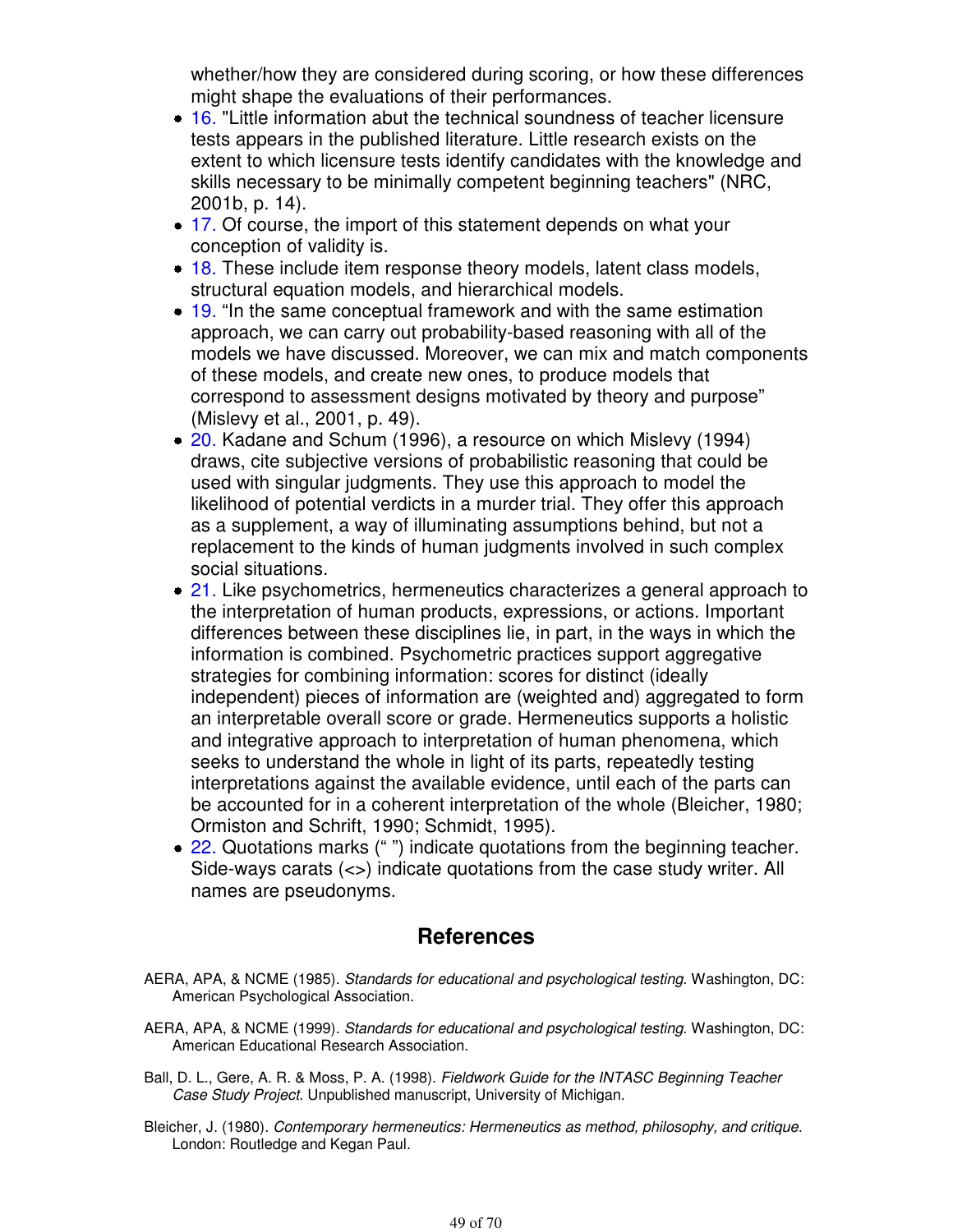- Bond, L., Smith, T., Baker, W.K., & Hattie, J.A. (2000). The certification system of the National Board for Professional Teaching Standards: A construct and consequential validity study. Greensboro, NC: Center for Educational Research and Evaluation, The University of North Carolina at Greensboro.
- Breland, H. M., Camp, R., Jones, R. J., Morris, M. M., & Rock, D. A. (1987). Assessing writing skill (Research Monograph No. 11). New York: College Entrance Examination Board.
- Brennan, R. L. (1983). The elements of generalizability theory. Iowa City, IA: American College Testing Program.
- Brennan, R. L. (2001). An essay on the history and future of reliability from the perspective of replications. Journal of Educational Measurement, 38(4), 295-317.
- Brennan, R., & Johnson, E. (1995). Generalizability of performance assessments. Educational Measurement: Issues and Practice, 14(4), 9-12, 27.
- Crehan, K. D. (2001). An investigation of the validity of scores on locally developed performance measures in a school assessment program. Educational and Psychological Measurement, 61(5), 841-848.
- Cronbach, L. J. (1988). Five perspectives on validity argument. In H. Wainer (Ed.), Test validity (pp. 3-17). Hillsdale, NJ: Lawrence Erlbaum Associates, Inc.
- Cronbach, L. J. (1989). Construct validation after thirty years. In R. L. Linn (Ed.), Intelligence: Measurement, theory and public policy (pp. 147-171). Urbana: University of Illinois Press.
- Cronbach, L. J., Gleser, G. C., Nanda, H., & Rajaratnam, N (1972). The dependability of behavioral measurements: Theory of generalizability for scores and profiles. New York: Wiley.
- Cronbach, L. J., Linn, R. L., Brennan, R. L., & Haertel, E. H. (1997). Generalizability analysis for performance assessments of student achievement or school effectiveness." Educational and Psychological Measurement, 3(57), 373-399.
- Delandshere, G., & Petrosky, A. R. (1994). Capturing teachers' knowledge. Educational Researcher, 23 (5), pp. 11-18.
- Dunbar, S. B., Koretz, D. M., & Hoover, H. D. (1991). Quality control in the development and use of performance assessments. Applied Measurement in Education, 4(4), 289-303.
- Dwyer, C. A. (1998). Psychometrics of Praxis III: Classroom performance assessments. Journal of Personnel Evaluation in Education, 12(2), 163-187.
- Educational Testing Service (ETS) (1998). NBPTS technical analysis report,1996-97 administration. Southfield, MI: NBPTS
- Engelhard, G. (1994). Examining rater errors in the assessment of written composition with a many faceted Rasch model. Journal of Educational Measurement, 31(2), 93-112.
- Engelhard, G. ( 2002). Monitoring raters in performance assessments. In G. Tindal & T. M. Haladyna (Eds.), Large scale assessment programs for all students (pp. 261-288). Mahwah, NJ: Erlbaum.
- Erickson, F. (1986). Qualitative methods in research on teaching. In M. C. Wittrock (Ed.), Handbook of research on teaching (pp. 119-161). New York: Macmillan.
- Gallego, M. A., Cole, M., & The Laboratory of Human Cognition (2002). Classroom cultures and cultures in Classrooms. In V. Richardson (Ed.), Handbook of Research on Teaching (4th Ed.) (pp. 951-997). Washington: AERA.
- Gao, X., & Colton, D. A. (1997). Evaluating measurement precisions of performance assessment with multiple forms, raters, and tasks. In D. A. Colton (Ed.), *Reliability issues with performance* assessments: A collection of papers. Iowa City, American College Testing Program. (ACT Research Report Series 97-3).
- Gao, X., Shavelson, R. J., & Baxter, G. P. (1994). Generalizability of large-scale performance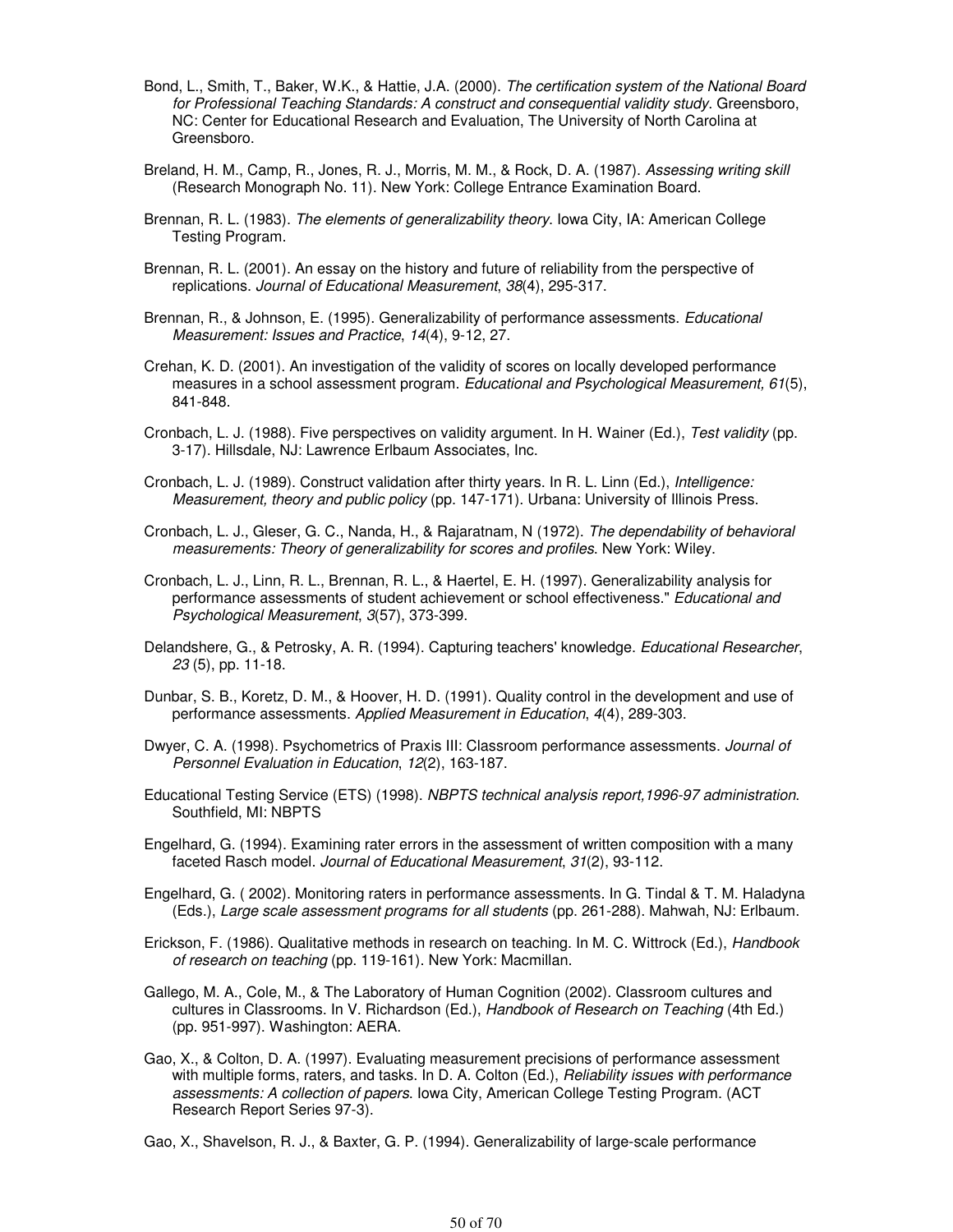assessments in science: Promises and problems. Applied Measurement in Education, 7(4), 323-342.

- Haertel, E. (1985). Construct validity and criterion-referenced testing. Review of Educational Research, 55, 23-46.
- Haertel, E. H. & Lorie, W. (in press). Validating Standards-Based Test Score interpretations. Measurement: Interdisciplinary Research and Perspectives.
- Harris, D. J. (1997). Using reliabilities to make decision. In D. A. Colton (Ed.), Reliability issues with performance assessments: A collection of papers. Iowa City, American College Testing Program. (ACT Research Report Series 97-3).
- Interstate New Teacher Assessment and Support Consortium. (1992). Model standards for beginning teacher licensing and development: A Resource for State Dialogue. Washington, DC: Council of Chief State School Officers.
- Jaeger, R. M. (1998). Evaluating the psychometric qualities of the National Board for Professional Teaching Standards' Assessments: A methodological accounting. Journal of Personnel Evaluation in Education, 2(2), 189-210.
- Kadane, J.B., & Schum, D.A. (1996). A probabilistic analysis of the Sacco and Vanzetti evidence. New York: Wiley.
- Kane, M., Crooks, Terence, & Cohen, Allan (1999). Validating measures of performance. Educational Measurement: Issues and Practice, 18(2), 5-17.
- Knapp, M. & S. Woolverton. (1995). Social class and schooling. In James Banks & Cherry A. McGee Banks (Eds.), Handbook of Research on Multicultural Education (pp. 548-569). New York: Simon and Schuster.
- Klein, S. P., McCaffrey, D., Stecher, B., & Koretz, D. (1995). The reliability of mathematics portfolio scores: Lessons from the Vermont experience. Applied Measurement in Education, 8(3), 243-260.
- Koretz, D., McCaffrey, D., Klein, S., Bell, R., & Stecher, B. (1992). The reliability of scores from the 1992 Vermont Portfolio Assessment Program: Interim report. Santa Monica, CA: Rand Institute on Education and Training, National Center for Research on Evaluation, Standards, and Student Testing.
- Koretz, D., Klein, S., McCaffrey, D., & Stecher, B. (1993). Interim report: The reliability of Vermont portfolio scores in the 1992-93 school year (RAND, RP-260). Santa Monica, CA: RAND. (Reprinted from CSE Technical Report 370, Los Angeles, University of California, Center for Research on Evaluation, Standards, and Student Testing, December.)
- Koretz, D., Stecher, B., Klein, S., & McCaffrey, D. (in press). The Vermont Portfolio Assessment Program: Findings and implications. Educational Measurement: Issues and Practice, 13(3), 5-16.
- Koretz, D., Stecher, B., Klein, S., McCaffrey, D., & Deibert, E. (1993). Can portfolios assess student performance and influence instruction? The 1991-92 Vermont experience (RAND, RP-259). Santa Monica, CA: RAND. (Reprinted from CSE Technical Report 371, Los Angeles, University of California, Center for Research on Evaluation, Standards, and Student Testing, December.)
- Koziol, S. M. Jr., Burns, L., & Brass, J (2003). Four lenses for the analysis of teaching. Supporting beginning teachers' practice. Working paper, Michigan State University.
- Lane, S.. Liu., M., Ankenmann, R. D., & Stone, C. A. (1996). Generalizability and validity of a mathematics performance assessment. Journal of Educational Measurement, 33(1), 71-92.
- Linn, R. L. & Burton, E. (1994). Performance-based assessment: Implications of task specificity. Educational Measurement: Issues and Practice, 13(1), 5-8, 15.
- Lyons, N. (1998) With portfolios in hand: validation the new teacher professionalism. New York: Teachers College Press.

McBee, M. M., & Barnes, L. L. (1998). The generalizability of a performance assessment measuring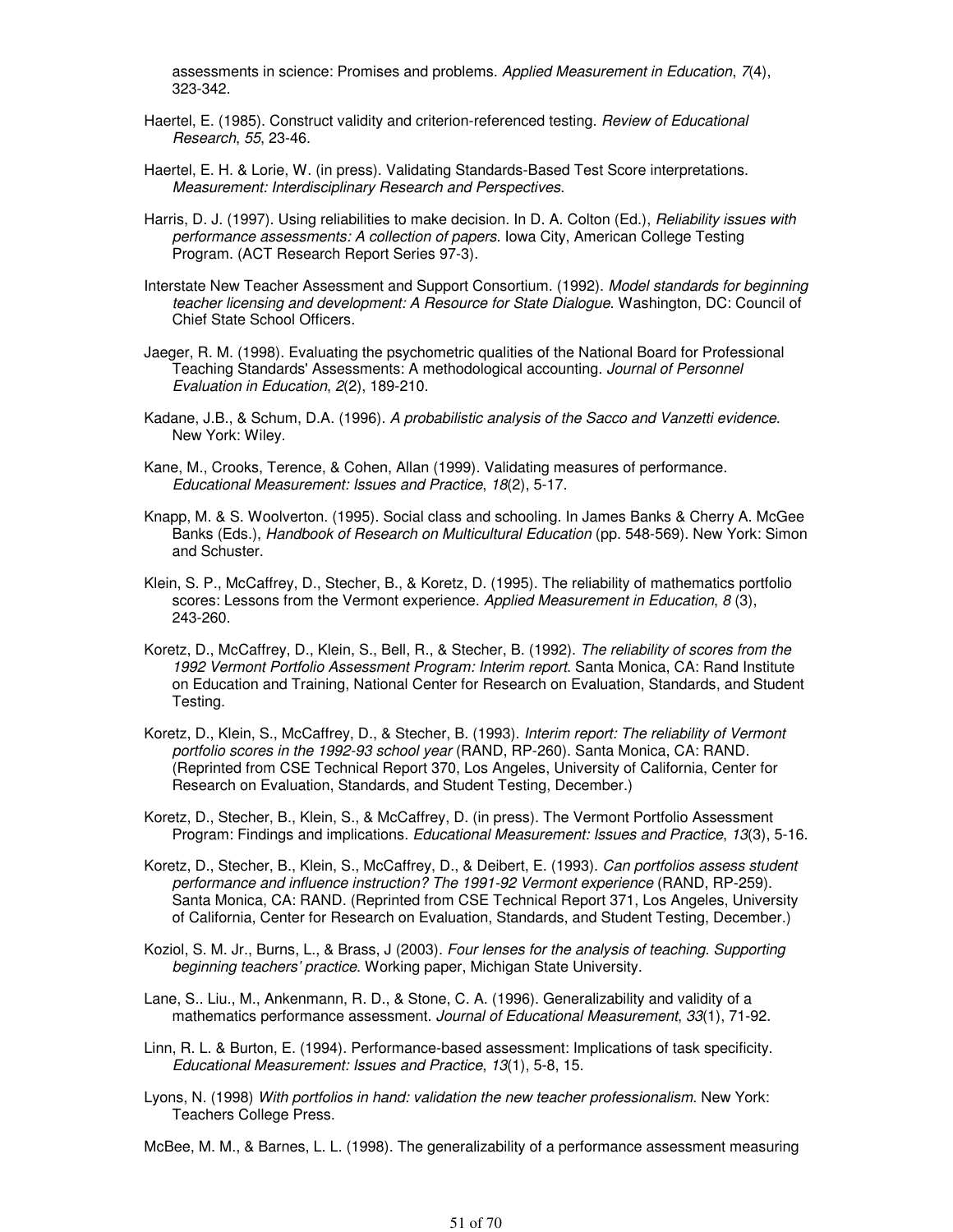achievement in eight-grade mathematics. Applied Measurement in Education, 11(2),179-194.

- McLaughlin, M., Talbert, J., & Bascia, N. (Eds.). (1990). The contexts of teaching in secondary schools: teachers' realities. New York: Teachers College Press.
- McLaughlin, M. & Little, J. W. (Eds.). (1993). Teachers' work: Individuals, colleagues, and contexts. New York: Teachers College Press.
- McNeil, L. (1983). Contradictions of control: School structure and school knowledge. New York: Routledge and K. Paul.
- Messick, S. (1989). Validity. In R. L. Linn (Ed.), Educational measurement (3rd ed., pp. 13-103). New York: American Council on Education/Macmillan.
- Messick, S. (1994). The interplay of evidence and consequences in the validation of performance assessments. Education Researcher, 32(2), 13-23.
- Messick, S. (1996). Validity and washback in language testing. Language Testing, 13(3), 241-256.
- Mislevy, R.J. (1994). Evidence and inference in educational assessment. Psychometrika, 59, 439-483.
- Mislevy, R. J., Almond, R., & Steinberg, L. (2003). On the structure of educational assessment. Measurement: Interdisciplinary Research and Perspectives, 1 (1), pp. 3-62.
- Mislevy, R. J., Wilson, M. R., Ercikan, K., Chdowsky, N. (2002). Psychometric principles in student assessment. Los Angeles: CRESST.
- Moss, P. A. (1992). Shifting conceptions of validity in educational measurement: Implications for performance assessment. Review of Educational Research, 62 (3), 229-258.
- Moss, P. A. (1994). Can there be validity without reliability? Educational Researcher, 23(2), 5-12.
- Moss, P. A. (1996). Enlarging the dialogue in educational measurement: Voices from interpretive research traditions. Educational Researcher, 25 (1),20-28, 43.
- Moss, P. A. (1998). The role of consequences in validity theory. Educational Measurement: Issues and Practice, 17 (2), 5-12.
- Moss, P. A. (in press). The meaning and consequences of reliability. Journal of Educational and Behavioral Statistics.
- Moss, P. A., Rex, L., & Geist, P. (2000a). Case Study Writing Guide for the INTASC Beginning Teacher Case Study Project. Unpublished manuscript, University of Michigan.
- Moss, P. A., Rex, L., & Geist, P. (2000b). Fieldwork Guide for the INTASC Beginning Teacher Case Study Project. Unpublished manuscript, University of Michigan.
- Moss, P. A. & Schutz, A. (1999). Risking frankness in educational assessment. Phi Delta Kappan, 80(9), 680-687.
- Moss, P. A. & Schutz, A. (2001). Educational standards, assessment, and the search for "consensus". American Educational Research Journal, 38 (1), 37-70.
- Moss, P. A., Schutz, A. M., & Collins, K. M (1998). An Integrative approach to portfolio evaluation for teacher licensure. Journal of Personnel Evaluation in Education, 12(2),139-161.
- Moss, P. A., Schutz, A. M., Haniford, L., Miller, R., & Coggshall, J. (in preparation). High stakes assessment as ethical decision making. Unpublished manuscript, University of Michigan.
- Myford, C. M. (1993). Formative studies of Praxis III: Classroom Performance Assessments--An overview. The Praxis Series: Professional Assessments for Beginning Teachers. Princeton, NJ: Educational Testing Service.
- Myford, C. M., & Engelhard, G. (2001). Examining the psychometric quality of the national board for professional teaching standards early childhood/generalist assessment System. Journal of Personnel Evaluation in Education, 15(4), 253-285.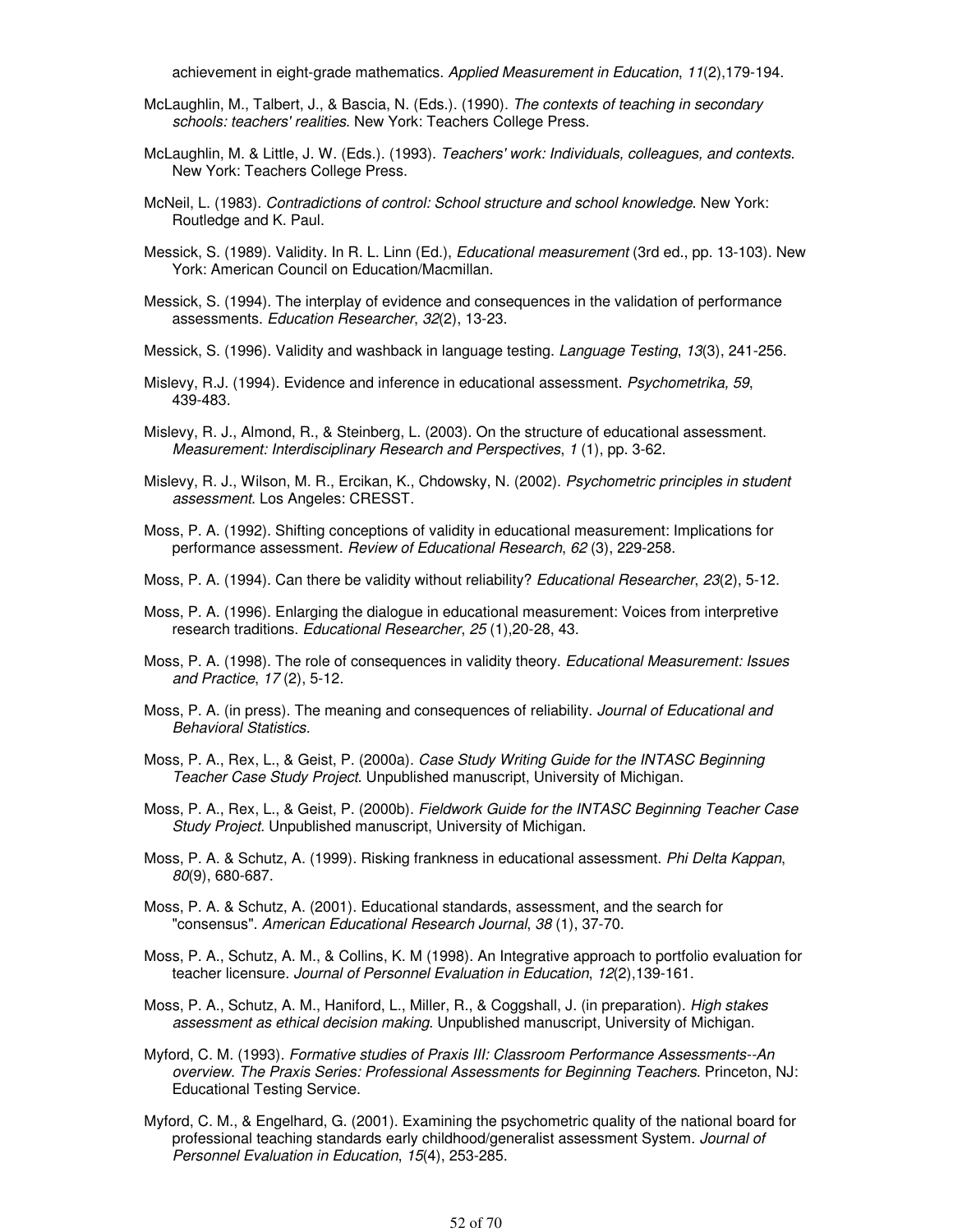- Myford, C. M., & Mislevy, R. J. (1995). Monitoring and improving a portfolio assessment system (Center for Performance Assessment Research Report). Princeton, NJ: Educational Testing Service.
- National Research Council (2001a). Knowing what students know: The science and design of educational assessment. Washington, D.C.: National Academy Press.
- National Research Council (2001b). Testing teacher candidates: The role of licensure tests in improving teacher quality. Washington, D.C.: National Academy Press.
- Nystrand, M., Cohen, A. S., & Martinez, D. (1993). Addressing reliability problems in the portfolio assessment of college writing. Educational Assessment, 1(1), 53-70.
- Ormiston, G. L. & Schrift, A. D. (Eds.) (1990). The hermeneutic tradition: From Ast to Ricoeur. Albany: SUNY Press.
- Pearlman, M. (in press a). The design architecture of NBPTS certification assessments. In L. Ingvarson (Ed.), Assessing teachers for professional certification. Stamford, CT: Jai.
- Pearlman, M. (in press b). The evolution of the scoring system for NBPTS assessments. In L. Ingvarson (Ed.), Assessing teachers for professional certification. Stamford, CT: Jai.
- Porter, A. C., Youngs, P. & Odden, A (2003). Advances in teacher assessments and their uses. In V. Richardson (Ed.), Handbook on Research on Teaching (pp. 259-297). Washington, DC: AERA.
- Reckase, M. D. (1995). Portfolio assessment: A theoretical estimate of score reliability. Educational Measurement: Issues and Practice, 14(1), 12-14, 31.
- Schmidt, L. K, (1995). Introduction: Between certainty and relativism. In. L. K. Schmidt (Ed.), The specter of relativism: Truth, dialogue, and phronesis in philosophical hermeneutics (pp. 1-22). Evanston, IL: Northwestern University Press.
- Schutz, A & Moss, P. A. (in press), Reasonable decisions in portfolio assessment. Educational Policy Analysis Archives.
- Shavelson, R. J., Baxter, G. P., Pine, J., Yure, J., Goldman, S.R., Smith, B. (1991). Alternative assessment technologies for large scale science assessment: Instrument of education reform. School effectiveness and school improvement, 2(2), 97-114.
- Shavelson, R. J., & Webb, N. W. (1991). Generalizability theory: A primer. Newbury Park, CA: SAGE Publications.
- Stodolsky, S. & Grossman, P. (1995). The impact of subject matter on curricular activity: An analysis of five academic subjects. American Educational Research Journal, 32(2), 227-49.
- Swanson, D., Norman, G. R. & Linn, R. L. (1995). Performance-based assessment: Lessons from the health professions. Educational Researcher, 24(5), 5-11,35.
- Wilson, M. (1994). Community of judgment: A teacher-centered approach to educational accountability. In Office of Technology Assessment (Ed.), Issues in Educational Accountability. Washington, D.C.: Office of Technology Assessment, United States Congress.
- Wilson, M., & Case, H. (1997). An examination of variation in rater severity over time: A study in rater drift. Berkeley, CA: Berkeley Evaluation and Assessment Research (BEAR) Center.
- Wilson, M., & Sloane, K. (2000). From principles to practice: An embedded assessment system. Applied Measurement in Education, 13(2), 181-208.
- Zeichner, K. (2000). Alverno College. In L. Darling Hammond (Ed.), Studies in excellence in teacher education: Preparation in the undergraduate years. Washington, DC: American Association of Colleges of Teacher Education

## **About the Authors**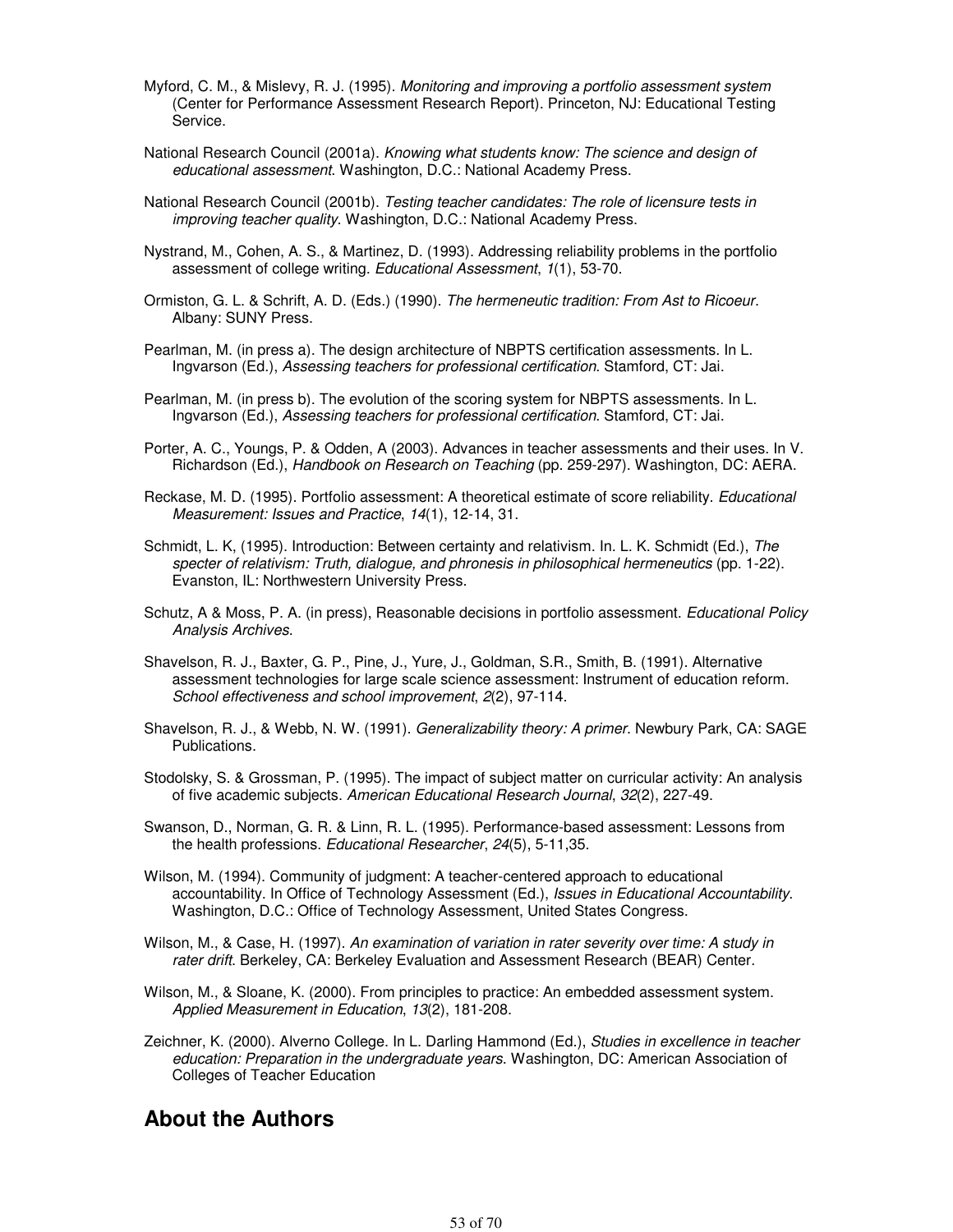**Pamela A. Moss** is an Associate Professor in the School of Education at the University of Michigan. Her areas of specialization are at the intersections of educational assessment, validity theory, and interpretive social science. She can be reached at 4220 School of Education, University of Michigan, Ann Arbor, MI 48109-1259 (pamoss@umich.edu).

**LeeAnn M. Sutherland** is an Assistant Research Scientist at the University of Michigan (lsutherl@umich.edu). Her work focuses on adolescent literacy and identity, particularly as students make sense of school discourse vis-à-vis their everyday experiences.

**Laura Haniford** is a doctoral candidate in Educational Foundations and Policy at the University of Michigan (lhanifor@umich.edu). She specializes in teacher education, especially multicultural education. Her research focuses on the ways in which classroom discourse influences learning opportunities.

**Renee Miller** is a doctoral candidate in the School of Education at the University of Michigan (reneelm@umich.edu). She specializes in Science Education and Museum Studies.

**David Johnson** is a Ph.D. student in Educational Studies at the University of Michigan (djjohnso@umich.edu). His research interests include the influence of government policy on teachers and students and how students make meaning of their state-mandated testing experiences.

**Pamela K. Geist** is an educational consultant in Denver, CO (pamgeist@TEG-Global.com). She specializes in mathematics education.

**Stephen M. Koziol, Jr.** is Professor and Chair of the Department of Curriculum and Instruction at the University of Maryland (skoziol@umd.edu). He specializes in English Education, program design and policy in teacher education, and teacher assessment.

**Jon R. Star** is an Assistant Professor in the College of Education at Michigan State University (jonstar@msu.edu). His research focuses on students<sup>1</sup> learning of middle and secondary school mathematics, particularly the development of mathematical understanding in algebra.

**Raymond L. Pecheone** is an Academic Research and Program Officer in the School of Education at Stanford University (raymond.pecheone@stanford.edu). He specializes in the design and implementation of complex performance assessment systems. Previously Dr. Pecheone was Bureau Chief of Curriculum, Research, Testing and Assessment for the Connecticut State Department of Education. He was co-director of one of the first assessment development labs for the National Board for Professional Teaching Standards.

# **Appendix**

Excerpts From 70 Page Document Comparing Portfolio And Case For "Ms. Bertram" (prepared by LeeAnn M. Sutherland).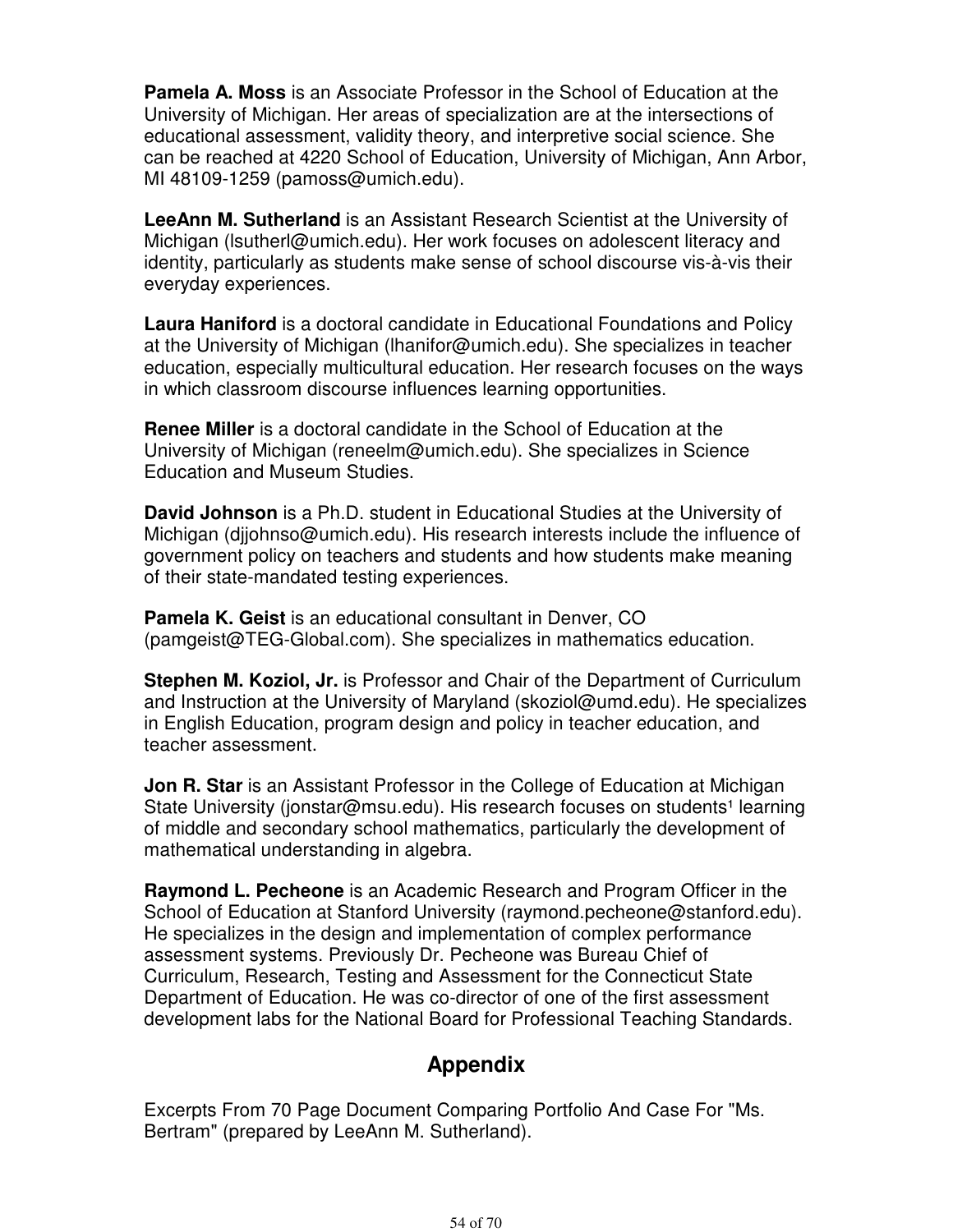Note: We have emphasized excerpts from the exhibits that focus on writing. Consequently, readers may not find examples of evidence for reading in the conclusions which address writing and reading together. (Note 22)

| <b>Portfolio</b>                                                                                                                                                                                                                                                                                                                                                                                                                                                                                                                                                                                                                                                                                                           | Case                                                                                                                                                                                                                                                                                                                                                                                                                                                                                                                                                                                                                                                                                                                                                                                                                                                                                                                                    |  |
|----------------------------------------------------------------------------------------------------------------------------------------------------------------------------------------------------------------------------------------------------------------------------------------------------------------------------------------------------------------------------------------------------------------------------------------------------------------------------------------------------------------------------------------------------------------------------------------------------------------------------------------------------------------------------------------------------------------------------|-----------------------------------------------------------------------------------------------------------------------------------------------------------------------------------------------------------------------------------------------------------------------------------------------------------------------------------------------------------------------------------------------------------------------------------------------------------------------------------------------------------------------------------------------------------------------------------------------------------------------------------------------------------------------------------------------------------------------------------------------------------------------------------------------------------------------------------------------------------------------------------------------------------------------------------------|--|
| Teacher's goals for the unit                                                                                                                                                                                                                                                                                                                                                                                                                                                                                                                                                                                                                                                                                               |                                                                                                                                                                                                                                                                                                                                                                                                                                                                                                                                                                                                                                                                                                                                                                                                                                                                                                                                         |  |
| [based on T's commentary]                                                                                                                                                                                                                                                                                                                                                                                                                                                                                                                                                                                                                                                                                                  | [based on interview notes and fieldnotes]                                                                                                                                                                                                                                                                                                                                                                                                                                                                                                                                                                                                                                                                                                                                                                                                                                                                                               |  |
| The T states that the unit we see<br>in the pf, based on the study of a<br>popular age appropriate novella,<br>has three goals. She writes that<br>Ss will be expected to:<br>• Identify the character traits of<br>the main characters in the<br>novella,<br>• Compose a written response<br>citing which character they felt<br>they were most similar to/could<br>relate to best/liked the best and<br>why, and<br>• Use that reflection as the<br>foundation for creating a<br>simulated journal to records<br>thoughts and reflections upon the<br>events of the plot as viewed<br>through that character's eyes, to<br>be evaluated at the end of the<br>novel by the teacher and a<br>pre-discussed rubric (TR, 2). | According to the CSW, <one of="" this<br="">teacher's goals centered around the Ss<br/>assessment of their own work  She<br/>asked that Ss review all of the entries<br/>written in their notebooks throughout out<br/>the entire school year and using<br/>selection criteria, determine the piece<br/>which would serve as their best entry&gt;<br/>(CSW, 25). The 3-day series of lessons<br/>observed by the CSW were focused on<br/>having Ss select 3 best pieces of their<br/>own writing from their notebooks,<br/>complete evaluation sheets about each<br/>one, exchange with a partner who would<br/>name his or her choice for the writer's<br/>best piece, revision of that piece of<br/>writing, and publication on a web page.<br/>This is their choice to say "I have grown<br/>as a writer and I have matured. This is<br/>the piece out of all of the others that I am<br/>proud to call my own." (CSW, FN 12).</one> |  |
|                                                                                                                                                                                                                                                                                                                                                                                                                                                                                                                                                                                                                                                                                                                            |                                                                                                                                                                                                                                                                                                                                                                                                                                                                                                                                                                                                                                                                                                                                                                                                                                                                                                                                         |  |

## **Teacher's characterization of students**

## Based on T's commentary

The T says: "In a previous unit on biography, I had realized that this particular group of Ss was both willing and capable of 'allying' themselves with characters whose gender, life experiences, or age were different than their own, if the Ss perceived a connection based on personality or motivation" (5). Thus she "hoped that Ss would choose to further

#### Based on interview notes

The T describes her 1st period class as "the sleeper class" (CSW, 8) and <my little puppies coming in every shape and size and personality. I wish I knew them as people … They don't fight over grades, uncertainties or anything, but rather sit there and intimate, 'Let's just get on with it'  $>$  (CSW, 9). She describes her 5/6 period as the "hoopla class," one she calls a <challenge class for me> (CSW, 8).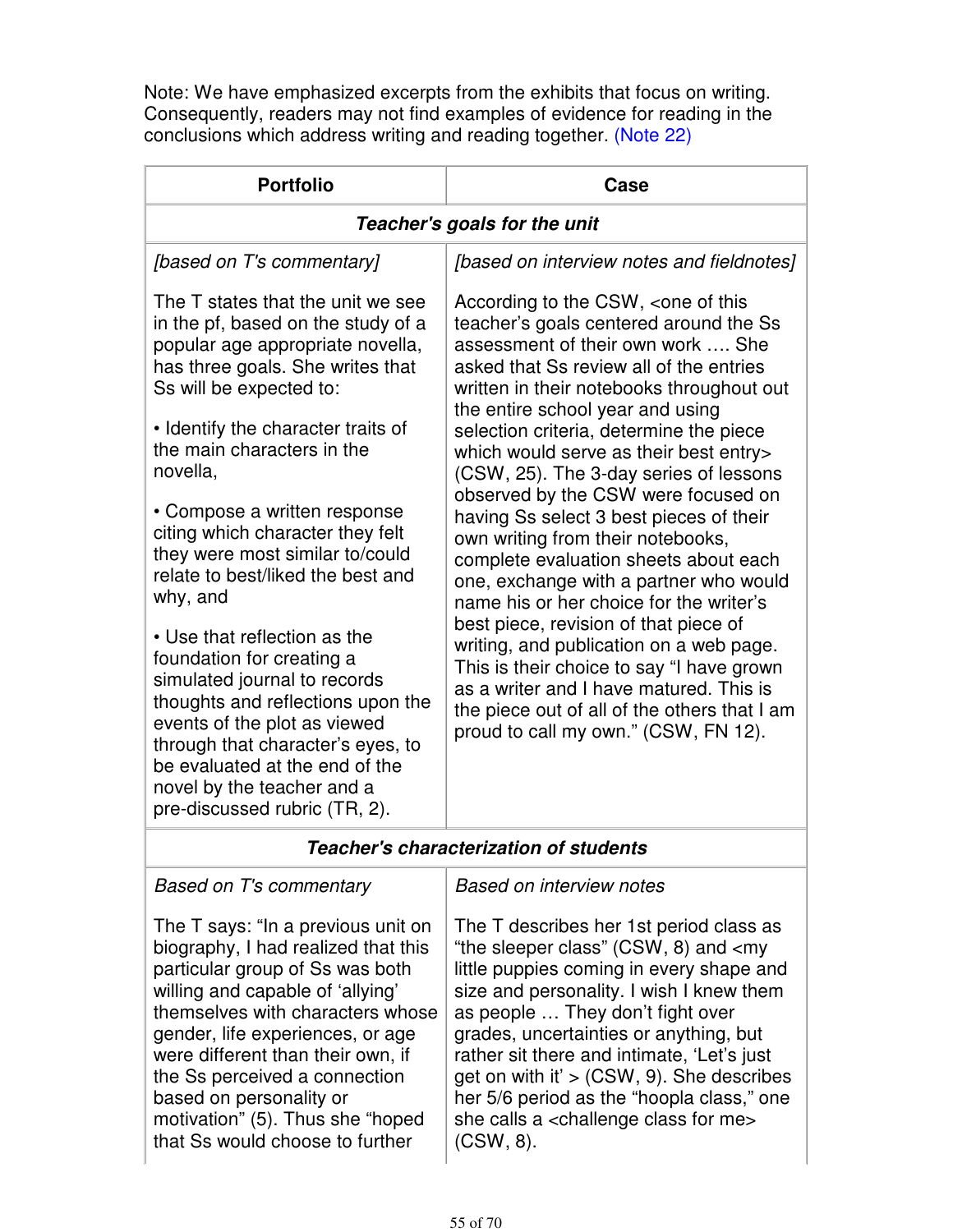this exploration—that S diaries might cross over the lines of age and gender perspectives, encouraging discussion and deeper reflection into the theme of the book" (5).

She says this class is "fearless in its class discussions, and the whole-class discussion forum works well—rather than a teacher-led review, these discussions often erupt into lives of their own. Students frequently—though politely—challenge one another's ideas" (14, L).

The T generalizes about this class, "[Although] this class is, overall, a group very much at ease with higher-order thinking skills, there are a number of more concrete Ss who require questions of a more literal nature" (26).

She describes period 2/3, the portfolio class, as <the group I can always count on. They have the ability to do whatever well> (CSW, 9). They are "a class I never have to worry about. They are wonderful, enthusiastic, we will do anything for you today, Ms. Bertram …Their personalities are like a prism…period 1 tend to be a little variegated and textual …whereas period 2 kids come up and share their lives with me" (CSW, 10). "Period two is the class that I'll toss an idea out to and all of a sudden they're coming up with ideas. Boom, Boom, Boom . . . It's their ideas" (CSW, 11).

During the first pre-observation interview, the T talked with the CSW about how she anticipated Ss <[responding] to her instructional delivery the following day.> She differentiated between 1st period and 2/3rd period (the pf class): "Period one students will find evaluating themselves as difficult. They think they know what to look for, but … these children often require lots more modeling before they fully understand how to evaluate. They will also struggle with the technical aspects of this assignment. Some are still struggling with using laptops finding it difficult to SAVE their work or to save their work to a disk. Picking the entry itself will be very easy for these children, but the chosen entry may not even be their best piece. However, period two students will find the lesson a challenge, yet a breeze. Most of them are technologically literate and experience few technical difficulties using the laptops. They will be quite enthusiastic about the assignment as well as honest. These children know what to look for when selecting their best piece of work and are most capable of knowing the right answers whatever the lesson."

## **Chronological summary of activities**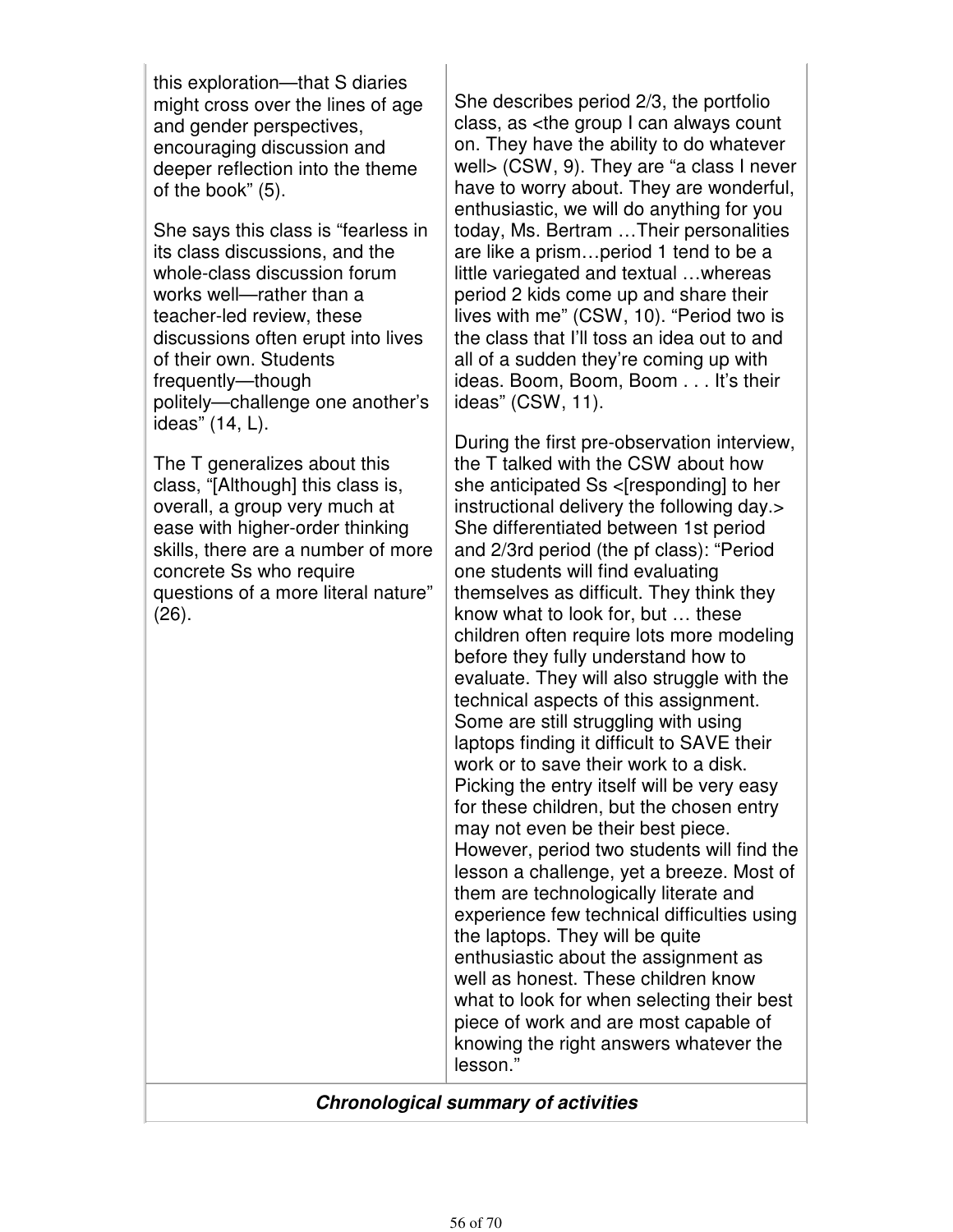[based on T's daily log]

## Session 1

SSR—Sustained Silent Reading (10 min). The T introduced the fantasy unit by having Ss brainstorm as a class "What elements would we expect to find in a fantasy novel?" The class then discussed conflict in fantasy and the problem-solving role of the hero. In small groups, Ss brainstormed words and phrases that describe a hero, and they used crayons to sketch an image of a hero. These responses were shared with the whole group. The T encouraged discussion by asking Ss to elaborate; for example, when a S offered: "The hero may not have planned to be a hero," the T asked the class, "What does this mean?" to encourage discussion. S homework was to write one paragraph describing "The Perfect Hero" (L, 6-7).

# Session 2

SSR (10 min.) The class began with Ss sharing their homework about the perfect hero aloud. Afterward, the T guided Ss into identifying those characteristics they have listed as "traits," and talking about differences between physical and nonphysical character traits. Ss then played a game (10 min.) in which they circulated around the room to get their peers' signatures on a handout that asked for information about both the physical and the nonphysical traits of their classmates. The worksheet required Ss to learn about 24 topics including who owns a kitten, who sings in the shower, and who has freckles?

# [based on fieldnotes]

# Day One

Class begins with Ss writing for about 10 minutes in their notebooks. <She then begins the lesson with, "Who can start the review of yesterday's lesson?" A student responds that they did a notebook share. She continues with, "And what's the purpose of sharing your notebook entries with others?"> (CSW, FN 15). T does a power point presentation to walk Ss through the steps of choosing their "best piece" for polishing. Discussion ensues with Ss volunteering strategies for choosing a best piece, reasons why they might consider one "best" and why they might "pass" on others. Power point presentation includes a sample entry which is discussed as a whole class. Homework is a "Nomination Ballot" which Ss are to use to review the 3 entries they had chosen for the previous night's homework. <"You're going to check off the strong points, not so strong points and comment on whey these three entries could be the entry of the year"> (CSW, FN 20). Because the T realized after 1st period that the evaluation handout was going to be homework, she took more time in the 2nd period (pf class) such as <elaborating more on the concepts> as the class worked through the power point presentation and discussion (CSW, 28).

# Day Two

Class began with 10-minute writing in notebooks followed by a discussion of what Ss found easy and found difficult in last night's homework. The T noticed that several Ss had incomplete assignments, so she reviewed the concept of "reflection" on the best piece, answering "Why" it could be a winner.

Day Three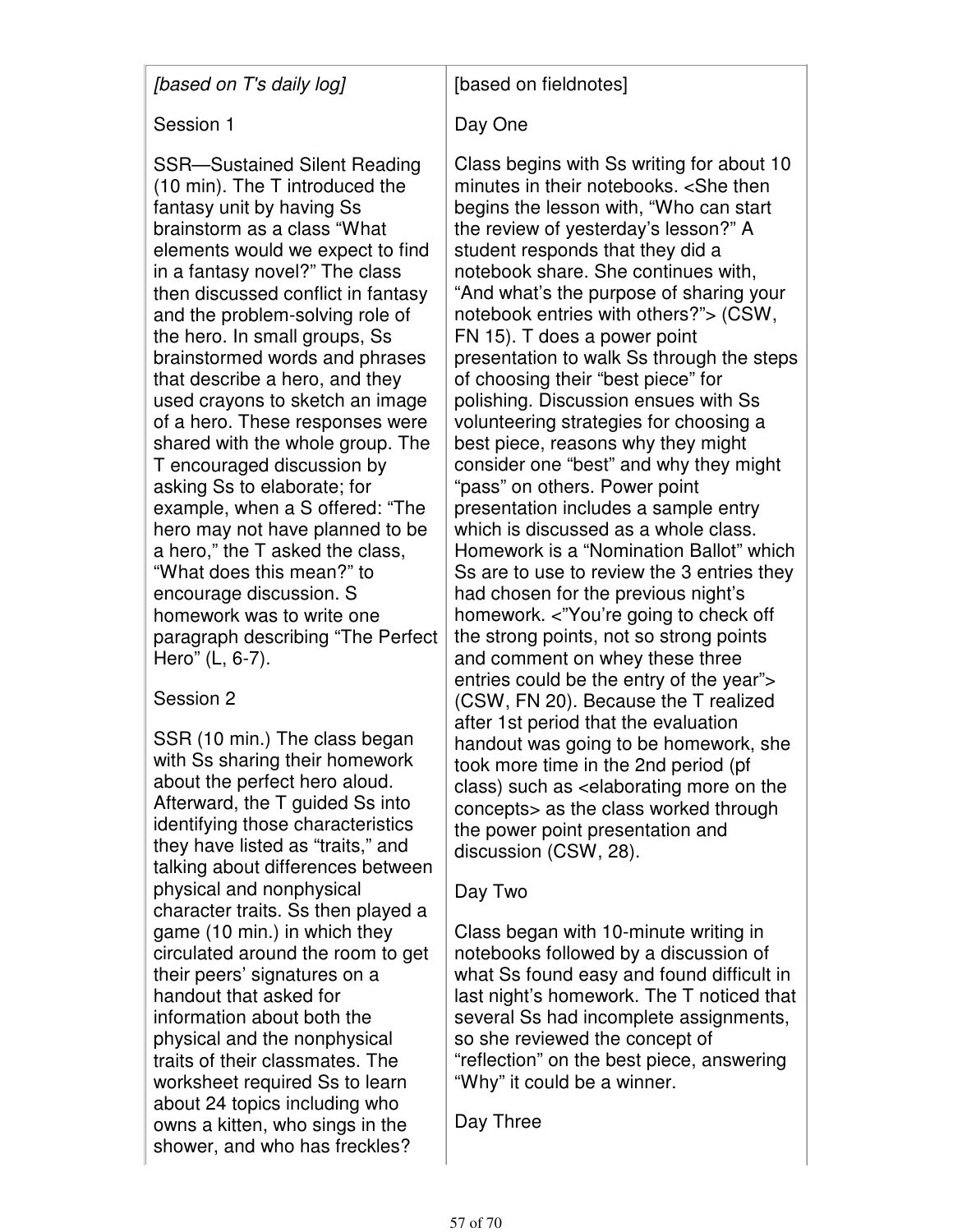(ART, 9A). When finished, Ss shared what they had learned about their classmates and discussed "which character traits convey the most information about a person or character" (L, 9).

[...sessions 3-8 described....]

Session 9

T read-aloud continued (10 min.) Following this, Ss received instructions and did individual seatwork in preparation for the following day's Goldfish Bowl activity. Ss were to answer 4 questions on a handout, and the T circulated to answer questions and keep students "on task." Questions include: "Do the main characters fit the criteria of a hero—at least, the hero we discussed in our first lesson? Why or why not?" Ss were also asked a prediction question, a question about changing the novel's point of view, and a question relating faults as sometimes helpful to a particular character in the novel—to how faults could be helpful in real life (23a). The last 15 minutes of the period were devoted to small group discussion, assigning a single to each member, revising individual responses based on other group members' responses, and preparing to share those the following day (22-23, 23a, L).

Session 10—the videotaped session

(No oral reading.) Spent the entire class period on the Goldfish Bowl activity. A "Reflection Sheet" (ART, 25A) asked Ss to respond to 3 questions about each of the larger questions discussed in the

Class began with 10-min writing in notebooks and review of what they have done thus far in regard to the notebooks. The next step is revising, which the T walked Ss through using a Power Point presentation. They were also given a handout to guide them.

A difference was noted in the way homework was assigned to both classes. Period one was to finish the teacher created ditto, while period two was to complete not only the ditto but revisions on their best entry of the year as well. The teacher reported that it was a mistake on her part, realizing that period one should have finished their revisions as well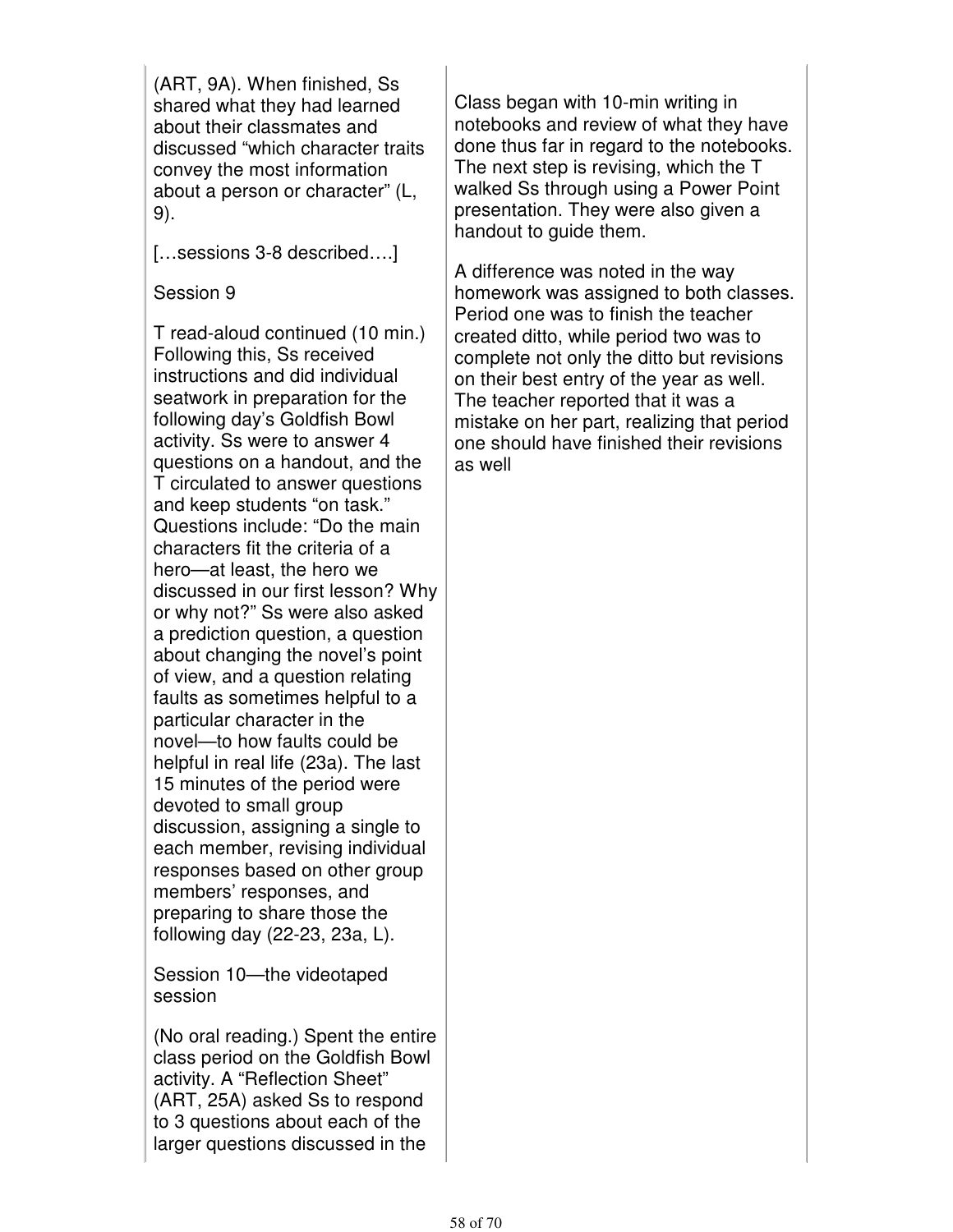bowl. The worksheet asked, "Which part of the discussion most closely matched your own answer? How?" and "Did you disagree with or not understand some part of the discussion? Which part? Why?" and "Do you feel the 'goldfish' left anything out? If yes, what?" The T indicates that this activity closed "the pre-vacation leg of the unit" (25, L).

**Comparison:**[[In both portraits, we see the T provide a variety of ELA experiences for these Ss. Reading, writing, speaking and listening happen on most days represented in the pf and in the CS.

Configurations are varied—small group, whole class, and pairs, in both self-selected and T-selected groupings.

We also see lessons that build on one another toward completion of a final composition. In the pf, those compositions are a character diary and a poem, and in the CS the final composition is a revision for on-line publication of a S-selected favorite piece of writing. While the goal in each case was to create a product, the lessons focused on other important skills. Through handouts in the pf and a Power Point presentation in the CS, we see the T scaffold students' learning. She asks questions which aim toward having students achieve particular goals, but the questions themselves do not lead students to particular answers. In both portraits, we see the T guide her students in developing their own critical thinking skills. And, in both the pf and the CS, we see the T attend to development of students' metacognitive skills.

Also, in both portraits we see established routines that Ss seem to respond well to and which seem to align with T goals. In the written pf text, the T tells us how students respond to particular activities, and in the video, we see that what she says is true. The CS provides additional evidence of the same. Both portraits would likely lead to the same evaluation of this T.]]

## **Classroom Interaction**

#### Based on video

Based on fieldnotes

In the video conferencing session, we see the T seated at a table with four students. The procedure is that each S reads his or her poem aloud to the group, and group members provide feedback. The T facilitates by repeating and clarifying S responses after each one speaks, and by deciding

[Whole-class interaction in both the pf and the non-pf class is described by the CSW as representing the same pattern. The following example is one of several that illustrate that the T poses a question and Ss respond one after another with a variety of ideas.] < After Ss have read a sample the T has provided as part of her Power Point lesson, she poses the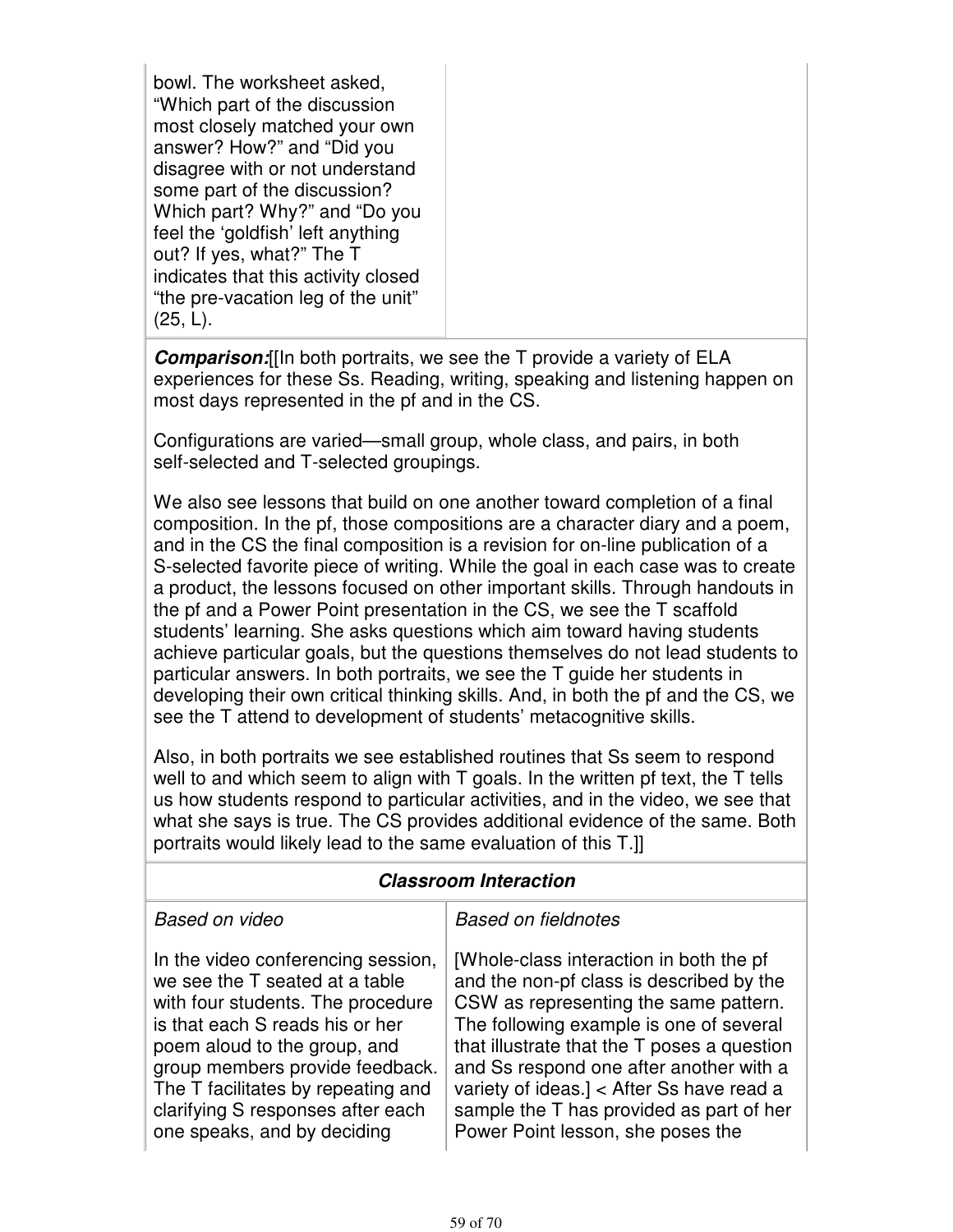when to move on to the next writer. Students are clearly practiced in this type of session. They make comments such as, "When you say 'things,' you could go deeper," and "You know how you said it's confusing? When I went over mine, I thought the same thing…." A student also defends his poem which two classmates say is "too deep" with, "That's what I was aiming for" and explaining, "I'm trying to stay away from the word 'like." The T makes comments such as, "What I'm hearing you say is that we have a good poem here, we just need …" and she ends the session by telling the students "I'm very pleased" with the way in which they conferenced.

question, "Does the entry show deeper thinking?" [A quality they had already determined was necessary for a good journal entry.] The CSW reports: <Mark attempts to give an example from the sample selection but his answer is not met with further agreement. Margaret states that the piece is boring and the teacher does admit that she feels it's dull as well. Alex claims that the piece just tells about a fight with a friend, yet claims the reader really doesn't know what the writer is talking about because it's lacking in feelings. Josh says that it's missing elaboration and just doesn't make sense. Sabrina openly states, "It is a diary entry and simply that" and the teacher agrees that the piece is lacking in deeper thinking and asks if it paints a picture. The class offers a resounding NO and Stella chimes in that it just kept listing things. George says that the writer got mad and stayed mad without giving details. Another student states that the piece has no elaboration nor does it have sensory details. Brittany says she couldn't feel empathy with the entry and just read it, not felt it. The teacher then asks the students how many of them have ever fought with friends and shared similar experiences> and the class moves on to another topic (CSW, 15).

**Comparison:** In both the pf and the CS, we observe similar classroom routines. We see the first 10 minutes of each class period spent on SSR in the pf, notebook writing in the CS. In both portraits, we see the T begin class sessions by asking a S volunteer to recap the previous day's learning, then proceeding with the day's activities. We witness a variety of classroom configurations. A horseshoe arrangement of desks is seen on the pf video and is described by the CSW. We observe whole class discussion, peer cfs about writing, small group activities, T lecture, presentations, and preparation of written texts for publication. Class sessions frequently close with the assignment of homework or preview of the following day's activities.

While on the video the classroom may be seen as quite controlled in terms of time management and change from one activity to another by teacher command, it is clear in the content of the talk that students are thinking and learning. Their questions and comments to peers in writing conferences and in whole-group discussions indicate that they have learned to talk with one another about ideas, to give one another feedback about writing, and to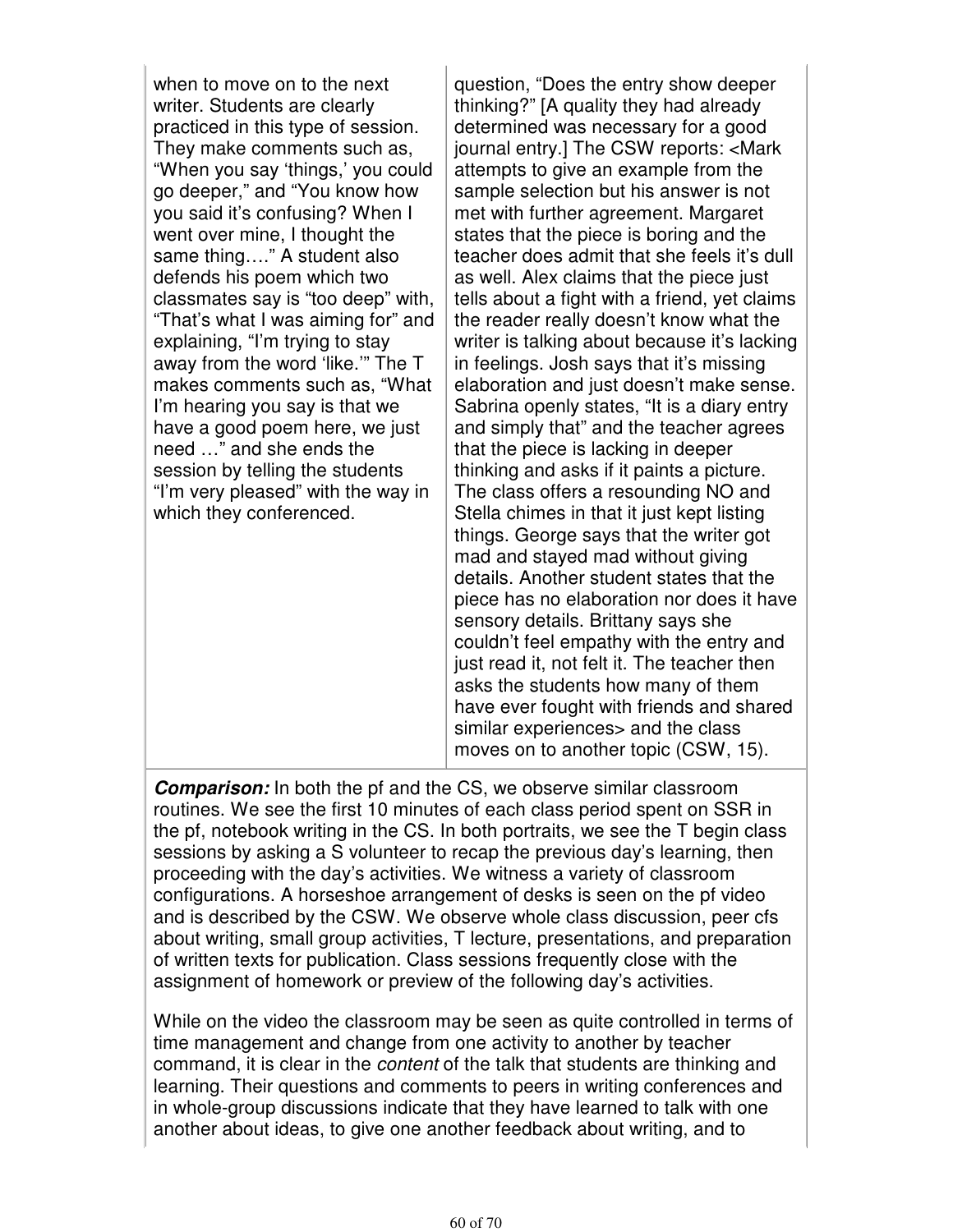question and compliment their classmates. These are observable in the pf, and are affirmed by the CSWs observations of classroom dialogue among Ss and T.

#### **Teacher's reflection on classroom interaction**

#### Based on commentary

In order to "keep the noise to a minimum," the T reports that for the videotaping, she chose to work with one cooperative group while other Ss worked individually. When videotaping was finished, students were "released to work in peer groups of their own" (48). The T says that "each member of the group eagerly offered his or her perceptions on the shared work." She also reports that she questioned one Ss understanding of the assignment, but otherwise felt that Ss "were fully in command of the assignment." She offered her perspective to and moderated the discussion, but "made a conscious attempt not to influence student critiques" even when she felt that a S "was being a bit too literal in his images" (48). Ss have been in revision groups before, but the T notes that this is the first time they have written and revised poetry this year.

Student Y is one of what the T terms "gray children," a student she says she needs to "watch particularly for" and "make a concerted effort to draw into class discussions and activities," as they readily "fade into the background" among more assertive Ss, and "do not cry out for the attention the lower-ability Ss require" (31-2).

[[What I see on the video jibes with the T's description of it. The writing session does feel

#### Based on interview notes

Reflecting upon a day's lesson, the T says she was surprised by 1st period's response: "They aren't generally that participatory" and she <admitted to perhaps selling them short as a group. She felt that perhaps the presence of a stranger motivated them on. In addition, she felt that the lesson ran its course the way she felt it would and she was disappointed that they didn't remember all of the qualities of good writing gone over since the beginning of the year. However, she recognized that the only quality period one struggled with was defining honest writing. She quoted, "One out of four isn't bad.">

The T <felt that the students in period two demonstrated typical class behaviors by showing high levels of participation, enthusiasm for the lesson content, expressing that this is what she expects from period two. She further admits to being thrilled with the level of response from period one, yet states that "they have their on days and off days and you can jiggle the switch but the light doesn't go on." She can't figure out why this happens at times stating, "that it can't be the kids because they're not low level kids. They're average kids." It's a different personality and she feels these children don't know her as well as the other classes know her as they only experience her one period a day versus her other two classes which both have her for two periods in a day. She describes period one as "moving differently, flowing. They're far more vested in each other than me as a teacher"> (CSW, 31).

When the CSW asked the T <to describe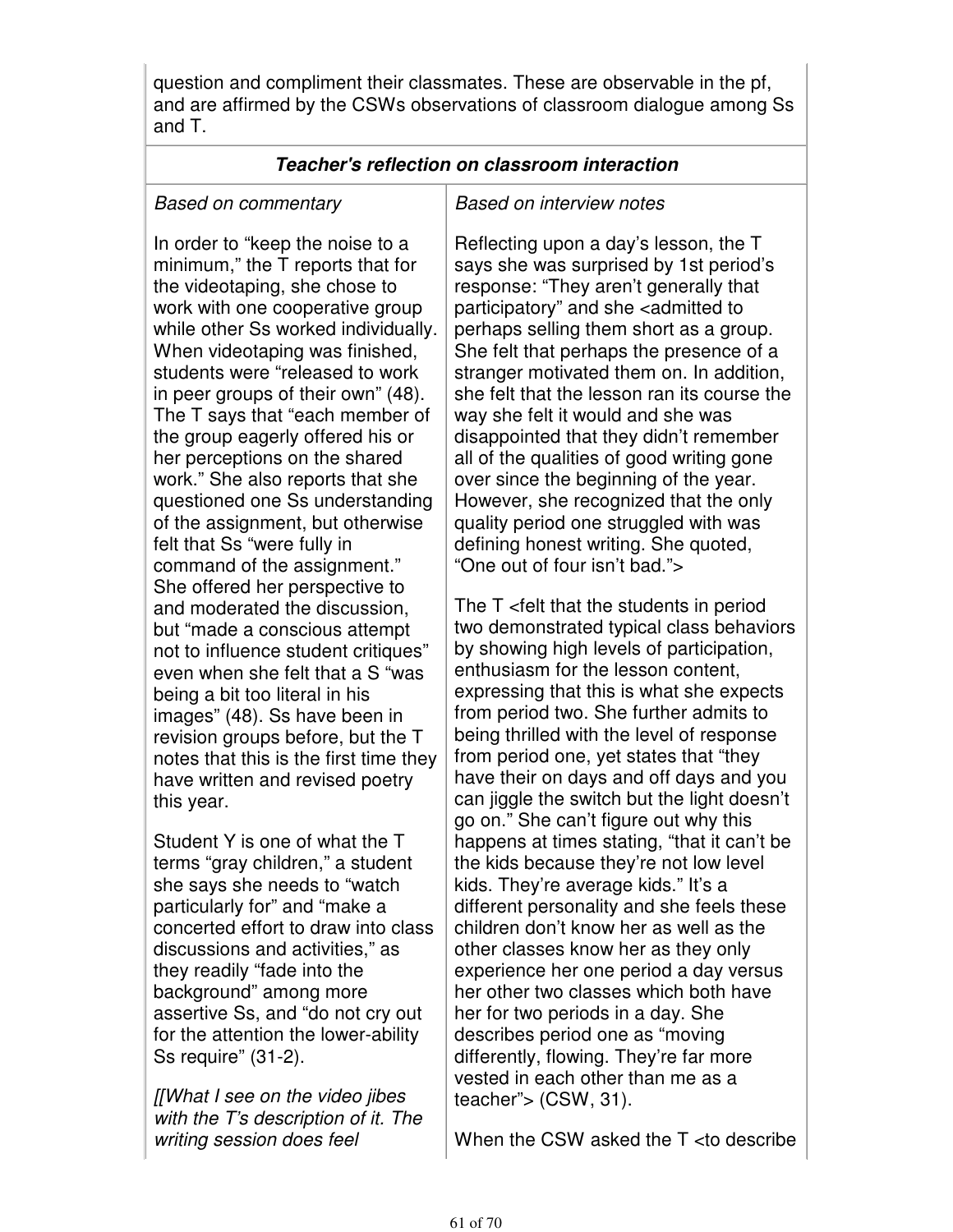| somewhat rushed. The T did try to<br>"facilitate" the writing conference<br>group discussion, but she acted<br>somewhat more as "guide" for the<br>fishbowl activity, seemingly to<br>push the Ss thinking. She says<br>that the first group was nervous,<br>and two of the members we see<br>on camera do seem very<br>nervous.]] | her interaction with a boy from period two<br>who has a gift for analyzing detail and<br>working with words. She comments, "He<br>has written poetry that would stop your<br>heart but he holds himself to a standard<br>that is three times higher than any other<br>child. He worries about things and he is<br>able to grasp things that never even<br>occur to the other kids. It works against<br>him sometimes and needs a lot of<br>reassurance and validation. Sometimes<br>he just thinks too much and at times<br>needs to have limits placed on him<br>because of his drive and tremendous<br>efforts." Teacher encourages him "to<br>relax rather than get an ulcer before the<br>age of twenty." $>$ (CSW, 33). |
|------------------------------------------------------------------------------------------------------------------------------------------------------------------------------------------------------------------------------------------------------------------------------------------------------------------------------------|------------------------------------------------------------------------------------------------------------------------------------------------------------------------------------------------------------------------------------------------------------------------------------------------------------------------------------------------------------------------------------------------------------------------------------------------------------------------------------------------------------------------------------------------------------------------------------------------------------------------------------------------------------------------------------------------------------------------------|
|------------------------------------------------------------------------------------------------------------------------------------------------------------------------------------------------------------------------------------------------------------------------------------------------------------------------------------|------------------------------------------------------------------------------------------------------------------------------------------------------------------------------------------------------------------------------------------------------------------------------------------------------------------------------------------------------------------------------------------------------------------------------------------------------------------------------------------------------------------------------------------------------------------------------------------------------------------------------------------------------------------------------------------------------------------------------|

**Comparison:** In the pf, we have info. about how the T views individual Ss as she writes about the 5 writing samples included in her pf. In this CS, the T also talks a great deal in interviews about individual Ss. In both cases, she talks both about who the child is as a person (e.g. personality, affect) and who the child is as a student (e.g. academic strengths and weaknesses). In both portraits we also see a range; the T provides information both about students who are the most successful and about students who struggle the most in her classes.

In both portraits we also see this T's use of terms like "abstract randoms," and "concrete learners," and she describes herself as "concrete random." She appears to shape activities with these "types" in mind, as she does talk about "types" of Ss who will succeed or struggle with particular activities.

She also describes individual Ss in terms of "high ability," "lower ability," and "average." There is no indication, however, that she holds Ss to particular standards based on which of these she believes the S to be.

And, while the Ts characterizations of each class' personality differs, the CSW reports that "the teacher has the same basic instructional strategies for all of her classes" (CSW, FN 9).

| T's assessment of student work                                     |                                                                                |  |
|--------------------------------------------------------------------|--------------------------------------------------------------------------------|--|
| Based on comments written on<br>students' papers                   | Based on fieldnotes and interview notes                                        |  |
| On Student X's paper, the T                                        | [[While we see no evaluated S writing in<br>the CS, the T reviewed with Ss the |  |
| circles 3 spelling errors and one                                  | qualities of good writing before (and                                          |  |
| missing comma. At the bottom of<br>the page she writes 4 comments: | during) their reading, selecting,<br>conferencing, and revising processes for  |  |
| Student X, much of this is wording                                 | the task of polishing a journal entry for<br>publication.]]                    |  |
|                                                                    |                                                                                |  |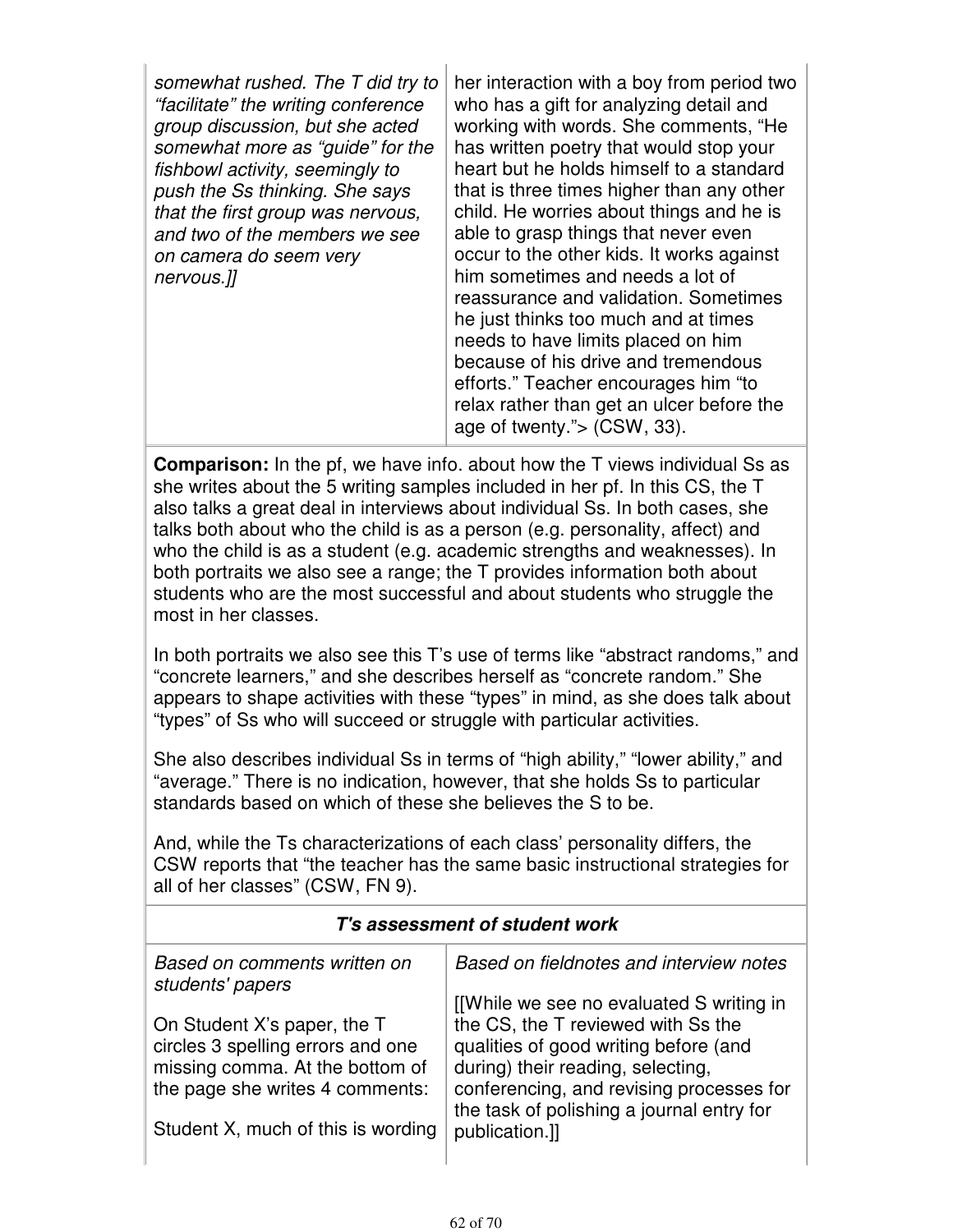taken almost directly from the book; that's not the best tactic here.

Use your own words.

Not clear whose POV you're taking in this entry . . .

What about this character's thoughts and feelings? this is mainly summary.

Reflect on the events—don't' just list them!

Based on T's commentary

In reviewing the Ss initial character diary entries, the T reveals, "I feel I may have overestimated the ability of many Ss to take another's point of view. The work of Student X in particular reminds me that they are still young, and I wonder if some Ss have not yet matured enough to see beyond themselves, to look at things from another's perspective. Student X's entry shows that he is taking the book very much at face value; he either cannot see (or does not wish to take the effort to see) the character traits of the characters conveyed in their words or actions" (33).

The CSW writes that the T <starts with discussing the ingredients of a good notebook entry: deeper thinking, painting a picture with words, the value of coming up with one's own ideas, not writing diary type words and striving for that full page of writing> (FN 45).

[[Two artifacts appended to the pf provide the more specific detail.]] A slide from the T's Power Point presentations asks:

Does the entry show "deeper thinking?"

Does the writer "paint a picture with words?"

Is the writing "honest writing?"

Is the topic unique, unusual, or particularly meaningful?

The Nomination Ballot students use to evaluate their own and a classmates' work lists the following criteria for judgment in addition to the above:

Entry is clear and focused

Wonderful use of "show, don't tell."

Captivating written "voice."

**Comparison:** It seems that even though we do not see the Ts actual feedback on Ss work in the CS, the nature of her conversation with them and the content of the slides and the evaluation sheets Ss are to use with peers make us confident that she will actually use these standards to evaluate the final products. So while we know more detailed information, and see the actual follow-through to final draft only in the pf, there is nothing in the two portraits that would likely cause this T to be evaluated differently in regard to what she thinks is important in evaluating S writing.]

## **Teacher's reflection on her teaching**

The T reports that when she begins this unit another time, she <In regards to long range goals, the T reports that this is the first time she has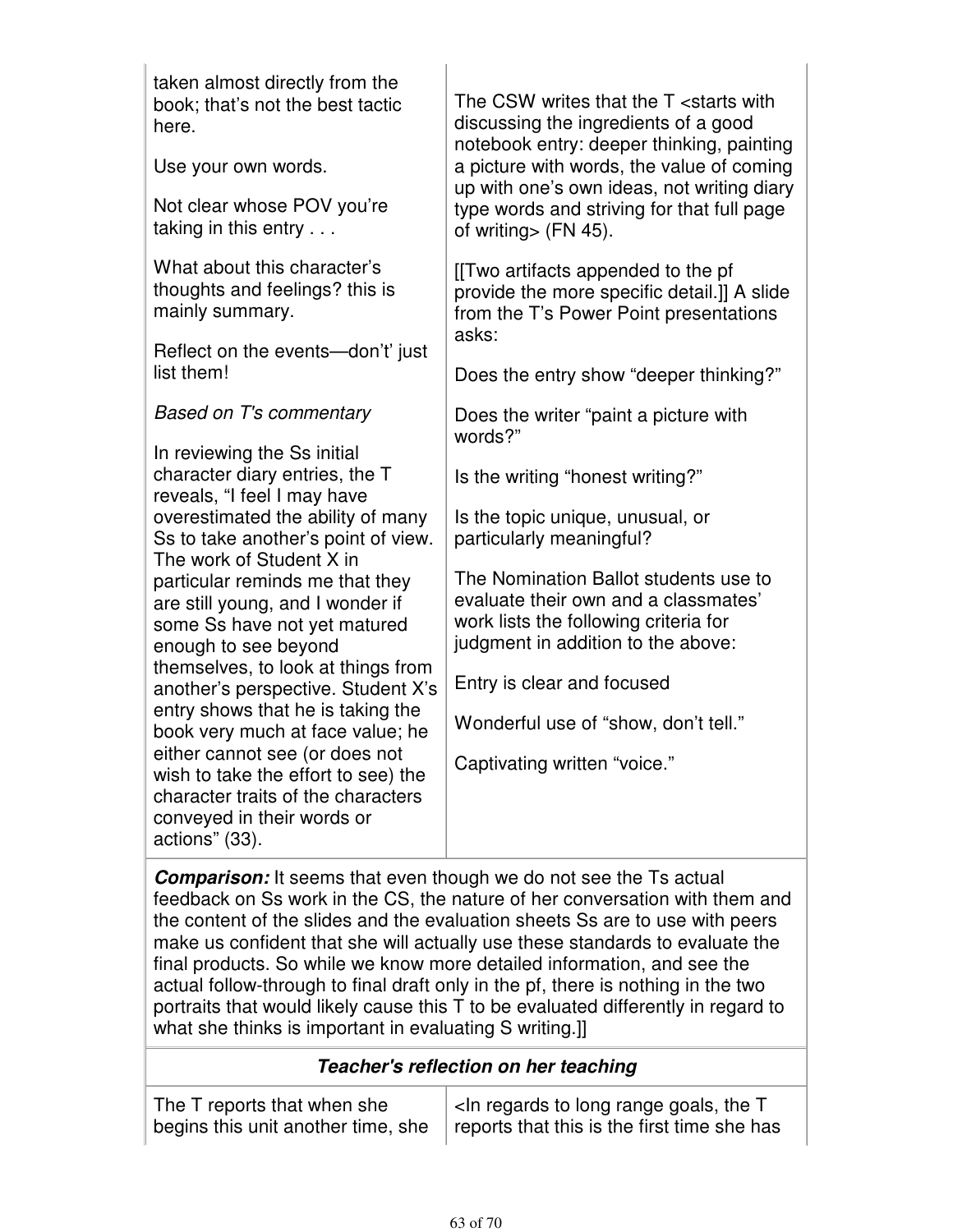| will spend more time on particular<br>aspects of studying of the novel<br>that she felt Ss needed more time<br>with. For example, she says that<br>next time she will "spend one day<br>focusing only on the aspects of<br>fantasy before launching into the<br>hero." She combined the two in<br>this lesson, and reflects: "it would<br>certainly have benefited from<br>additional time for student work<br>and discussion" (L, 7).<br>The T notes that a vocabulary<br>glossary or a vocabulary activity<br>"in preparation for the reading"<br>might be useful to Ss, as they<br>asked about several words as the<br>T read chapter 1 of the novel<br>aloud. The T lists "prodigious,"<br>frenzied," and "exclusive" as<br>examples $(L, 10-11)$ .<br>The T also says she "may have<br>overestimated the ability of many<br>students to take another's point of<br>view." Her conclusion is, "In the<br>future, I should probably 'test<br>drive' the character diary on a<br>short story before applying it to a<br>longer piece, so as to better<br>assess the abilities of the class to<br>step into another's point of view"<br>(33). | tried this unit, yet feels she might do the<br>same unit again next year and states that<br>she will give the introductory portion in<br>one day and the nomination ballot for<br>homework. She also believes that the<br>selections regarding best pieces will be<br>done in class 'to eliminate the<br>consequences of Ss who come to class<br>unprepared'> (CSW, 33).<br>< During the three day observation<br>period, this interviewer was able to<br>witness her creating curriculum from day<br>to day based on her monitoring and<br>adjusting for student learning first-hand.<br>Her Power Point demonstration on<br>revision, for instance, was created in<br>response to her feeling that the students<br>needed it to complete the task at hand><br>(CSW 29). |
|------------------------------------------------------------------------------------------------------------------------------------------------------------------------------------------------------------------------------------------------------------------------------------------------------------------------------------------------------------------------------------------------------------------------------------------------------------------------------------------------------------------------------------------------------------------------------------------------------------------------------------------------------------------------------------------------------------------------------------------------------------------------------------------------------------------------------------------------------------------------------------------------------------------------------------------------------------------------------------------------------------------------------------------------------------------------------------------------------------------------------------------------|---------------------------------------------------------------------------------------------------------------------------------------------------------------------------------------------------------------------------------------------------------------------------------------------------------------------------------------------------------------------------------------------------------------------------------------------------------------------------------------------------------------------------------------------------------------------------------------------------------------------------------------------------------------------------------------------------------------------------------------------------------------------------|
|                                                                                                                                                                                                                                                                                                                                                                                                                                                                                                                                                                                                                                                                                                                                                                                                                                                                                                                                                                                                                                                                                                                                                |                                                                                                                                                                                                                                                                                                                                                                                                                                                                                                                                                                                                                                                                                                                                                                           |

#### **GQ 2.1 Describe the ways in which the teacher creates a learning environment that provides all Ss with opportunities to develop as readers, writers, and thinkers:**

[[In the pf, the T describes "types" of S learners (e.g. concrete, random) in her logs, her other written text, and her descriptions of those whose writing samples she includes. She speaks in both the pf and the CS about accommodations for special needs Ss (e.g. special education), and the CSW observes the T's accommodations for absent Ss.

In both the pf and the CS, we observe similar classroom routines. We see the first 10 minutes of each class period spent on SSR in the pf, notebook writing in the CS. In both portraits, we see the T begin class sessions by asking a S volunteer to recap the previous day's learning, then proceeding with the day's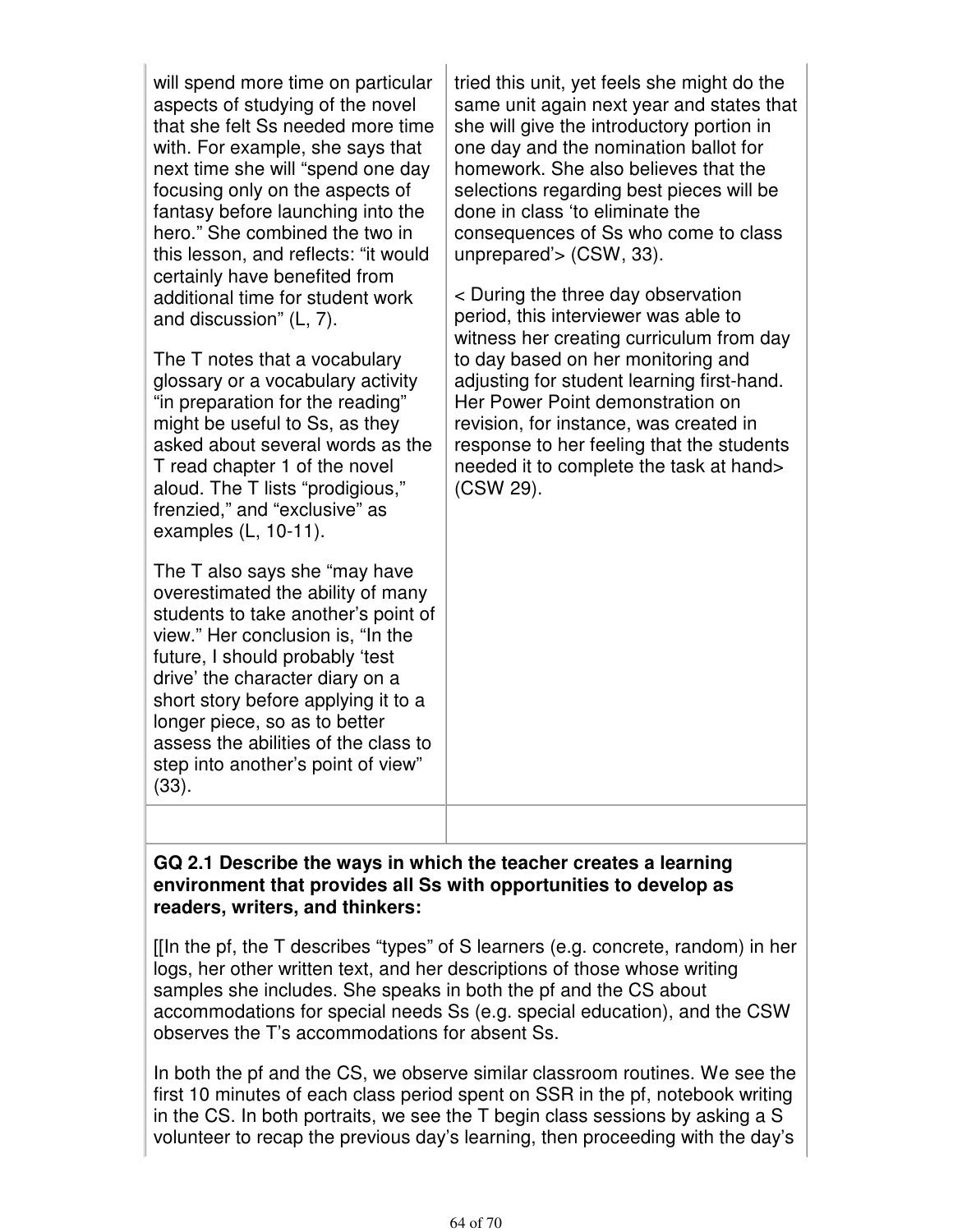activities. We witness a variety of classroom configurations. A horseshoe arrangement of desks is seen on the pf video and is described by the CSW. We observe whole class discussion, peer cfs about writing, small group activities, T lecture, presentations, and preparation of written texts for publication. Class sessions frequently close with the assignment of homework or preview of the following day's activities.

While on the video the classroom may be seen as quite controlled in terms of time management and change from one activity to another by teacher command, it is clear in the content of the talk that students are thinking and learning. Their questions and comments to peers in writing conferences and in whole-group discussions indicate that they have learned to talk with one another about ideas, to give one another feedback about writing, and to question and compliment their classmates. These are observable in the pf, and are affirmed by the CSWs observations of classroom dialogue among Ss and T.

The T remarked in the pf text and in the CS interviews that some of the activities she planned may be (or may have been) too difficult for some of the Ss. When she anticipated that in advance, she attempted to shape instruction accordingly. When she realized Ss difficulties during or after class, she altered her plans for the next day (e.g. created another handout, attended to another aspect of the writing process in her Power Point presentation), or she indicated how she will alter instruction in the future. In both portraits, the T creates activities that challenge Ss, and her questions challenge their thinking on handouts and in discussion activities. In addition, we see the T make minor alterations in a particular lesson from one class to another, but she indicates and the CSW observes that she works with the same lesson plans, assignments, and "talk" as she guides S learning. In each individual class, however, the T asks questions and pushes discussion based on Ss contributions, thus responds in flexible ways to their learning as a class and as individuals within that class.

For this T, the CS reinforces what we learn in the pf. Either portrait alone would have given a substantial amount of information in regard to this Guiding Question, and neither contains information that would likely lead us to evaluate this T differently.]]

#### **GQ 4.1 Describe how the teacher addresses student learning in reflection.**

## **GQ 4.2 Describe how the teacher uses that reflection to inform practice.**

[[This T, in both the pf and the CS, addresses issues of S learning in a variety of ways, including addressing learning in terms of the class as a whole and the individuals within the class. She reflects on students in general (age/developmentally) as well as on what she has learned about her own students this year.

In both the pf and the CS, we see the T reflect on student learning in terms of the nature of their contributions to discussion. In the pf, she reflects on S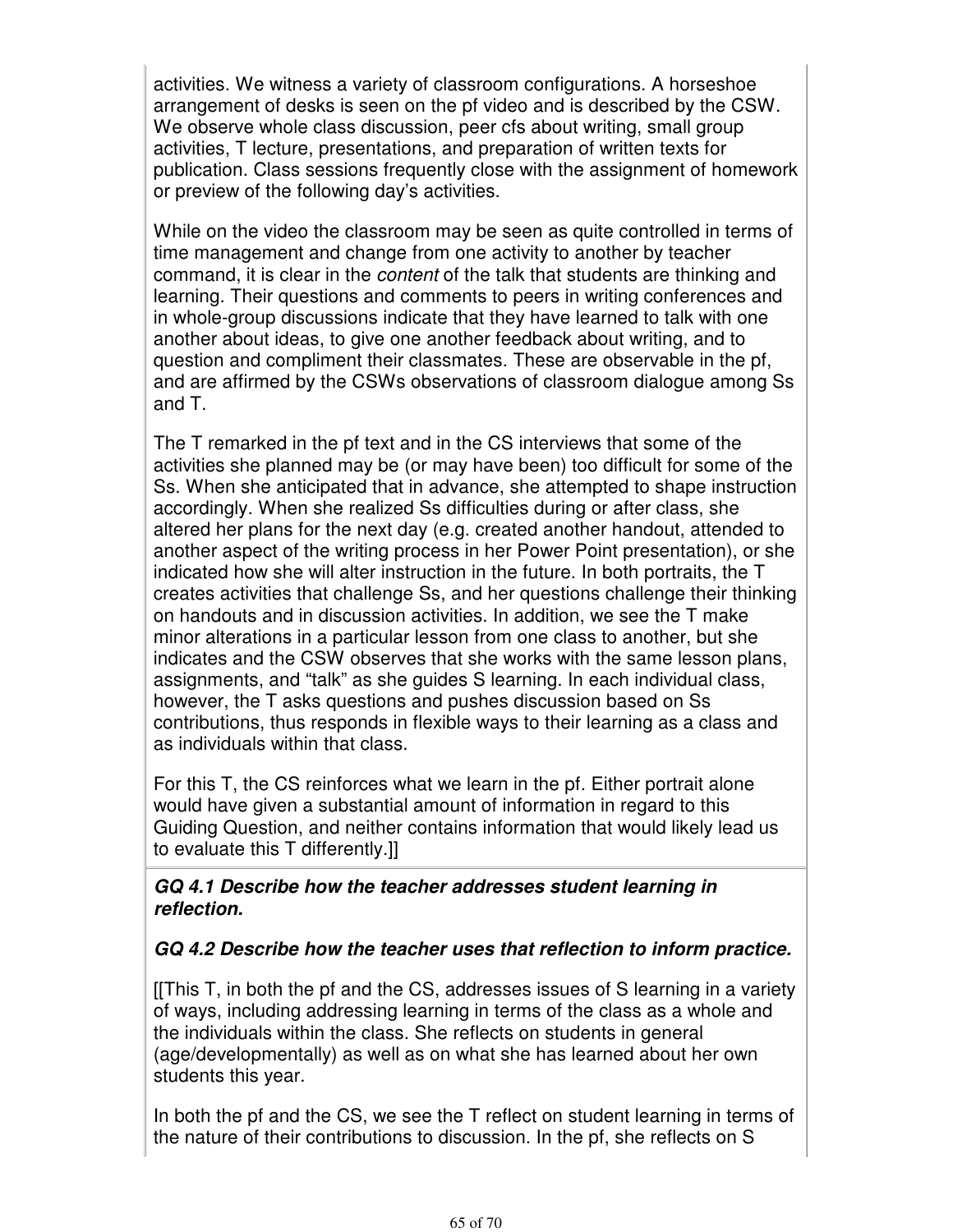learning in terms of their "command" of assignments and of specific tasks, and in terms of the depth of reflection and the insightfulness shown in their writing. In the CS, she reflects on Ss abilities, their strengths and weaknesses, and the behavior they exhibit during class sessions. So, while we gather some similar and some different information about how the T reflects on S learning in each of these portraits, we can see in both that she draws upon a range of information that is both accurate and important in informing her instruction. None of the differences between the evidence presented in the pf and that presented in the CS is likely to be the cause of a different evaluation for this T.]]

The World Wide Web address for the Education Policy Analysis Archives is **epaa.asu.edu**

# **Editor: Gene V Glass, Arizona State University**

#### **Production Assistant: Chris Murrell, Arizona State University**

General questions about appropriateness of topics or particular articles may be addressed to the Editor, Gene V Glass, glass@asu.edu or reach him at College of Education, Arizona State University, Tempe, AZ 85287-2411. The Commentary Editor is Casey D. Cobb: casey.cobb@unh.edu.

# **EPAA Editorial Board**

Michael W. Apple University of Wisconsin

Greg Camilli Rutgers University

Sherman Dorn University of South Florida

Gustavo E. Fischman Arizona State Univeristy

Thomas F. Green Syracuse University

Craig B. Howley Appalachia Educational Laboratory

Patricia Fey Jarvis Seattle, Washington

Benjamin Levin University of Manitoba

Les McLean University of Toronto David C. Berliner Arizona State University

Linda Darling-Hammond Stanford University

Mark E. Fetler California Commission on Teacher **Credentialing** 

Richard Garlikov Birmingham, Alabama

Aimee Howley Ohio University

William Hunter University of Ontario Institute of **Technology** 

Daniel Kallós Umeå University

Thomas Mauhs-Pugh Green Mountain College

Heinrich Mintrop University of California, Los Angeles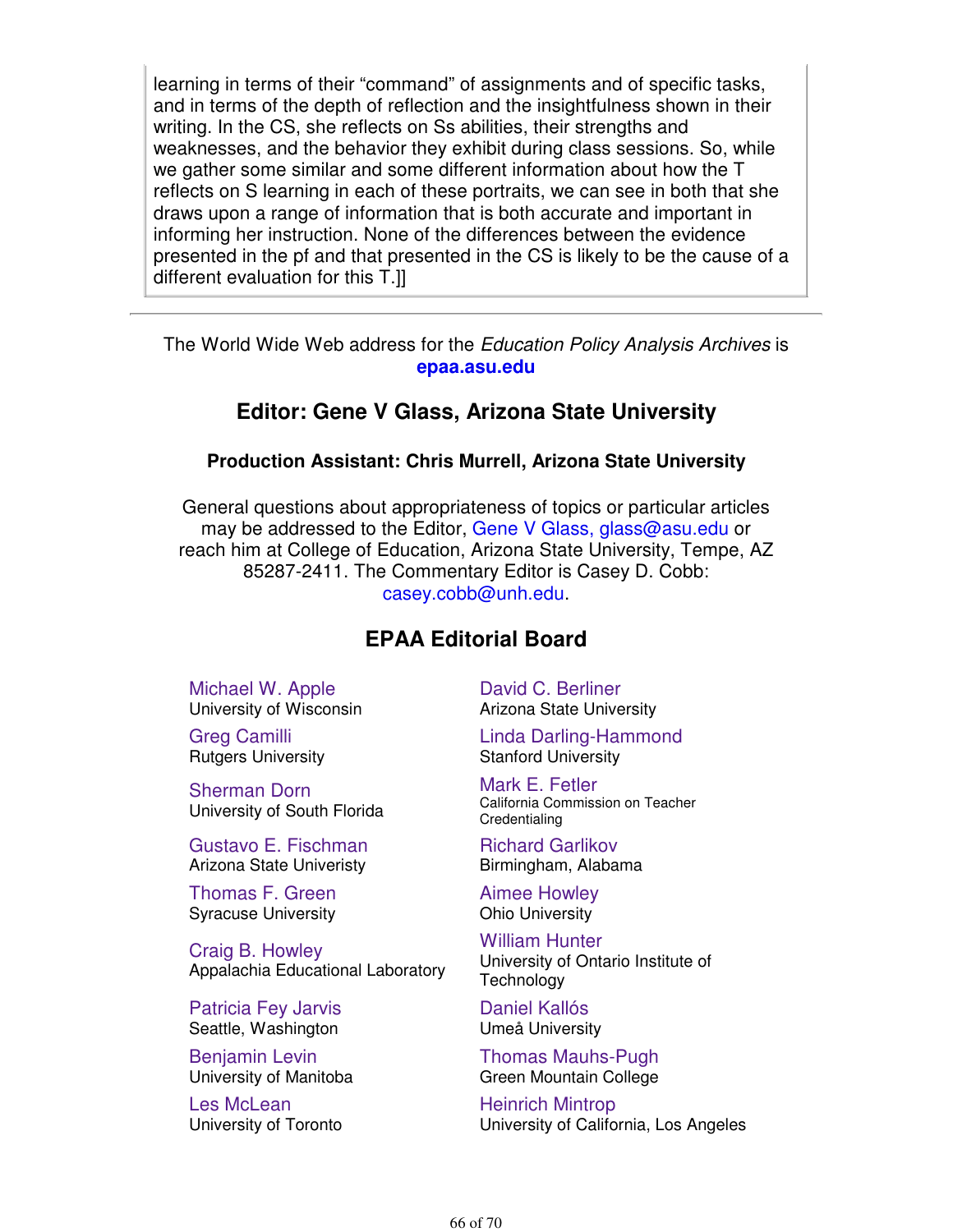Michele Moses Arizona State University

Anthony G. Rud Jr. Purdue University

Michael Scriven University of Auckland

Robert E. Stake University of Illinois—UC

Terrence G. Wiley Arizona State University Gary Orfield Harvard University

Jay Paredes Scribner University of Missouri

Lorrie A. Shepard University of Colorado, Boulder

Kevin Welner University of Colorado, Boulder

John Willinsky University of British Columbia

#### **EPAA Spanish & Portuguese Language Editorial Board**

#### **Associate Editors**

#### **Gustavo E. Fischman**

**Arizona State University**

**&** 

#### **Pablo Gentili**

**Laboratório de Políticas Públicas Universidade do Estado do Rio de Janeiro**

**Founding Associate Editor for Spanish Language (1998—2003) Roberto Rodríguez Gómez Universidad Nacional Autónoma de México**

#### **Argentina**

- Alejandra Birgin Ministerio de Educación, Argentina Email: abirgin@me.gov.ar
- Mónica Pini Universidad Nacional de San Martin, Argentina Email: mopinos@hotmail.com,
- Mariano Narodowski Universidad Torcuato Di Tella, Argentina Email:
- Daniel Suarez Laboratorio de Politicas Publicas-Universidad de Buenos Aires, Argentina

Email: daniel@lpp-buenosaires.net

Marcela Mollis (1998—2003) Universidad de Buenos Aires

#### **Brasil**

Gaudêncio Frigotto Professor da Faculdade de Educação e do Programa de Pós-Graduação em Educação da Universidade Federal Fluminense,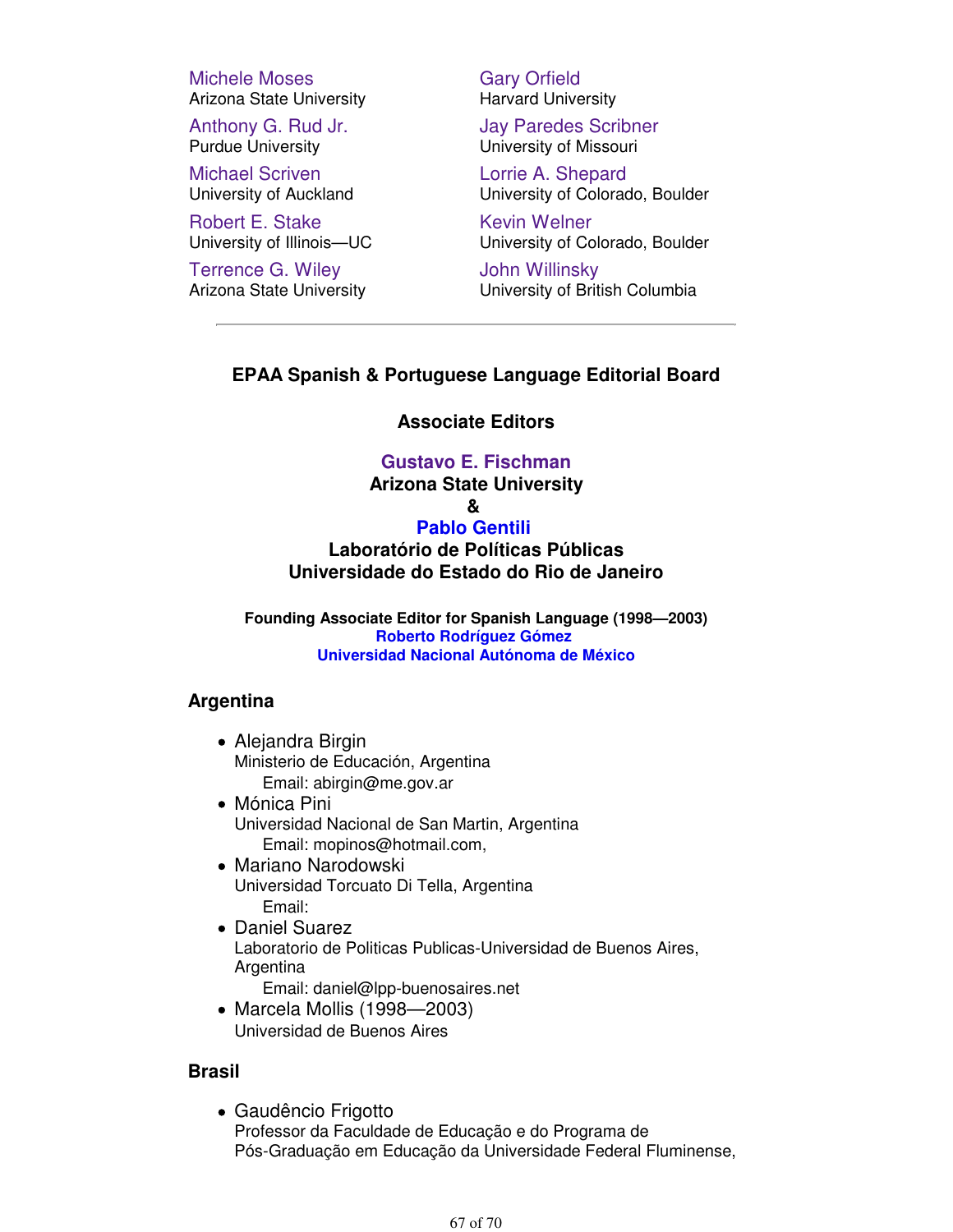Brasil

Email: gfrigotto@globo.com

- Vanilda Paiva Email:vppaiva@terra.com.br
- Lilian do Valle Universidade Estadual do Rio de Janeiro, Brasil Email: lvalle@infolink.com.br
- Romualdo Portella do Oliveira Universidade de São Paulo, Brasil Email: romualdo@usp.br
- Roberto Leher Universidade Estadual do Rio de Janeiro, Brasil Email: rleher@uol.com.br
- Dalila Andrade de Oliveira Universidade Federal de Minas Gerais, Belo Horizonte, Brasil Email: dalila@fae.ufmg.br
- Nilma Limo Gomes Universidade Federal de Minas Gerais, Belo Horizonte Email: nilmagomes@uol.com.br
- Iolanda de Oliveira Faculdade de Educação da Universidade Federal Fluminense, Brasil Email: iolanda.eustaquio@globo.com
- Walter Kohan Universidade Estadual do Rio de Janeiro, Brasil Email: walterko@uol.com.br
- María Beatriz Luce (1998—2003) Universidad Federal de Rio Grande do Sul-UFRGS
- Simon Schwartzman (1998—2003) American Institutes for Resesarch–Brazil

# **Canadá**

• Daniel Schugurensky Ontario Institute for Studies in Education, University of Toronto, Canada Email: dschugurensky@oise.utoronto.ca

## **Chile**

- Claudio Almonacid Avila Universidad Metropolitana de Ciencias de la Educación, Chile Email: caa@rdc.cl
- María Loreto Egaña Programa Interdisciplinario de Investigación en Educación (PIIE), Chile Email: legana@academia.cl

## **España**

- José Gimeno Sacristán Catedratico en el Departamento de Didáctica y Organización Escolar de la Universidad de Valencia, España Email: Jose.Gimeno@uv.es
- Mariano Fernández Enguita Catedrático de Sociología en la Universidad de Salamanca. España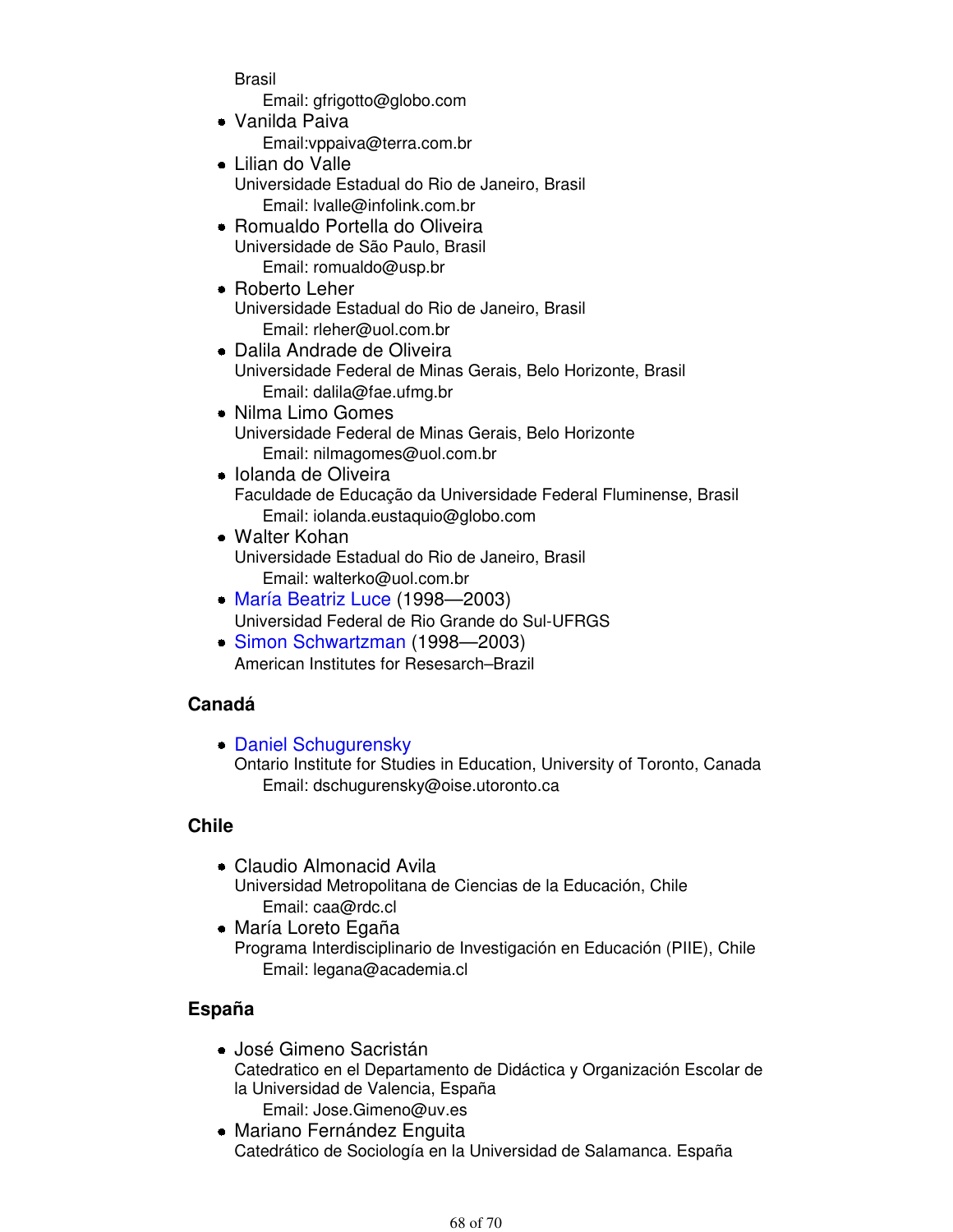Email: enguita@usal.es

- Miguel Pereira Catedratico Universidad de Granada, España Email: mpereyra@aulae.es
- Jurjo Torres Santomé Universidad de A Coruña Email: jurjo@udc.es
- Angel Ignacio Pérez Gómez Universidad de Málaga Email: aiperez@uma.es
- J. Félix Angulo Rasco (1998—2003) Universidad de Cádiz
- José Contreras Domingo (1998—2003) Universitat de Barcelona

#### **México**

- Hugo Aboites Universidad Autónoma Metropolitana-Xochimilco, México Email: aavh4435@cueyatl.uam.mx
- Susan Street Centro de Investigaciones y Estudios Superiores en Antropologia Social Occidente, Guadalajara, México Email: slsn@mail.udg.mx
- Adrián Acosta Universidad de Guadalajara Email: adrianacosta@compuserve.com
- Teresa Bracho Centro de Investigación y Docencia Económica-CIDE Email: bracho dis1.cide.mx
- Alejandro Canales Universidad Nacional Autónoma de México Email: canalesa@servidor.unam.mx
- Rollin Kent Universidad Autónoma de Puebla. Puebla, México Email: rkent@puebla.megared.net.mx
- Javier Mendoza Rojas (1998—2003) Universidad Nacional Autónoma de México
- Humberto Muñoz García (1998—2003) Universidad Nacional Autónoma de México

#### **Perú**

- Sigfredo Chiroque Instituto de Pedagogía Popular, Perú Email: pedagogia@chavin.rcp.net.pe
- Grover Pango Coordinador General del Foro Latinoamericano de Políticas Educativas, Perú

Email: grover-eduforo@terra.com.pe

## **Portugal**